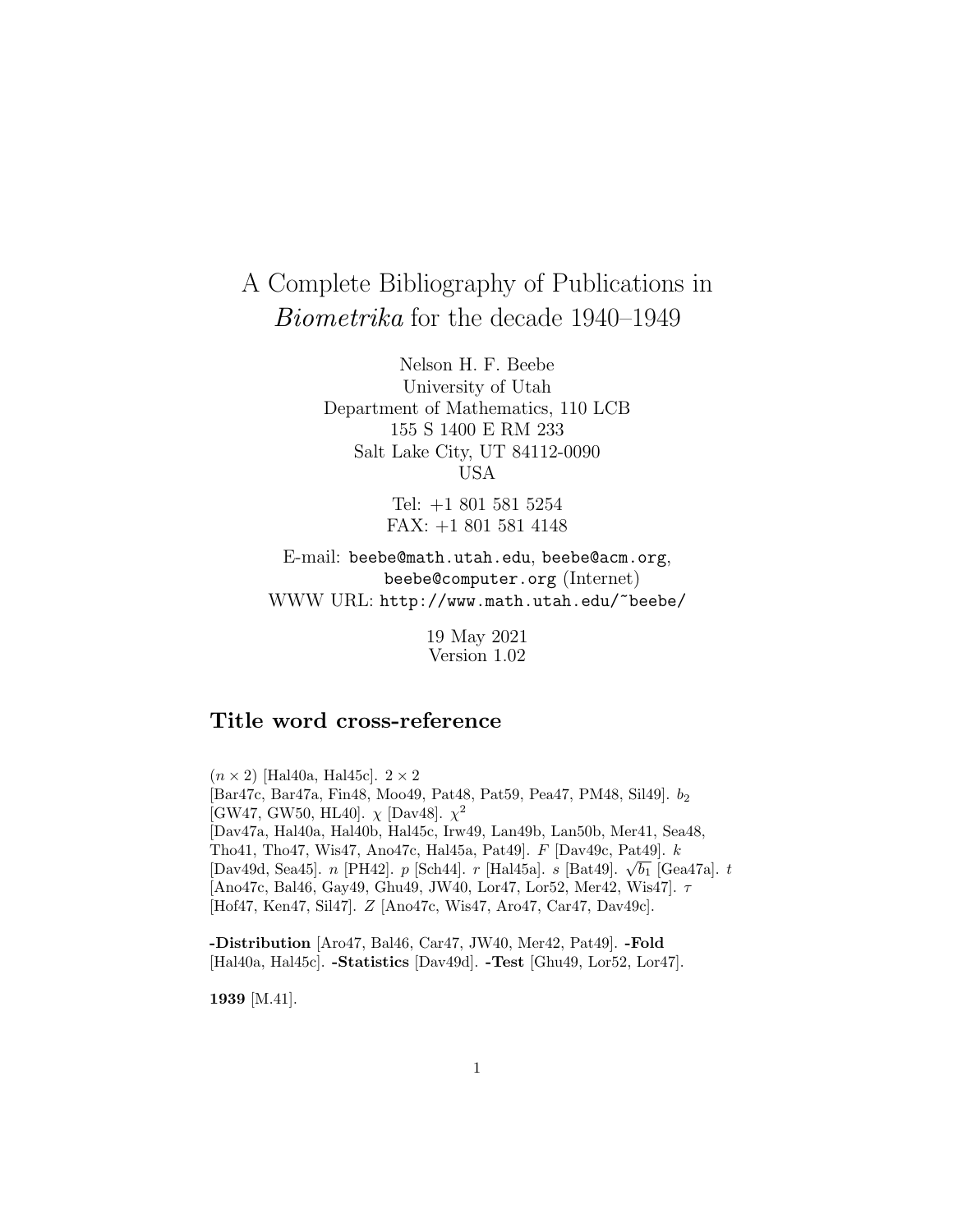**Absence** [Hal45a]. **Accuracy** [AW49]. **Admitting** [Huz49]. **Advanced** [W.48, Wel45]. **Advances** [H.47]. **Age** [GM40]. **Air** [Mor48c]. **Alternative** [Joh48a]. **Alternatives** [Bat48, Dav47d, Moo49]. **Analysis** [Bea42, FS48, Har49, Hsu40, Hsu41a, Joh48a, Nai48b, Nic41, Rao48, Ste48, Toc49, Wil40, Yat48a, Yat48b, J.48]. **Annual** [Bat41, Sea45]. **any** [Gay49]. **Apodemus** [HP44, HP46]. **Appendix** [Har45]. **Applicable** [Bea42]. **Application** [Dav49d, Gar41, GW50, Iye49, PW40, Sic49, GW47]. **Applications** [JW40, Pat49]. **Applied** [Cha46]. **Approach** [Kem47]. **Approximate** [Tho47]. **Approximation** [Car47, Har48a]. **Approximations** [Mer41, Sil49]. **Argument** [Ney41]. **Arising** [Arm49, Asp48, Iye49, Lan49a, Lan50a]. **Arrangements** [BKL48]. **Association** [Hal45a]. **Asymmetrical** [Ghu49]. **Asymptotic** [Cox48]. **Asymptotical** [Elf47]. **Autocorrelations** [Que47]. **Autoregressive** [Ken44, Ken49c, Que47].

**Back** [Ano40a, Ano41a, Ano41b, Ano42a, Ano43a, Ano44a, Ano45a, Ano46a, Ano47a, Ano47b, Ano48a, Ano48b, Ano49a, Ano49b]. **Based** [Joh49a, Yat48a, Yat48b]. **Becomes** [Bea42]. **Being** [Ano41f]. **Below** [Sea45]. **Beta** [MT43, Sch44, TPCH41, Tho47]. **Beta-Function** [TPCH41]. **Between** [BL48, Dan44, Dav48, Fin47, Nic41, OJ48, Pat48, Pat59, Sim42, Whi47]. **Bibliography** [M.41]. **Biennial** [Bat41]. **Binomial** [Ans48, Hal40a, Sch44, Tho49]. **Birth** [Ken48b]. **Bivariate** [Joh49a]. **Bombing** [Gar47]. **Book** [Dav40, Dav47b, Dav47c, Dav49b, Dav49a, H.47, J.48, M.41, P.42, Smi49, W.48, Wel45, Wil41, Yul49]. **Books** [Ano41c, Ano43b, Ano44b, P.42]. **Both** [Ken47]. **Breadth** [Sch40]. **British** [Mor48c]. **Buros** [P.42].

**C** [Dav47b, SBL79]. **Calculate** [Sch44]. **Calculation** [FS48, GW47, GW50, Har45, Que47]. **Canonical** [Bar41, Hsu41b]. **Carota** [Bat41]. **Carrot** [Bat41]. **Castle** [GM40, Lit43]. **Cells** [Dav48]. **Central** [Bat49, JW40, Pat49]. **Certain** [CH41, Lan49b, Lan50b, Les45, Sch40]. **Chance** [Ano41f]. **Characteristic** [Bat49]. **Characters** [Yat48a, Yat48b]. **Chinese** [Woo43]. **Choice** [Pea47]. **Civilians** [Mor48c]. **Class** [Box49, Whi49]. **Classed** [Pea47]. **Closeness** [Gea44]. **Clover** [PW40]. **Coefficient** [Hof47, Mor48b, Sil47]. **Coefficients** [CH41, Que48]. **College** [Ano41f]. **Combination** [Lan49a, Lan50a]. **Comments** [SBL79]. **Comparative** [Sil49]. **Comparing** [Asp48]. **Comparison** [Arm47, Bat41, Car49, Gea44]. **Comparisons** [AW49, KS40, Mor47a, Mor48c]. **Completely** [BL48]. **Components** [Irw49]. **Composed** [Sea45]. **Computation** [GW47, GW50]. **Conceptions** [Ano41f]. **Concepts** [Gea44]. **Concluded** [Gre43]. **Conduct** [Ano41f]. **Confidence** [Ney41, Sch44]. **Confounding** [Kem47]. **Connected** [Ken41a]. **Consistent** [Gea44]. **Contain** [Ken47]. **Containing** [Sil47]. **Contingency** [Fin48, Yat48a, Yat48b]. **Continuation** [Ken48c]. **Continuous** [Jon48].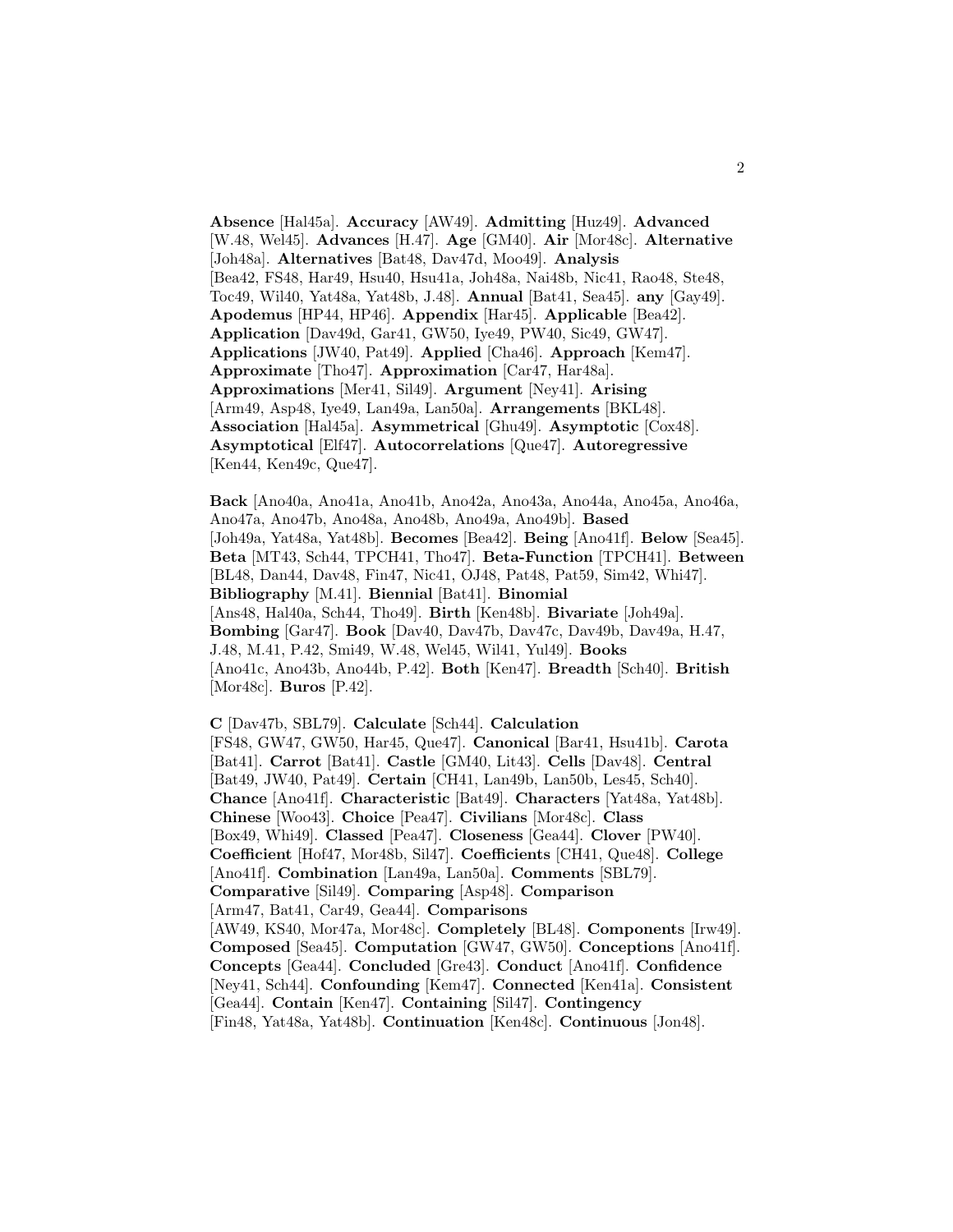**Control** [Tip44]. **Correlation** [Dan44, DK47, Hal49, Hof47, Ken42, Ken49b, Mor48a, Mor48b, OJ48, Que48, Sil47, Whi47, Whi49, Dav40]. **Correlations** [Bar41, DK47, Dan48, Dav48, Hsu41b]. **Corrigenda** [Ano47c, Ano48c, Ano48d, GW50, Lan50a, Lan50b, Lor52, Pat59, Yat48b]. **Counting** [Arm49]. **Courbes** [Dum48]. **Course** [Dav47b]. **Cram´er** [Dav47c]. **Criteria** [Box49]. **Criterion** [Wil40]. **Cubes** [BL48]. **Cumulants** [Ano47c, Aro47, Hal40a, Hal41, Hal42a, Wis49, Wis47]. **Curves** [Gar41, Joh49b, Ken41b, Dum48].

**D** [J.48]. **Daily** [Rus45]. **Data**

[Ans48, Bea42, Lan49a, Lan50a, Pea47, Toc49]. **Daucus** [Bat41]. **David** [Smi49]. **Definitions** [Ano41f]. **Delivered** [Ano41f]. **Depth** [Sch40]. **Derivation** [HL40, Lan49b, Lan50b]. **Derived** [GW47, GW50]. **Design** [PB46, Pla46]. **Development** [Asp48, Ken48b]. **Deviate** [Nai48a]. **Deviation** [Ano45c, Ano48c, Ano48d, Gea36, God45, God48, Har44, Har45, Lor52, Nai47, Nai49, Pla47b, SBL79, Tru40, Lor47]. **Dichotomous** [Whi47]. **Difference** [Joh48b, Pat48, Pat59]. **Different** [Wel47]. **Discrete** [Lan49a, Lan49b, Lan50a, Lan50b, Mor49]. **Dispersion** [God49, Jon46]. **Distribution** [Ait49, Aro47, Bal46, Box49, Car47, Cox48, Dan41, Elf47, Gay49, Gea47a, God45, Hal40a, Hal41, Hal42a, Hal48a, Har44, Har45, Hof47, HL40, Hsu41b, JW40, Ken48a, Mer41, Mer42, MT43, Nai48a, Nic41, Pat49, She49, Sil47, Tho41, Tho47, Tru40, Wis48a, Wis48b]. **Distributions** [Ano47c, Dav49c, Fin49a, Gea43, Hal42b, Har48a, Huz49, Iye49, Joh49a, Lan49a, Lan49b, Lan50a, Lan50b, Les42, Wis49, Wis47]. **Dodder** [PW40]. **Dorset** [GM40]. **Dosage** [Gar41]. **Dosage-Mortality** [Gar41]. **Dose** [Fin47]. **Dr** [Ken48c]. **Drawn** [Gay49, GW47, Gea47a, GW50]. **Duck** [Ren43]. **Dynasty** [BM47].

**E.** [Bar47a]. **Each** [Sea45]. **Early** [Yul49]. **Ecology** [Tho49]. **Editorial** [Pea45]. **Efficiency** [Gea44, She49]. **Eggs** [Ren43]. **Egyptian** [BM47]. **Eleventh** [BM47]. **Elimination** [Har44, Que49]. **Entomological** [Bea42]. **Entrants** [Sea45]. **Equality** [Pla47a]. **Equations** [Lin46]. **Errors** [Har48a, Rus45]. **Estimate** [God45, Har45]. **Estimated** [AW49, DJ48, TM46]. **Estimates** [Gea44]. **Estimating** [Fin49b, Hal45b]. **Estimation** [Ans49, Car49, Fin47, Fin49a, God49, Har48b, Jon46]. **Events** [Pea48]. **Exact** [Pla47a]. **Examination** [Asp48]. **Exists** [DK47]. **Expectations** [Hal40b, Hal45c]. **Experiment** [PM48, Ste48]. **Experiments** [Bea42, BKL48, Kem47, PB46]. **Extreme** [Nai48a, Nai48b]. **Extremes**  $[Dan41]$ .

**F** [MT43, Smi49]. **Facial** [Sch40]. **Factorial** [BKL48, Kem47, Ste48]. **Factors** [BKL48]. **Farr** [Gre41, Gre42, Gre43]. **Fiducial** [Ney41]. **Field** [Bea42, HP44, HP46]. **Fifth** [HL40]. **Figures** [Gar47]. **Finite** [Arm47, BL48]. **Finney** [J.48]. **First** [Ano41f, Dav47b, Iye49, BM47]. **Fisher**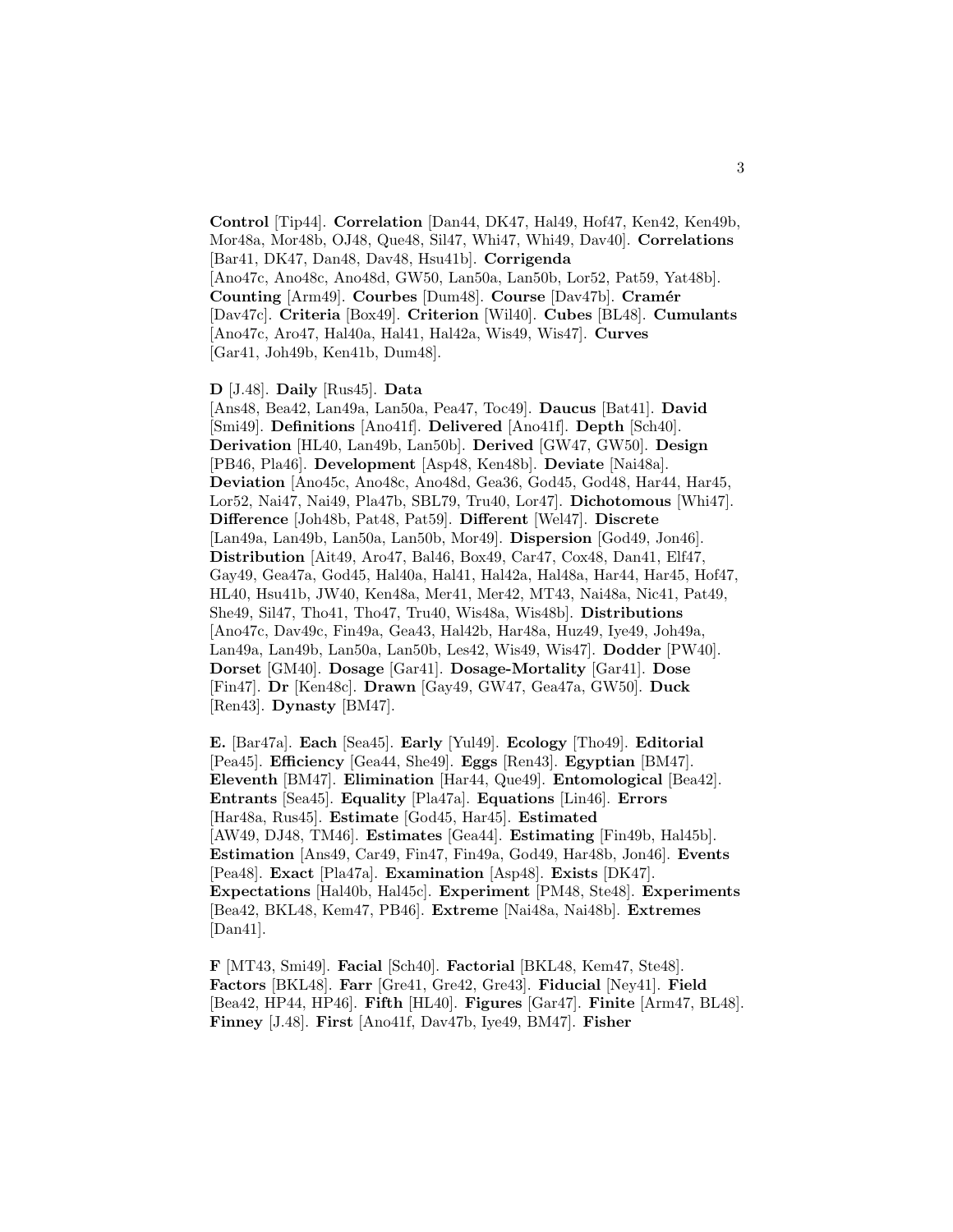[Aro47, Dav49d, Fin48, Ken48a]. **Fit** [Dav47a]. **Fold** [Hal40a, Hal45c]. **Force** [Mor48c]. **Form** [Nai48a, Nai48b]. **Formula** [Asp48, Hun40]. **Formulae** [Tho47]. **Fourfold** [Hal45a]. **Fowler** [Gre48]. **Fractional** [BKL48, Kem47]. **French** [Dum48]. **Frequence** [Dum48]. **Frequencies** [Fin49b, Hal45b, Hal48b]. **Frequency** [Gea47a, Joh49b, Les42, Nic41, Sic49, Dum48]. **Frequency-Moments** [Sic49]. **Fresh** [Sim42]. **Front** [Ano40b, Ano41d, Ano41e, Ano42b, Ano43c, Ano44c, Ano45b, Ano46b, Ano47d, Ano47e, Ano48e, Ano48f, Ano49c, Ano49d]. **Function** [Bat48, Bat49, Dav47d, Hsu41a, Pat48, Pat59, PM48, Sch44, Sil49, Sim42, TPCH41, Tho47]. **Functions** [DK49]. **Fundamental** [Ano41f]. **Fundamentals** [Dav49a]. **Further** [Asp48, God48, Les48, Nai49, Pea41].

**G** [W.48, Wel45]. **Geary** [SBL79]. **General** [Box49]. **Generalization** [Ken41a, Tho49, Wel47]. **Generalizations** [Pla46]. **Generalized** [Hsu40]. **Generated** [Joh49b]. **Generation** [Ken48b]. **Genetics** [H.47]. **Geometrical** [Fog48, Gar47, Nic41]. **German** [Mor48c]. **Given** [Gum42, Hal42a]. **Goodness** [Dav47a]. **Graunt** [Gre41, Gre42, Gre43]. **Gresham** [Ano41f]. **Grouped** [Toc49]. **Groupings** [Yat48a, Yat48b]. **Groups** [BL48]. **Growth** [HP44, HP46, Ken48a].

**H** [Dav47c]. **Haldane** [Pea48]. **Harmonic** [CH41, Har49]. **Harold** [Dav49b, Wil41]. **Hatched** [Ren43]. **Heights** [Mor48c]. **Hill** [Lit43]. **Historical** [Pla49]. **Homogeneity** [Hal40b, Hal45c, Har40, PW40, TM46]. **Human** [GM40, Lit43, M.41]. **Humerus** [Woo43]. **Hyper** [BL48]. **Hyper-Cubes** [BL48]. **Hypotheses** [Gum42, Pea42].

**II** [Mor48b]. **Illustrated** [Pea47]. **Important** [Sim41]. **Incomplete** [Sch44, TPCH41, Tho47]. **Independent** [Har48a, Hof47]. **Individual** [Fin47]. **Industrial** [Tip44]. **Inequalities** [Les42, Win46]. **Infectiousness** [Gre49]. **Inflorescences** [Bat41]. **Information** [Ano40c, Ano42c, Ano46c, Ano47f, Ano48g, Ano49e]. **Integral** [Ano45c, DJ48, Nic43, PH42, PH43]. **Internal** [Har48b]. **Interpolation** [CH41, Sim42]. **Interpretation** [Bar40, Pea47]. **Intervals** [Ney41, Sch44]. **Intra** [Whi49]. **Intra-Class** [Whi49]. **Introductory** [Ano41f]. **Invariants** [Ken41b]. **Inverted** [MT43]. **Involved** [Wel47]. **Involves** [AW49]. **Involving** [Moo49]. **Iron** [GM40].

**J** [J.48]. **James** [Gre48]. **Jeffreys** [Dav49b, Wil41]. **Jones** [Ken48c].

**K.** [Dum48]. **Karl** [Yul49, Ano41f, Yul49]. **Kelley** [Dav49a]. **Kendall** [Sil47, W.48, Wel45]. **Krisen** [P.42]. **Krogman** [M.41].

**L** [Dav49a]. **Lagrangian** [CH41]. **Large** [Ans49, Jon46]. **Large-Sample** [Ans49]. **Lattice** [Iye49]. **Law** [Wis48b, Wis48a]. **Laws** [Ano41f]. **Leading**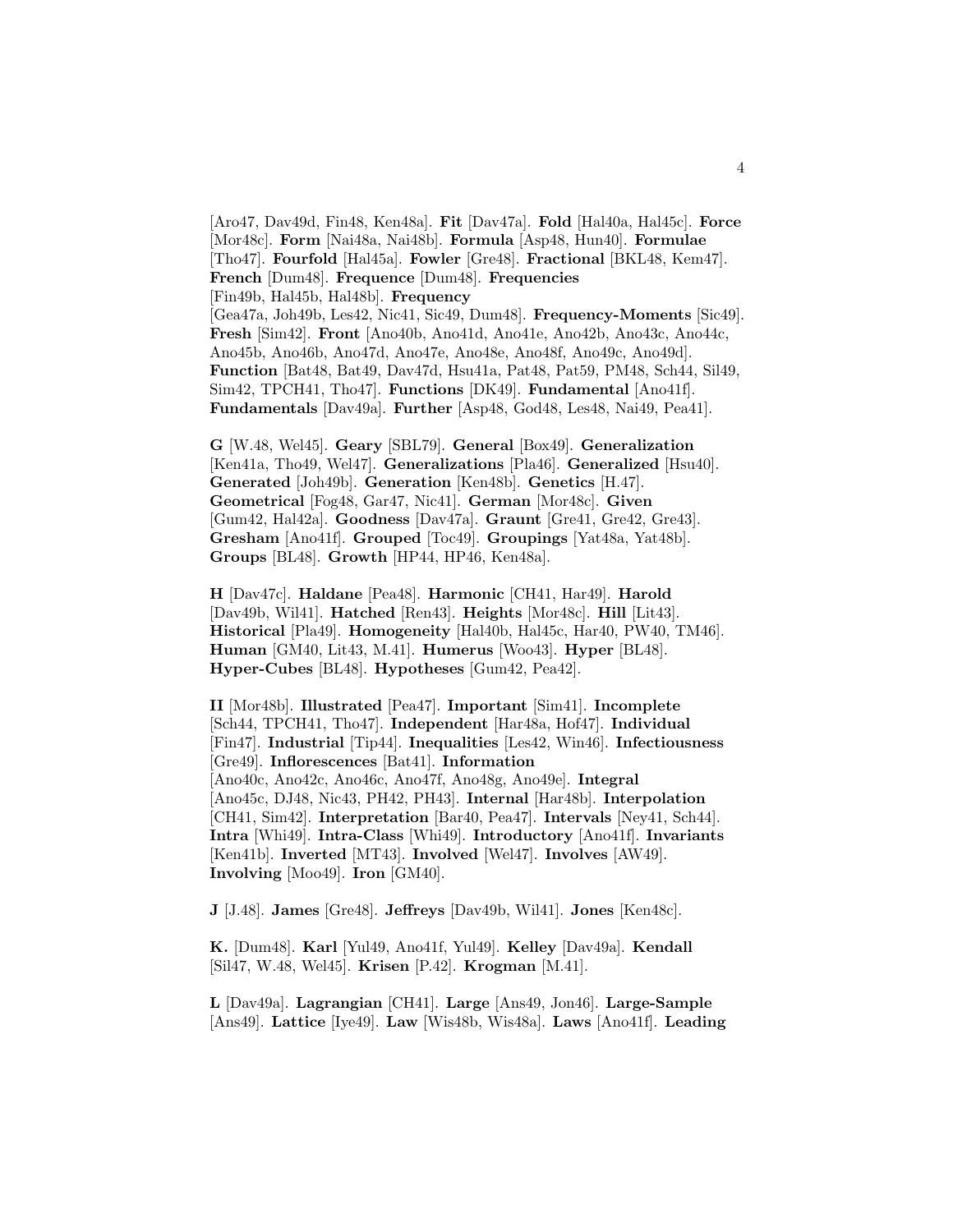[Ken48a]. **Least** [Har48b, Lin46, Pla49]. **Lectures** [Ano41f]. **Length** [Wil40]. **Level** [Bar47b, Sea45]. **Levels** [BKL48, Sim42]. **Likelihood** [Box49, Gar41]. **Limit** [Tho49]. **Limiting** [Hsu41b]. **Limits** [Pla47b]. **Linear** [Bat49, God49, Har48b, Que47]. **Literary** [Wil40]. **Logarithmic** [Ano47c, Ken48a, Wis47]. **Long** [HP44, HP46]. **Long-Tailed** [HP44, HP46]. **Longest** [Bat48]. **Lowest** [Sea45].

**M** [M.41, W.48]. **Maiden** [GM40]. **Man** [Sch40]. **Mathematical** [Dav40, Dav47b, Dav47c]. **Mathematics** [Les45, Les48, Sea45]. **Matrices** [Les45, Les48]. **Matter** [Ano40a, Ano40b, Ano41a, Ano41b, Ano41d, Ano41e, Ano42a, Ano42b, Ano43a, Ano43c, Ano44a, Ano44c, Ano45a, Ano45b, Ano46a, Ano46b, Ano47a, Ano47b, Ano47d, Ano47e, Ano48a, Ano48b, Ano48e, Ano48f, Ano49a, Ano49b, Ano49c, Ano49d]. **Maurice** [Wel45]. **Maximum** [Gar41]. **Mean**

[Ano45c, Ano48c, Ano48d, Asp48, Gea36, God45, God48, Hal40b, Har45, Nai47, Nai48a, Nai48b, Nai49, Pla47b, SBL79, Tru40, Win46]. **Meaning** [Bar47b]. **Measles** [Gre49]. **Measurement** [Rus45]. **Measurements** [Sch40]. **Measures** [Dan44]. **Median** [Hal42a, Nai47, Nai49, Hal48a]. **Medical** [Gre41, Gre42, Gre43]. **Method** [Fin49b, Fog48, Hal45b, Joh48b, Jon46, KS40, Mor47a, Pla49, Que49, She49, Sic49]. **Methodology** [P.42]. **Methods** [Dav47c, Joh49b, Smi49]. **Minimum** [Gea43]. **Mode** [Hal42a]. **Modes** [Ken48a]. **Moment**

[GW47, GW50, Ken49b, Mor48a, Wis48a, Wis48b]. **Moments** [Ano48c, Dav49c, Gea36, GW47, GW50, Hal40a, Hal42b, Hal45a, HK47, HL40, Iye49, She49, Sic49]. **Monozygotic** [Coc40]. **Morphology** [M.41]. **Mortality** [Gar41]. **Mouse** [HP44, HP46]. **Multifactorial** [PB46, Pla46]. **Multinomial** [Wis49]. **Multivariate** [Hal48a, Les42, Rao48, Wis49].

**N** [Smi49]. **Nearly** [Hal42a]. **Negative** [Ans48]. **Negative-Binomial** [Ans48]. **Neyman** [She49]. **Non** [Bat49, Gay49, Hal49, Har48b, JW40, Pat49, Ste48]. **Non-Central** [Bat49, JW40, Pat49]. **Non-Linear** [Har48b]. **Non-Normal** [Gay49, Hal49]. **Non-Orthogonal** [Ste48]. **Normal** [Ano45c, Ano48c, Bat49, Elf47, Gay49, Gea36, Gea43, GW47, Gea47a, GW50, God45, Hal42b, Hal42a, Hal49, Har45, HL40, PH42]. **Normality** [GW47, Gea47b, GW50]. **Note** [Aro47, Bar47a, Bar40, Cox48, Dav49d, God48, Hal48a, Hal49, Har45, Irw49, Nai47, Nai49, Pea41, Pea45, Pea48, Pla49, Sch44, Sea48, Sil49, Toc49, Wil40, Wis48a]. **Notes** [Les48, Pea42, Que47]. **Number** [Sea45]. **Numerical** [HK47, Mer41].

**Observations** [Car49, PH42]. **Observed** [Hal48b]. **Obtained** [God45]. **One** [Whi47]. **Optimum** [PB46, Sim41]. **Order** [Wis48a, Wis48b]. **Orthogonal** [BL48, Ste48]. **Oscar** [P.42]. **Other** [Coc40, GM40, Mor48c, Whi47]. **Overlap** [Arm49, Gar47].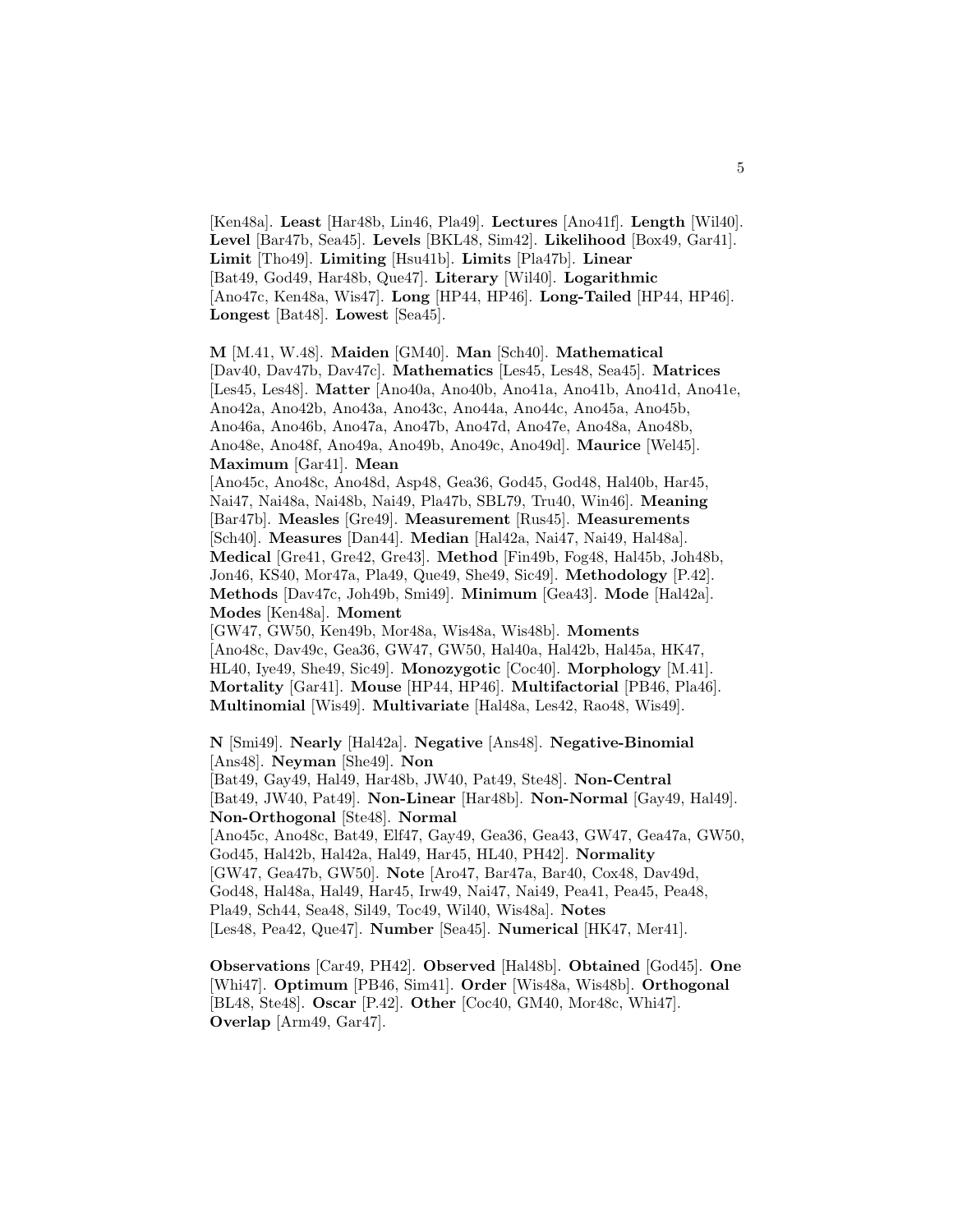**Paired** [KS40, Mor47a]. **Paper** [Bar47a, Ken48c, Pea48, SBL79]. **Papers** [Yul49]. **Parameter** [Gea44, Jon48]. **Parameters** [DJ48, Fin49a, Har48b]. **Parent** [Har44]. **Parental** [DK47]. **Part** [DK49]. **Partial** [Ken42]. **Particle** [Arm49]. **Partition** [Lan49b, Lan50b]. **Pearson** [Yul49, Ano41f, Bar47a, Dum48, Ken41b, Yul49]. **Percentage** [Bal46, Car47, CH41, Mer41, Mer42, MT43, Sch44, TPCH41, Tho41, Tho47]. **Periods** [GM40]. **Permutations** [Dan44]. **Place** [Lor52, Lor47]. **Points** [Bal46, Car47, CH41, Iye49, Mer41, Mer42, MT43, Sch44, TPCH41, Tho41, Tho47]. **Poisson** [Ans48, PW40, Tho49]. **Population** [Arm47, Elf47, Gea47a, Ghu49, God45, Har44, HL40, Ken48a, Les45, Les48, PH42, Sea45, Vaj47, Wel47]. **Populations** [Jon48, Sic49]. **Power** [Bat48, Dav47d, Hsu41a, Pat48, Pat59, Sil49, PM48]. **Powers** [Hal42b]. **Precision** [Hal48b]. **Principles** [Dav40]. **Probabilities** [Lan49a, Lan50a]. **Probability** [Ano45c, Ano48d, DJ48, Gum49, Iye49, Ken49a, Nic43, PH42, PH43, Sim42, Dav49b, Wil41, Smi49]. **Probit** [FS48, Toc49, J.48]. **Probits** [FS48]. **Problem** [Arm49, Asp48, Gar47, HK47, Wel47]. **Problems** [Ken45]. **Process** [Ken48b]. **Processes** [Mor49, Tip44]. **Product** [Ken49b, Mor48a]. **Product-Moment** [Ken49b, Mor48a]. **Products** [Hal42b]. **Professor** [Pea48]. **Projective** [Sch40]. **Proof** [Ken41a]. **Proofs** [Wis48a, Wis48b]. **Properties** [Pea41]. **Property** [Dan41, Dan48, Huz49, Sim41]. **Proportions** [Pat48, Pat59]. **Psychology** [Cha46]. **Puerperal** [Rus45].

**Quality** [Tip44]. **Quantal** [Fin47]. **Quantitative** [Yat48a, Yat48b]. **Quasi** [Bar40, Gea43]. **Quasi-Normal** [Gea43]. **Quasi-Sufficiency** [Bar40].

#### **R.** [Ken48a, SBL79]. **Random**

[Arm47, Gay49, GW47, Gea47a, GW50, Har42, Har44]. **Randomized** [PM48]. **Randomness** [Bat48, Dav47d, Ken41c, Moo49]. **Range** [Cox48, Elf47, Gea43, Gum49, Har42, Lor52, PH42, PH43, Pla47b, Win46, Lor47]. **Rank** [DK47, Dan48, Hof47, Ken42, Ken49b, Mor48a, Sil47, Whi47, Whi49]. **Ranked** [Whi47]. **Ranking** [Ken45]. **Rankings** [Ken47, Sil47]. **Rare** [Pea48]. **Ratio** [Ano48c, Gea36, Nic41, Pla47b]. **Received** [Ano41c, Ano43b, Ano44b]. **Reconciliation** [Ken49a]. **Recorded** [Mor48c]. **Records** [Fin47]. **Recruited** [Sea45]. **Recurrence** [Ken41b]. **Reference** [Gar47]. **Regarding** [Pea48]. **Regressions** [Car49]. **Related** [Car49]. **Relation** [Ano41f, Dan44, Ken41b]. **Relations** [Ken41a]. **Relationship** [BL48, Fin47]. **Remainder** [Hun40]. **Remains** [GM40]. **Replication** [BKL48, Kem47]. **Research** [P.42]. **Residual** [Car49]. **Response** [Fin47]. **Restraints** [Bat49]. **Results** [PW40, Que48]. **Reversals** [Coc40]. **Review** [Ano44b, Dav40, Dav47b, Dav47c, Dav49b, Dav49a, H.47, J.48, M.41, P.42, Smi49, W.48, Wel45, Wil41, Yul49]. **Reviews** [P.42]. **Role** [Ken48b]. **Routine** [Jon46, Rus45]. **Royal** [Mor48c]. **Run** [Bat48].

**S** [Bar47a]. **Sakkara** [BM47]. **Sample**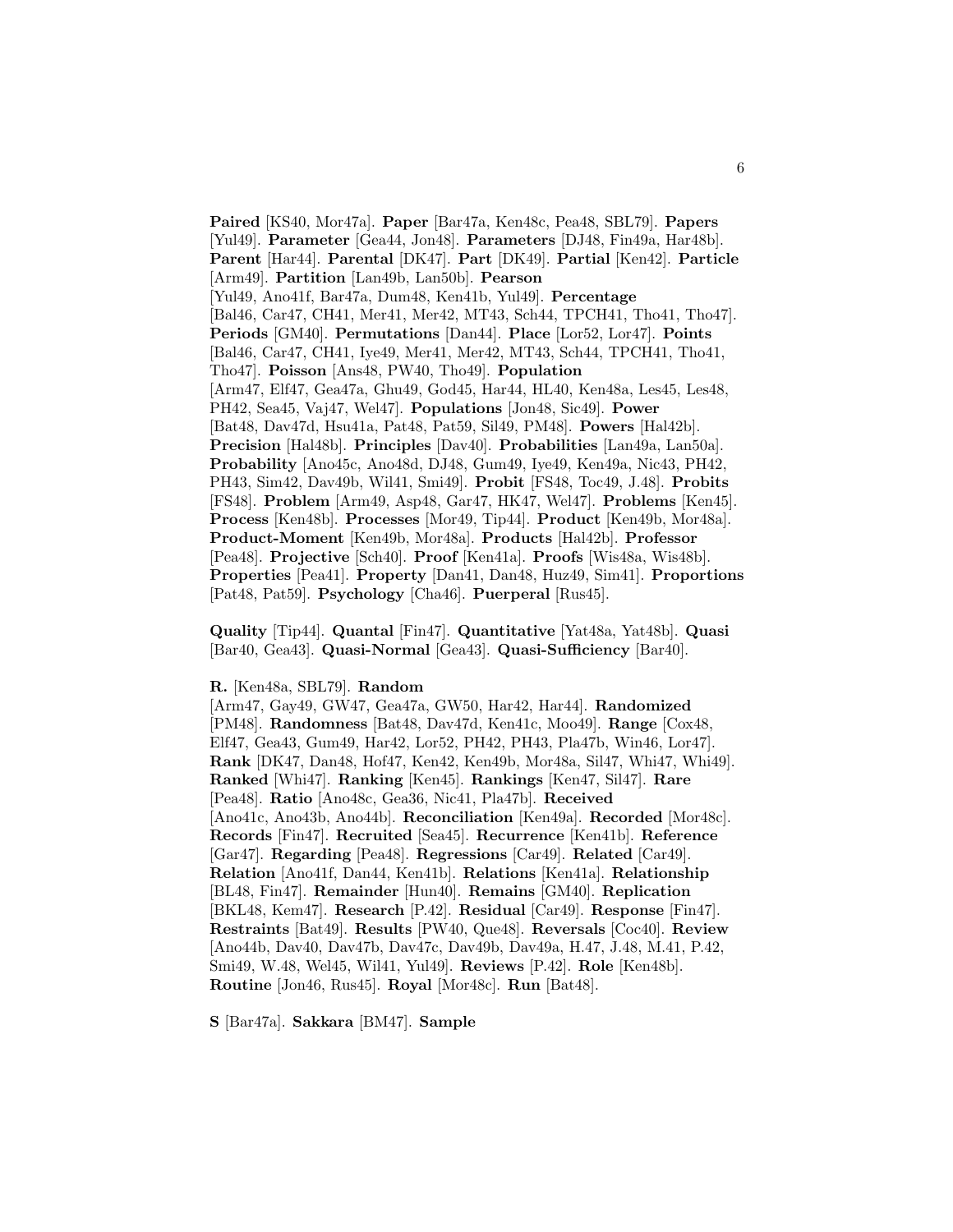[Ans49, Dan44, DJ48, Har44, Nai48a, Sch44]. **Sample-Distribution** [Har44]. **Samples** [Ano45c, Ano48c, Elf47, Gay49, Gea36, GW47, Gea47a, GW50, God45, Har42, Har45, HL40, Jon46, PH42, PW40, Tru40]. **Sampling** [Arm47, Fog48, Jon48]. **Scarborough** [Lit43]. **Schemes** [Que47]. **Second** [Iye49, P.42, Wis48a, Wis48b]. **Seed** [PW40]. **Semi** [Ken41b, Vaj47]. **Semi-Invariants** [Ken41b]. **Semi-Stationary** [Vaj47]. **Sentence** [Wil40]. **Sentence-Length** [Wil40]. **Separately** [AW49]. **Sequence** [Bat48, Dav47d, Moo49]. **Sequential** [Ans49]. **Serial** [Mor48b, Que48]. **Series** [Ano41f, BM47, Ken41a, Ken44, Ken48a, Ken49c, Lit43, Mor47b, Mor48b, Mor48c, OJ48, PW40]. **Set** [Har40, TM46]. **sets** [Car49]. **Seventh** [GW47, GW50]. **Several** [Wel47]. **Significance** [Bar47b, Bar47c, Bar41, DK47, Fin48, Har49, Joh48b, Mor48b, OJ48, Rao48]. **Simple** [Gum42, Joh49a, Kem47]. **Simultaneous** [Tru40]. **Sixth** [HL40]. **Size** [Gay49]. **Sizes** [Gea47a]. **Skeleton** [Sch40]. **Skulls** [BM47, Lit43]. **Small** [Hal40b, Hal45c, Hal48b, Sch44]. **Smooth** [Dav47a, Sea48]. **Solution** [HK47, Lin46]. **Some** [Ken48a, Les48, Lin46, Mor47b, Mor48b, Pla46, Que48, Iye49]. **Spectral** [Mor49]. **Square** [Hal41, Har48b, Nai48b]. **Squares** [Bat49, BL48, Lin46, Pla49]. **Standard** [Ano48c, Gea36, Har44, Lor52, Pla47b, Sim42, Tru40, Lor47]. **Standardized** [SBL79]. **Standpoint** [Hsu41a]. **Stationary** [Sea45, Vaj47]. **Statistic** [Wis48a]. **Statistical** [Bar41, Cha46, GW47, GW50, P.42, Pea41, Pea42, Pea47, Sim41, Smi49, Ste48, Wil40, Yul49]. **Statistical-Techniques** [Cha46]. **Statistics** [Ait49, Dav49d, God49, Gre41, Gre42, Gre43, Har44, Huz49, Wis48b, Dav47b, Dav47c, Dav49a, W.48, Wel45]. **Stirling** [Hun40]. **Stochastic** [Ken48b, Mor49]. **Strata** [Sea45]. **Stratified** [Arm47, Vaj47]. **Stratum** [Sea45]. **Student** [Gay49, Ghu49, Wel47]. **Studentization** [Har44]. **Studentized** [Nai48a, Nai48b, PH43]. **Study** [BM47, Lit43, Woo43]. **Style** [Wil40]. **Subdividsion** [Irw49]. **Subject** [Bat49, Tip44]. **Sufficiency** [Bar40]. **Sufficient** [Huz49]. **Sum** [Bat49]. **Supported** [Sea45]. **Survival** [HP44, HP46]. **Sylvaticus** [HP44, HP46]. **Symmetric** [DK49]. **Symmetry** [Coc40]. **Systematic** [God49, Jon48]. **Systems** [Joh48a, Joh49a, Joh49b]. **T** [Dav49a]. **Table** [Bal46, CH41, FS48, Hal40a, Hal45a, Hal45c, Mer42, Moo49, Pat48, Pat59, Pea47, Sim42, Tho41]. **Tables** [Ano45c, AW49, Bar47c, Bar47a, CH41, DK49, Fin48, Gum49, Ken49c, MT43,

PH43, PM48, Sch44, TPCH41, TM46, Yat48a, Yat48b]. **Tailed** [HP44, HP46]. **Techniques** [Cha46]. **Terms** [Win46]. **Test**

[Bat48, Dav47a, Fin48, Ghu49, Hal40b, Hal45c, Lor52, Moo49, Nai48b, Pat48, Pat59, PM48, Pla47a, Sea48, Lor47]. **Testing**

[Gea47b, Har40, OJ48, Pea42, PW40, Que48, TM46]. **Tests** [Bar47c, Dav47d, GW47, GW50, Gum42, Har49, Joh48b, Pea41, Pea47, Rao48, Sim41].

**Tetrachoric** [Ken41a]. **Thebes** [BM47]. **their** [Iye49, Pat49]. **Theorems** [Mor47b, Mor48b]. **Theories** [Ken49a]. **Theory** [Ans49, Box49, Dav40,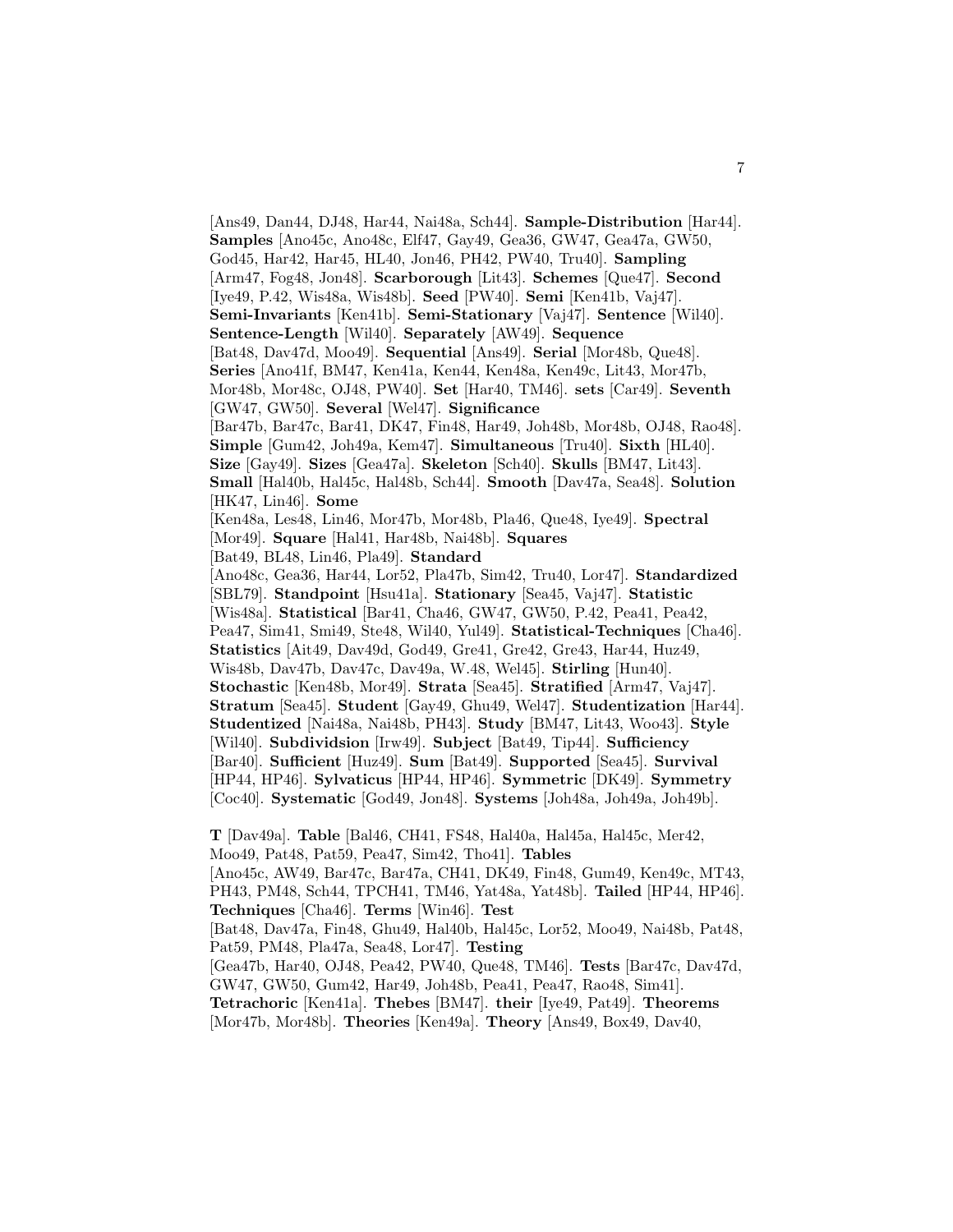#### *REFERENCES* 8

Fog48, Ken41c, Mor49, Ney41, W.48, Wel45, Dav49b, Wil41]. **there** [Car49]. **Thoery** [Smi49]. **Thought** [Ano41f]. **Tie** [Sil47]. **Ties** [Ken45, Ken47]. **Time** [Ken44, Ken48b, Mor47b, Mor48b, OJ48]. **Tocher** [Gre48]. **Tolerance** [Fin49a]. **Transformation** [Ans48, Bea42, DJ48]. **Translation** [Joh49a, Joh49b]. **Transposition** [Coc40]. **Treatment** [Ken45, Pea48]. **Trend** [Que49]. **Trends** [Tip44]. **Tri** [Ste48]. **Tri-Factorial** [Ste48]. **Trial** [Sil49]. **Twins** [Coc40]. **Two** [Asp48, AW49, Moo49, Nic41, Nic43, Pat48, Pat59, Sim41, Whi47, BKL48, Car49]. **Type** [She49, Sic49].

**Unhatched** [Ren43]. **Uniform** [Sea45]. **Universal** [GW47, GW50]. **Universe** [Dan44, GW47, GW50]. **Universes** [Gay49]. **Unrestricted** [Arm47]. **Use** [AW49, Ghu49, Hal45c, Les45, Les48, Lor52, Sch44, Lor47, Tho49]. **Used** [Hal40b]. **Useful** [Jon46]. **Uterus** [Rus45].

**Values** [Asp48, Hal48b]. **Variable** [Ken48b]. **Variables** [Nic41, Nic43, Whi47]. **Variance** [Bea42, Gar47, Hal40b, Hsu40, Hsu41a, Joh48a, Ken47, Nai48b, Tru40]. **Variances** [AW49, Har40, Pla47a, TM46, Wel47]. **Variate** [Hal41, Joh48b]. **Variates** [Bat49, Hal42b, Har48a, Hof47]. **Variation** [HP44, HP46]. **Variations** [Ren43]. **VII** [Sic49]. **Viscera** [Coc40]. **Volume** [Ano40c, Ano42c, Ano46c, Ano47f, Ano48g, Ano49e].

**Wandering** [HP44, HP46]. **Weatherburn** [Dav47b]. **Weighted** [Bat49]. **Weights** [FS48, Mor48c, Ren43]. **Where** [DK47, Car49]. **Which** [Whi47]. **Whose** [AW49]. **Wild** [Bat41]. **Wilton** [M.41]. **Wishart** [Ait49]. **Working** [FS48].

**Yates** [Fin48]. **Yearbook** [P.42].

# **References**

#### **Aitken:1949:WDS**

[Ait49] A. C. Aitken. On the Wishart distribution in statistics. Biometrika, 36(1/2):59–62, June 1949. CODEN BIOKAX. ISSN 0006-3444 (print), 1464-3510 (electronic). URL http://www.jstor.org/ stable/2332529.

**Anonymous:1940:BM**

[Ano40a] Anonymous. Back matter. Biometrika, 31(3/4):??, March 1940. CODEN BIOKAX. ISSN 0006-3444 (print), 1464-3510 (electronic). URL http://www.jstor.org/stable/2332621.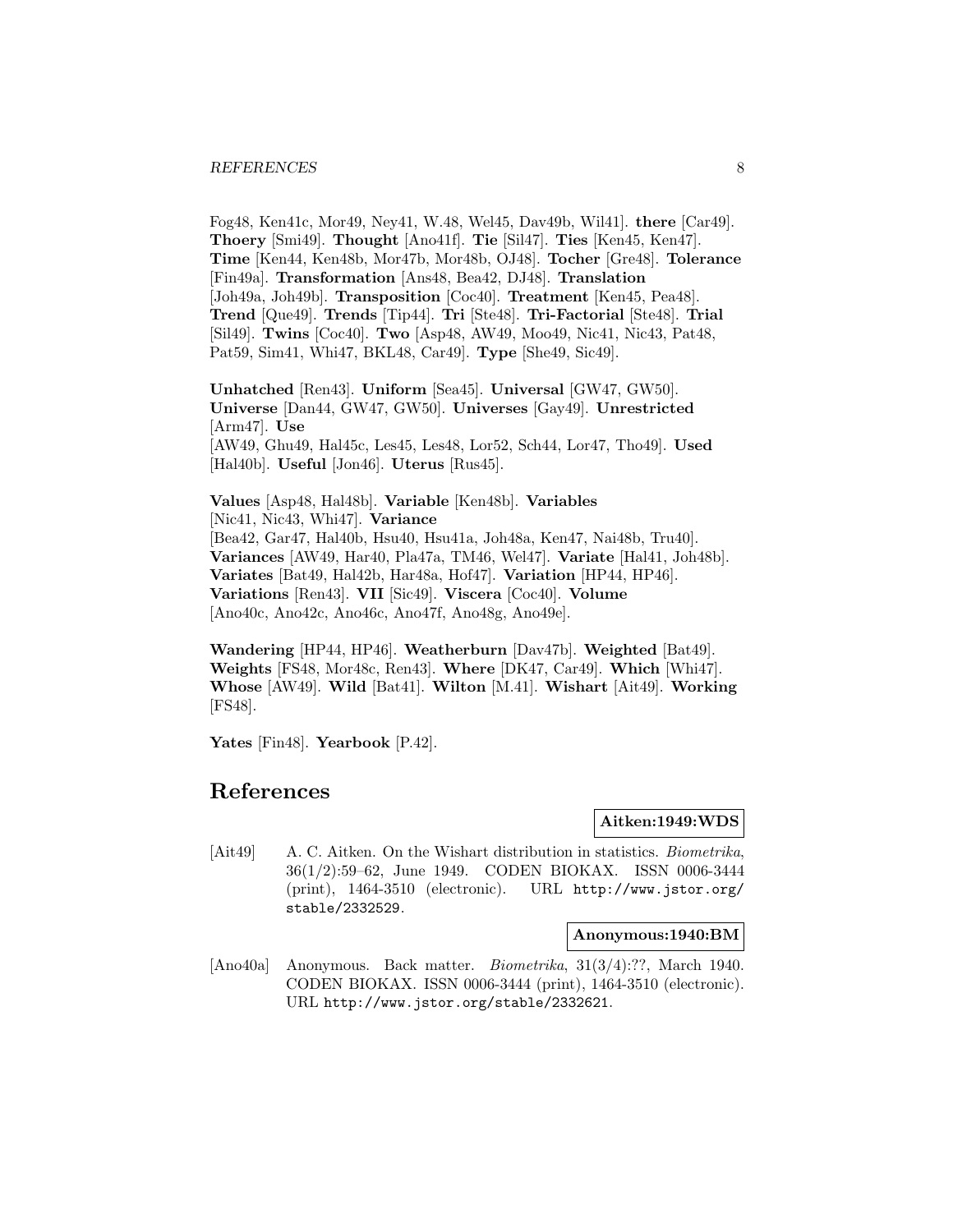#### **Anonymous:1940:FM**

[Ano40b] Anonymous. Front matter. Biometrika, 31(3/4):??, March 1940. CODEN BIOKAX. ISSN 0006-3444 (print), 1464-3510 (electronic). URL http://www.jstor.org/stable/2332604.

### **Anonymous:1940:VI**

[Ano40c] Anonymous. Volume information. Biometrika, 31(3/4):i–viii, March 1940. CODEN BIOKAX. ISSN 0006-3444 (print), 1464-3510 (electronic). URL http://www.jstor.org/stable/2332603.

# **Anonymous:1941:BMa**

[Ano41a] Anonymous. Back matter. Biometrika, 32(1):??, January 1941. CODEN BIOKAX. ISSN 0006-3444 (print), 1464-3510 (electronic). URL http://www.jstor.org/stable/2332256.

# **Anonymous:1941:BMb**

[Ano41b] Anonymous. Back matter. Biometrika, 32(2):??, October 1941. CODEN BIOKAX. ISSN 0006-3444 (print), 1464-3510 (electronic). URL http://www.jstor.org/stable/2332217.

#### **Anonymous:1941:BR**

[Ano41c] Anonymous. Books received. Biometrika, 32(1):88, January 1941. CODEN BIOKAX. ISSN 0006-3444 (print), 1464-3510 (electronic). URL http://www.jstor.org/stable/2332255.

#### **Anonymous:1941:FMa**

[Ano41d] Anonymous. Front matter. *Biometrika*, 32(1):??, January 1941. CODEN BIOKAX. ISSN 0006-3444 (print), 1464-3510 (electronic). URL http://www.jstor.org/stable/2332244.

#### **Anonymous:1941:FMb**

[Ano41e] Anonymous. Front matter. *Biometrika*, 32(2):??, October 1941. CODEN BIOKAX. ISSN 0006-3444 (print), 1464-3510 (electronic). URL http://www.jstor.org/stable/2332204.

# **Anonymous:1941:LCR**

[Ano41f] Anonymous. The laws of chance, in relation to thought and conduct: Introductory, definitions and fundamental conceptions being: the first of a series of lectures delivered by Karl Pearson at Gresham College in 1892. Biometrika, 32(2):89–100, October 1941. CODEN BIOKAX. ISSN 0006-3444 (print), 1464-3510 (electronic). URL http://www.jstor.org/stable/2332205.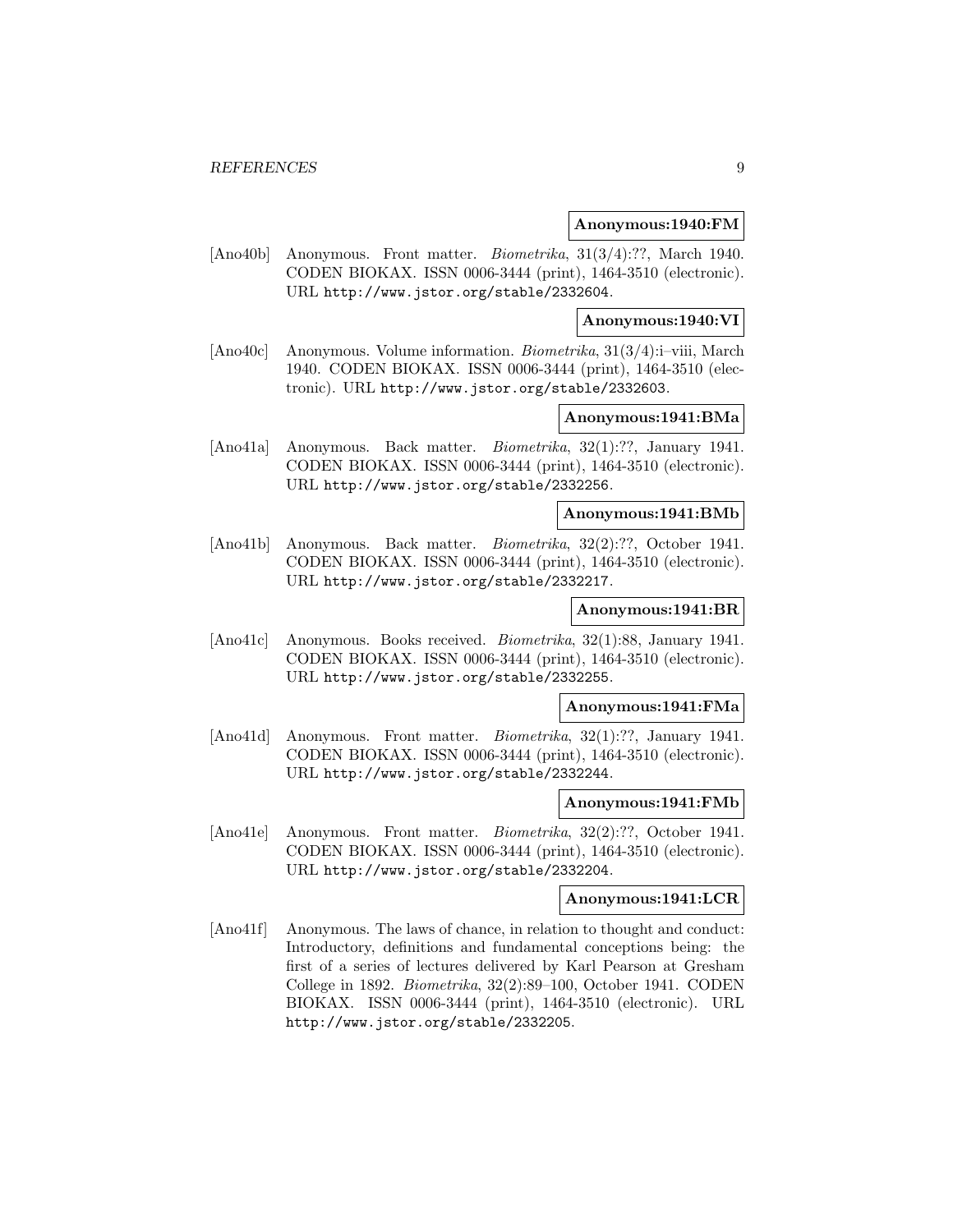#### **Anonymous:1942:BM**

[Ano42a] Anonymous. Back matter. Biometrika, 32(3/4):??, April 1942. CO-DEN BIOKAX. ISSN 0006-3444 (print), 1464-3510 (electronic). URL http://www.jstor.org/stable/2332139.

#### **Anonymous:1942:FM**

[Ano42b] Anonymous. Front matter. Biometrika, 32(3/4):??, April 1942. CODEN BIOKAX. ISSN 0006-3444 (print), 1464-3510 (electronic). URL http://www.jstor.org/stable/2332125.

# **Anonymous:1942:VI**

[Ano42c] Anonymous. Volume information. Biometrika, 32(3/4):i–vii, April 1942. CODEN BIOKAX. ISSN 0006-3444 (print), 1464-3510 (electronic). URL http://www.jstor.org/stable/2332124.

### **Anonymous:1943:BM**

[Ano43a] Anonymous. Back matter. Biometrika, 33(1):??, April 1943. CO-DEN BIOKAX. ISSN 0006-3444 (print), 1464-3510 (electronic). URL http://www.jstor.org/stable/2333625.

# **Anonymous:1943:BR**

[Ano43b] Anonymous. Books received. Biometrika, 33(1):104, April 1943. CODEN BIOKAX. ISSN 0006-3444 (print), 1464-3510 (electronic). URL http://www.jstor.org/stable/2333624.

#### **Anonymous:1943:FM**

[Ano43c] Anonymous. Front matter. Biometrika, 33(1):??, April 1943. CO-DEN BIOKAX. ISSN 0006-3444 (print), 1464-3510 (electronic). URL http://www.jstor.org/stable/2333615.

#### **Anonymous:1944:BM**

[Ano44a] Anonymous. Back matter. Biometrika, 33(2):??, August 1944. CO-DEN BIOKAX. ISSN 0006-3444 (print), 1464-3510 (electronic). URL http://www.jstor.org/stable/2334118.

# **Anonymous:1944:BRR**

[Ano44b] Anonymous. Books received for review. Biometrika, 33(2):182, August 1944. CODEN BIOKAX. ISSN 0006-3444 (print), 1464-3510 (electronic). URL http://www.jstor.org/stable/2334117.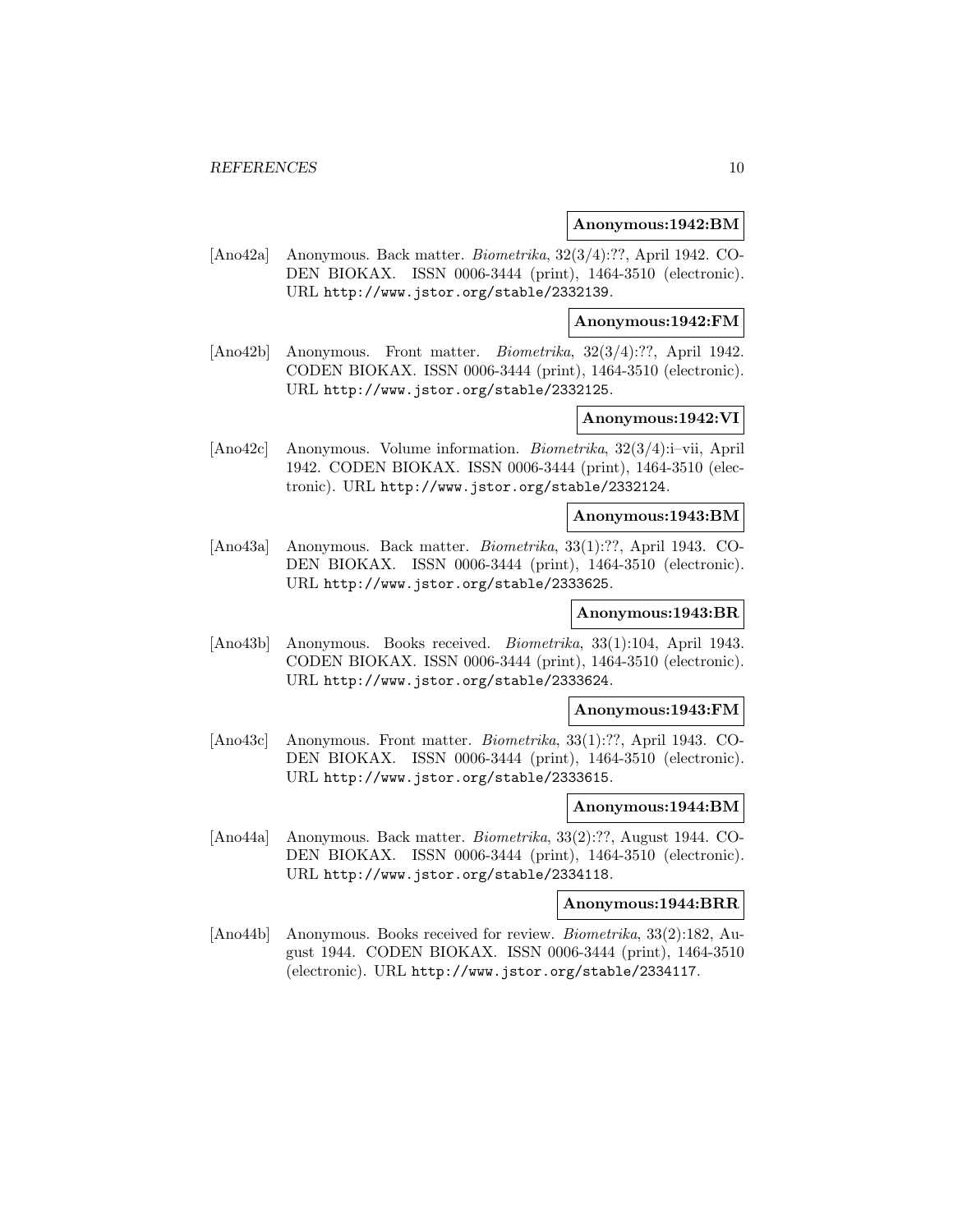#### **Anonymous:1944:FM**

[Ano44c] Anonymous. Front matter. Biometrika, 33(2):??, August 1944. CO-DEN BIOKAX. ISSN 0006-3444 (print), 1464-3510 (electronic). URL http://www.jstor.org/stable/2334109.

#### **Anonymous:1945:BM**

[Ano45a] Anonymous. Back matter. Biometrika, 33(3):??, November 1945. CODEN BIOKAX. ISSN 0006-3444 (print), 1464-3510 (electronic). URL http://www.jstor.org/stable/2332309.

# **Anonymous:1945:FM**

[Ano45b] Anonymous. Front matter. Biometrika, 33(3):??, November 1945. CODEN BIOKAX. ISSN 0006-3444 (print), 1464-3510 (electronic). URL http://www.jstor.org/stable/2332296.

# **Anonymous:1945:TPI**

[Ano45c] Anonymous. Tables of the probability integral of the mean deviation in normal samples. Biometrika, 33(3):259–265, November 1945. CODEN BIOKAX. ISSN 0006-3444 (print), 1464-3510 (electronic). URL http://www.jstor.org/stable/2332307.

#### **Anonymous:1946:BM**

[Ano46a] Anonymous. Back matter. Biometrika, 33(4):??, June 1946. CODEN BIOKAX. ISSN 0006-3444 (print), 1464-3510 (electronic). URL http://www.jstor.org/stable/2332200.

#### **Anonymous:1946:FM**

[Ano46b] Anonymous. Front matter. Biometrika, 33(4):??, June 1946. CO-DEN BIOKAX. ISSN 0006-3444 (print), 1464-3510 (electronic). URL http://www.jstor.org/stable/2332190.

### **Anonymous:1946:VI**

[Ano46c] Anonymous. Volume information. *Biometrika*, 33(4):i–vii, June 1946. CODEN BIOKAX. ISSN 0006-3444 (print), 1464-3510 (electronic). URL http://www.jstor.org/stable/2332189.

# **Anonymous:1947:BMa**

[Ano47a] Anonymous. Back matter. Biometrika, 34(1/2):??, January 1947. CODEN BIOKAX. ISSN 0006-3444 (print), 1464-3510 (electronic). URL http://www.jstor.org/stable/2332522.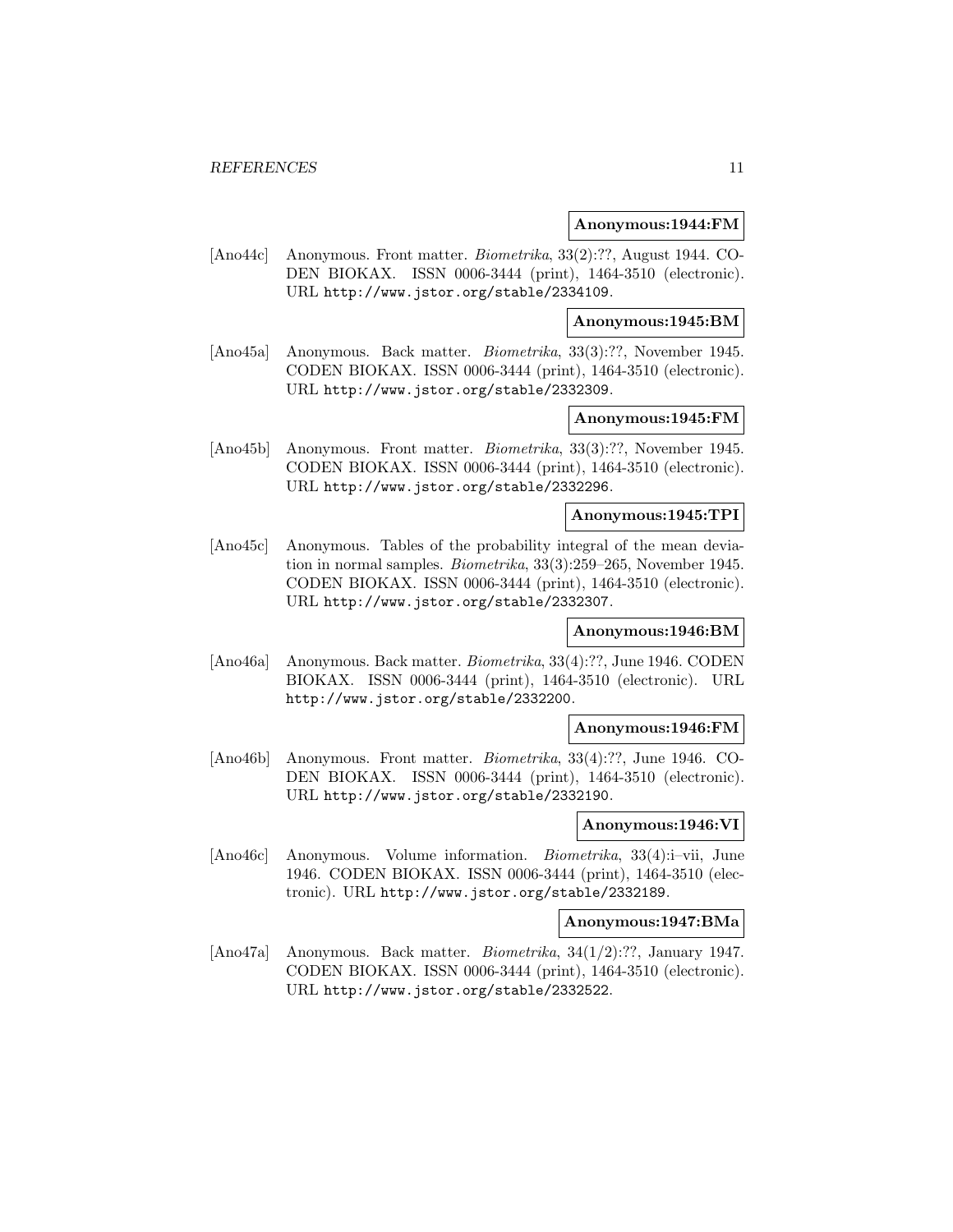#### **Anonymous:1947:BMb**

[Ano47b] Anonymous. Back matter. Biometrika, 34(3/4):??, December 1947. CODEN BIOKAX. ISSN 0006-3444 (print), 1464-3510 (electronic). URL http://www.jstor.org/stable/2332456.

#### **Anonymous:1947:CCL**

[Ano47c] Anonymous. Corrigenda: "The Cumulants of the Z and of the Logarithmic  $\chi^2$  and t Distributions". *Biometrika*, 34(3/4):374, December 1947. CODEN BIOKAX. ISSN 0006-3444 (print), 1464-3510 (electronic). URL http://www.jstor.org/stable/2332455. See [Wis47].

### **Anonymous:1947:FMa**

[Ano47d] Anonymous. Front matter. *Biometrika*, 34(1/2):??, January 1947. CODEN BIOKAX. ISSN 0006-3444 (print), 1464-3510 (electronic). URL http://www.jstor.org/stable/2332507.

#### **Anonymous:1947:FMb**

[Ano47e] Anonymous. Front matter. Biometrika, 34(3/4):??, December 1947. CODEN BIOKAX. ISSN 0006-3444 (print), 1464-3510 (electronic). URL http://www.jstor.org/stable/2332431.

# **Anonymous:1947:VI**

[Ano47f] Anonymous. Volume information. Biometrika, 34(3/4):i–vi, December 1947. CODEN BIOKAX. ISSN 0006-3444 (print), 1464-3510 (electronic). URL http://www.jstor.org/stable/2332430.

#### **Anonymous:1948:BMa**

[Ano48a] Anonymous. Back matter. Biometrika, 35(1/2):??, May 1948. CO-DEN BIOKAX. ISSN 0006-3444 (print), 1464-3510 (electronic). URL http://www.jstor.org/stable/2332644.

#### **Anonymous:1948:BMb**

[Ano48b] Anonymous. Back matter. Biometrika, 35(3/4):??, December 1948. CODEN BIOKAX. ISSN 0006-3444 (print), 1464-3510 (electronic). URL http://www.jstor.org/stable/2332368.

#### **Anonymous:1948:CMR**

[Ano48c] Anonymous. Corrigenda: "Moments of the Ratio of the Mean Deviation to the Standard Deviation for Normal Samples". Biometrika,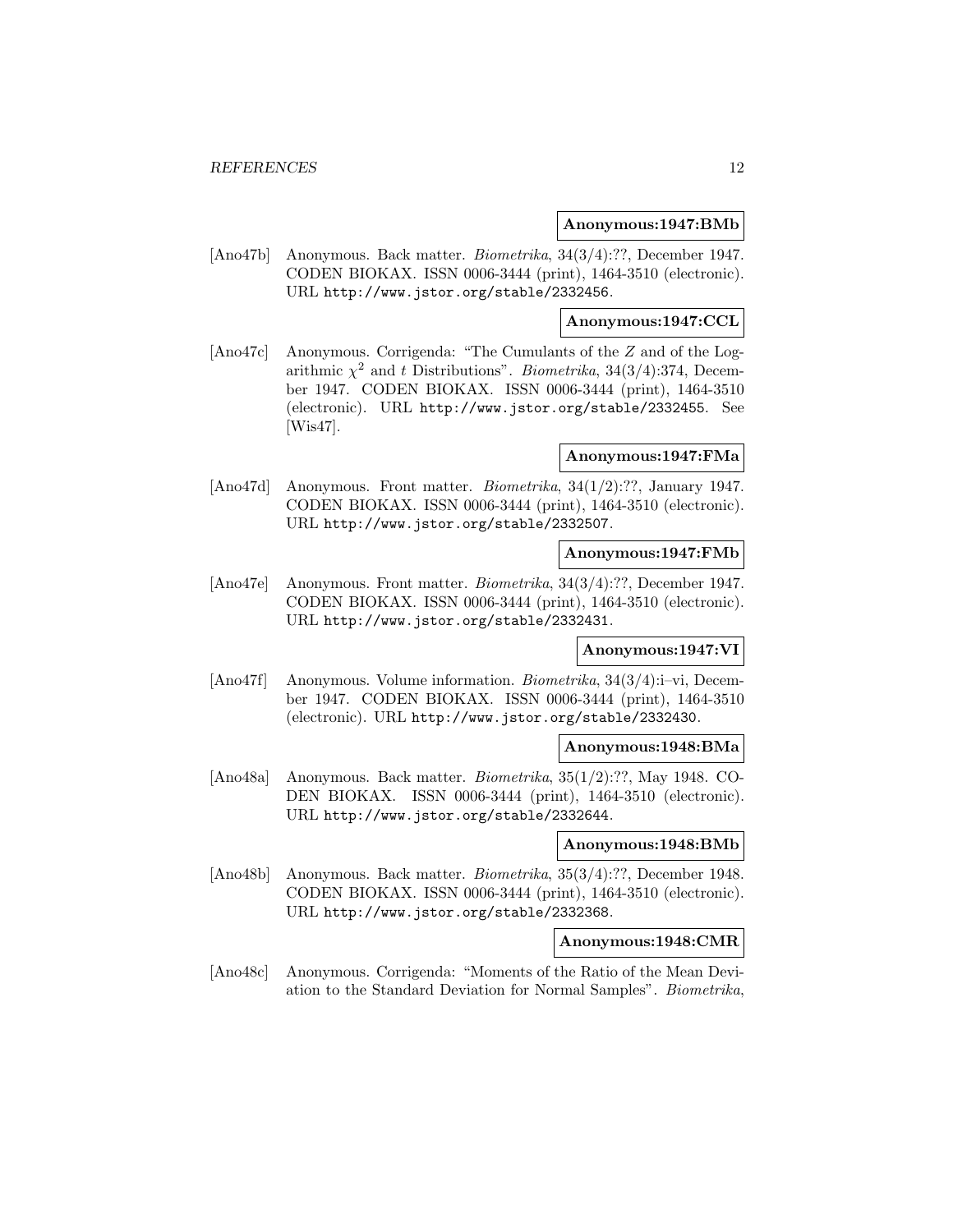35(3/4):424, December 1948. CODEN BIOKAX. ISSN 0006- 3444 (print), 1464-3510 (electronic). URL http://www.jstor.org/ stable/2332365. See [Gea36].

# **Anonymous:1948:CPM**

[Ano48d] Anonymous. Corrigenda: "The Probability of the Mean Deviation". Biometrika, 35(3/4):424, December 1948. CODEN BIOKAX. ISSN 0006-3444 (print), 1464-3510 (electronic). URL http://www.jstor. org/stable/2332366. See [Gea36, Pea45].

#### **Anonymous:1948:FMa**

[Ano48e] Anonymous. Front matter. Biometrika, 35(1/2):??, May 1948. CO-DEN BIOKAX. ISSN 0006-3444 (print), 1464-3510 (electronic). URL http://www.jstor.org/stable/2332622.

#### **Anonymous:1948:FMb**

[Ano48f] Anonymous. Front matter. Biometrika, 35(3/4):??, December 1948. CODEN BIOKAX. ISSN 0006-3444 (print), 1464-3510 (electronic). URL http://www.jstor.org/stable/2332341.

#### **Anonymous:1948:VI**

[Ano48g] Anonymous. Volume information. Biometrika, 35(3/4):i–vi, December 1948. CODEN BIOKAX. ISSN 0006-3444 (print), 1464-3510 (electronic). URL http://www.jstor.org/stable/2332340.

# **Anonymous:1949:BMa**

[Ano49a] Anonymous. Back matter. Biometrika, 36(1/2):??, June 1949. CO-DEN BIOKAX. ISSN 0006-3444 (print), 1464-3510 (electronic). URL http://www.jstor.org/stable/2332547.

# **Anonymous:1949:BMb**

[Ano49b] Anonymous. Back matter. Biometrika, 36(3/4):??, December 1949. CODEN BIOKAX. ISSN 0006-3444 (print), 1464-3510 (electronic). URL http://www.jstor.org/stable/2332688.

#### **Anonymous:1949:FMa**

[Ano49c] Anonymous. Front matter. Biometrika, 36(1/2):??, June 1949. CO-DEN BIOKAX. ISSN 0006-3444 (print), 1464-3510 (electronic). URL http://www.jstor.org/stable/2332523.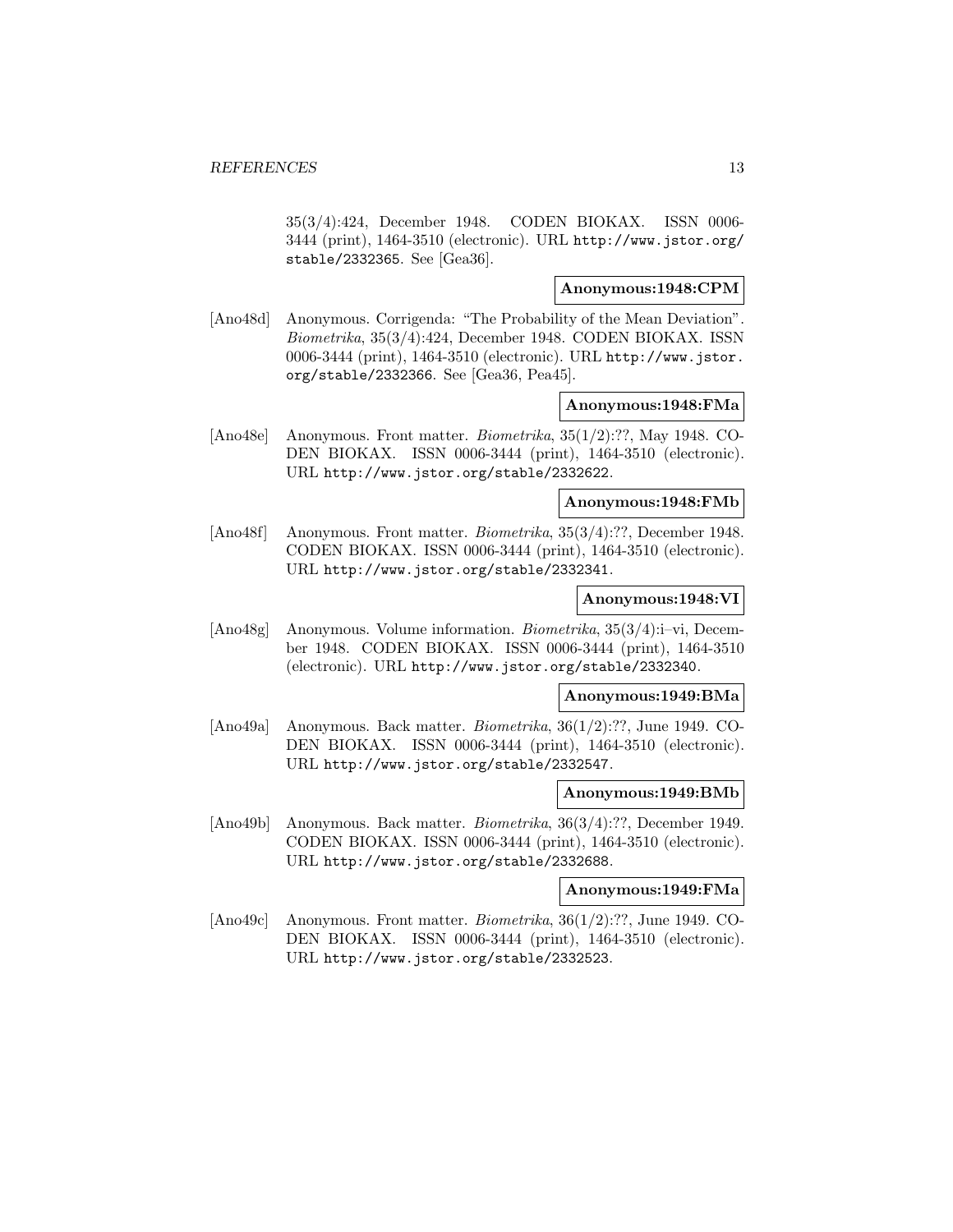#### **Anonymous:1949:FMb**

[Ano49d] Anonymous. Front matter. Biometrika, 36(3/4):??, December 1949. CODEN BIOKAX. ISSN 0006-3444 (print), 1464-3510 (electronic). URL http://www.jstor.org/stable/2332664.

#### **Anonymous:1949:VI**

[Ano49e] Anonymous. Volume information. Biometrika, 36(3/4):i–vi, December 1949. CODEN BIOKAX. ISSN 0006-3444 (print), 1464-3510 (electronic). URL http://www.jstor.org/stable/2332663.

# **Anscombe:1948:TPB**

[Ans48] F. J. Anscombe. The transformation of Poisson, binomial and negative-binomial data. Biometrika, 35(3/4):246–254, December 1948. CODEN BIOKAX. ISSN 0006-3444 (print), 1464-3510 (electronic). URL http://www.jstor.org/stable/2332343.

# **Anscombe:1949:LST**

[Ans49] F. J. Anscombe. Large-sample theory of sequential estimation. Biometrika, 36(3/4):455–458, December 1949. CODEN BIOKAX. ISSN 0006-3444 (print), 1464-3510 (electronic). URL http://www. jstor.org/stable/2332681.

# **Armitage:1947:CSU**

[Arm47] P. Armitage. A comparison of stratified with unrestricted random sampling from a finite population. Biometrika, 34(3/4):273–280, December 1947. CODEN BIOKAX. ISSN 0006-3444 (print), 1464-3510 (electronic). URL http://www.jstor.org/stable/2332437.

# **Armitage:1949:OPA**

[Arm49] P. Armitage. An overlap problem arising in particle counting. Biometrika, 36(3/4):257–266, December 1949. CODEN BIOKAX. ISSN 0006-3444 (print), 1464-3510 (electronic). URL http://www. jstor.org/stable/2332666.

#### **Aroian:1947:NCF**

[Aro47] Leo A. Aroian. Note on the cumulants of Fisher's z-distribution. Biometrika, 34(3/4):359–360, December 1947. CODEN BIOKAX. ISSN 0006-3444 (print), 1464-3510 (electronic). URL http://www. jstor.org/stable/2332447.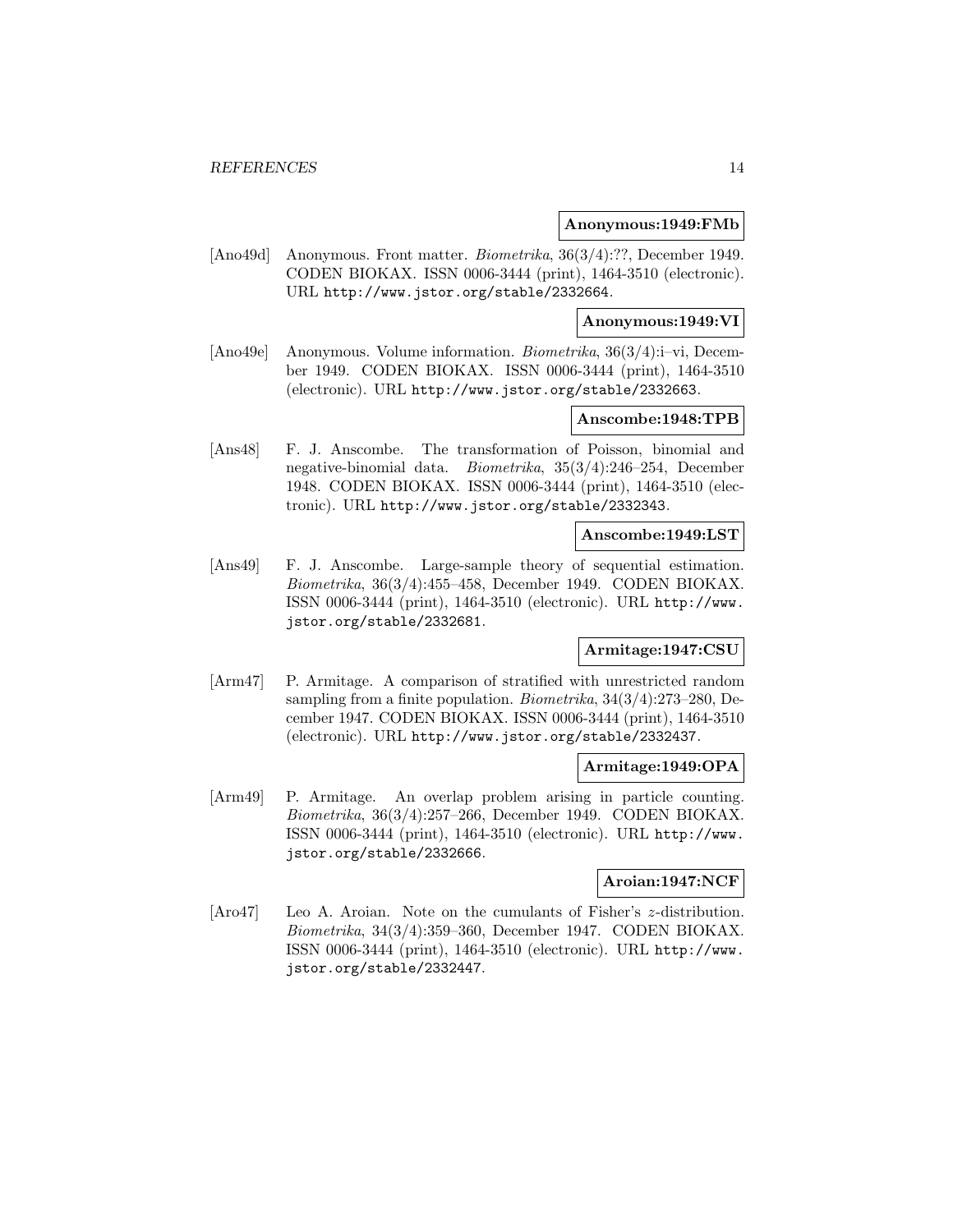# **Aspin:1948:EFD**

[Asp48] Alice A. Aspin. An examination and further development of a formula arising in the problem of comparing two mean values. Biometrika, 35(1/2):88–96, May 1948. CODEN BIOKAX. ISSN 0006-3444 (print), 1464-3510 (electronic). URL http://www.jstor. org/stable/2332631.

# **Aspin:1949:TUC**

[AW49] Alice A. Aspin and B. L. Welch. Tables for use in comparisons whose accuracy involves two variances, separately estimated. Biometrika, 36(3/4):290–296, December 1949. CODEN BIOKAX. ISSN 0006- 3444 (print), 1464-3510 (electronic). URL http://www.jstor.org/ stable/2332668.

# **Baldwin:1946:TPP**

[Bal46] Elizabeth M. Baldwin. Table of percentage points of the tdistribution. Biometrika, 33(4):362, June 1946. CODEN BIOKAX. ISSN 0006-3444 (print), 1464-3510 (electronic). URL http://www. jstor.org/stable/2332199.

# **Bartlett:1940:NIQ**

[Bar40] M. S. Bartlett. A note on the interpretation of quasi-sufficiency. Biometrika, 31(3/4):391–392, March 1940. CODEN BIOKAX. ISSN 0006-3444 (print), 1464-3510 (electronic). URL http://www.jstor. org/stable/2332618.

#### **Bartlett:1941:SSC**

[Bar41] M. S. Bartlett. The statistical significance of canonical correlations. Biometrika, 32(1):29–37, January 1941. CODEN BIOKAX. ISSN 0006-3444 (print), 1464-3510 (electronic). URL http://www.jstor. org/stable/2332247.

### **Barnard:1947:TNP**

[Bar47a] G. A. Barnard. 2 × 2 tables. A note on E. S. Pearson's paper. Biometrika, 34(1/2):168–169, January 1947. CODEN BIOKAX. ISSN 0006-3444 (print), 1464-3510 (electronic). URL http://www. jstor.org/stable/2332519.

### **Barnard:1947:MSL**

[Bar47b] G. A. Barnard. The meaning of a significance level. Biometrika, 34(1/2):179–182, January 1947. CODEN BIOKAX. ISSN 0006- 3444 (print), 1464-3510 (electronic). URL http://www.jstor.org/ stable/2332521.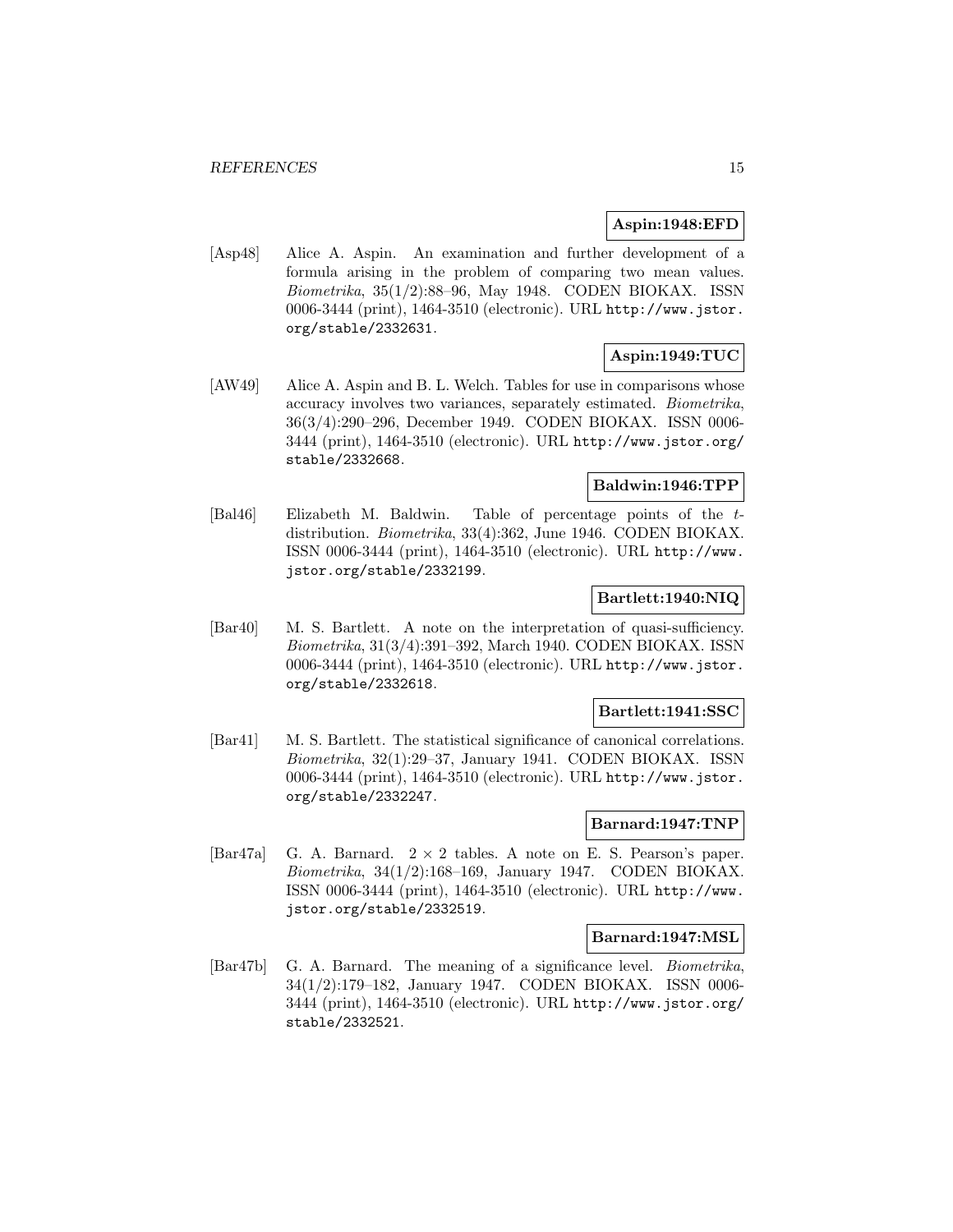#### **Barnard:1947:STT**

[Bar47c] G. A. Barnard. Significance tests for  $2 \times 2$  tables. *Biometrika*, 34(1/2):123–138, January 1947. CODEN BIOKAX. ISSN 0006- 3444 (print), 1464-3510 (electronic). URL http://www.jstor.org/ stable/2332517.

# **Baten:1941:CAB**

[Bat41] William Dowell Baten. A comparison of annual and biennial inflorescences of Daucus Carota (wild carrot). Biometrika, 32(1):82–87, January 1941. CODEN BIOKAX. ISSN 0006-3444 (print), 1464- 3510 (electronic). URL http://www.jstor.org/stable/2332254.

### **Bateman:1948:PFL**

[Bat48] G. Bateman. On the power function of the longest run as a test for randomness in a sequence of alternatives. *Biometrika*,  $35(1/2)$ : 97–112, May 1948. CODEN BIOKAX. ISSN 0006-3444 (print), 1464- 3510 (electronic). URL http://www.jstor.org/stable/2332632.

# **Bateman:1949:CFW**

[Bat49] G. I. Bateman. The characteristic function of a weighted sum of non-central squares of normal variates subject to s linear restraints. Biometrika, 36(3/4):460–462, December 1949. CODEN BIOKAX. ISSN 0006-3444 (print), 1464-3510 (electronic). URL http://www. jstor.org/stable/2332683.

### **Beall:1942:TDE**

[Bea42] Geoffrey Beall. The transformation of data from entomological field experiments so that the analysis of variance becomes applicable. Biometrika, 32(3/4):243–262, April 1942. CODEN BIOKAX. ISSN 0006-3444 (print), 1464-3510 (electronic). URL http://www.jstor. org/stable/2332128.

### **Brownlee:1948:FRA**

[BKL48] K. A. Brownlee, B. K. Kelly, and P. K. Loraine. Fractional replication arrangements for factorial experiments with factors at two levels. Biometrika, 35(3/4):268–276, December 1948. CODEN BIOKAX. ISSN 0006-3444 (print), 1464-3510 (electronic). URL http://www. jstor.org/stable/2332346.

#### **Brownlee:1948:RBF**

[BL48] K. A. Brownlee and P. K. Loraine. The relationship between finite groups and completely orthogonal squares, cubes, and hyper-cubes.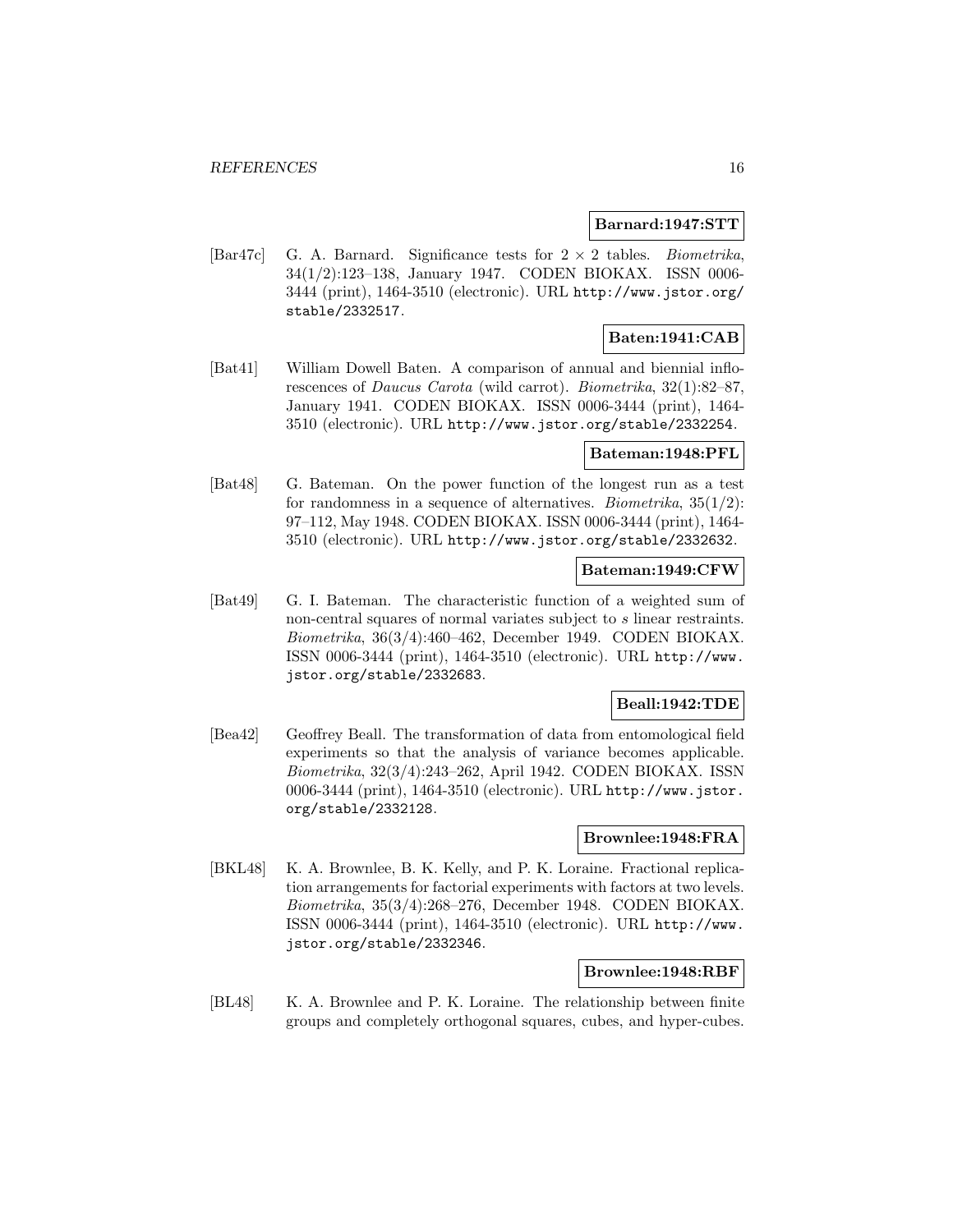Biometrika, 35(3/4):277–282, December 1948. CODEN BIOKAX. ISSN 0006-3444 (print), 1464-3510 (electronic). URL http://www. jstor.org/stable/2332347.

# **Batrawi:1947:SFD**

[BM47] A. Batrawi and G. M. Morant. A study of a First Dynasty series of Egyptian skulls from Sakkara and of an Eleventh Dynasty series from Thebes. *Biometrika*,  $34(1/2):18-27$ , January 1947. CODEN BIOKAX. ISSN 0006-3444 (print), 1464-3510 (electronic). URL http://www.jstor.org/stable/2332509.

# **Box:1949:GDT**

[Box49] G. E. P. Box. A general distribution theory for a class of likelihood criteria. Biometrika, 36(3/4):317–346, December 1949. CODEN BIOKAX. ISSN 0006-3444 (print), 1464-3510 (electronic). URL http://www.jstor.org/stable/2332671.

# **Carter:1947:APP**

[Car47] A. H. Carter. Approximation to percentage points of the zdistribution. Biometrika, 34(3/4):352–358, December 1947. CODEN BIOKAX. ISSN 0006-3444 (print), 1464-3510 (electronic). URL http://www.jstor.org/stable/2332446.

# **Carter:1949:ECR**

[Car49] A. H. Carter. The estimation and comparison of residual regressions where there are two or more related sets of observations. Biometrika, 36(1/2):26–46, June 1949. CODEN BIOKAX. ISSN 0006-3444 (print), 1464-3510 (electronic). URL http://www.jstor. org/stable/2332527.

### **Comrie:1941:TLC**

[CH41] L. J. Comrie and H. O. Hartley. Table of Lagrangian coefficients for harmonic interpolation in certain tables of percentage points. Biometrika, 32(2):183–186, October 1941. CODEN BIOKAX. ISSN 0006-3444 (print), 1464-3510 (electronic). URL http://www.jstor. org/stable/2332209.

### **Chambers:1946:STA**

[Cha46] E. G. Chambers. Statistical-techniques in applied psychology. Biometrika, 33(4):269–273, June 1946. CODEN BIOKAX. ISSN 0006-3444 (print), 1464-3510 (electronic). URL http://www.jstor. org/stable/2332191.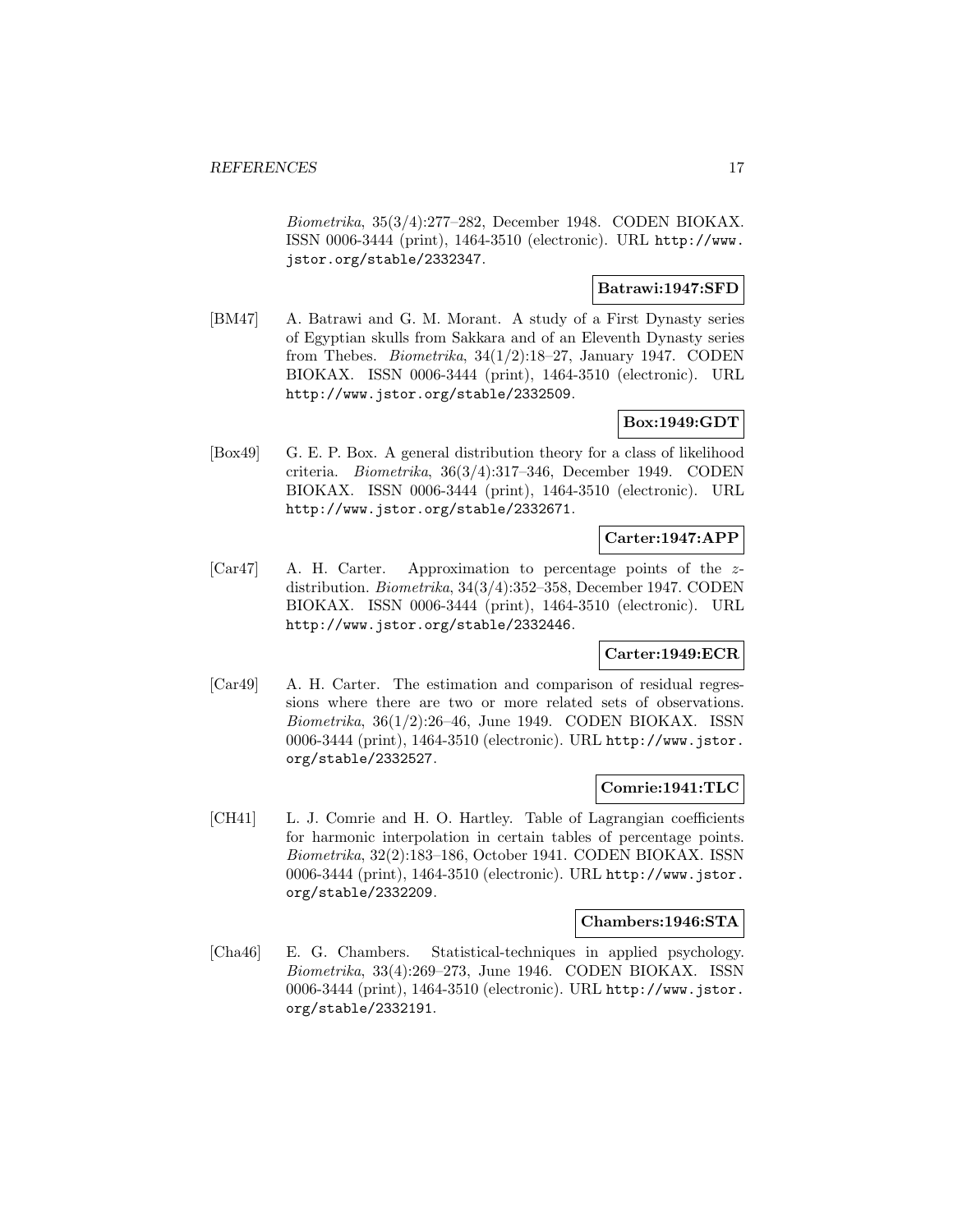#### **Cockayne:1940:TVO**

[Coc40] E. A. Cockayne. Transposition of the viscera and other reversals of symmetry in monozygotic twins. Biometrika, 31(3/4):287–294, March 1940. CODEN BIOKAX. ISSN 0006-3444 (print), 1464-3510 (electronic). URL http://www.jstor.org/stable/2332610.

#### **Cox:1948:NAD**

[Cox48] D. R. Cox. A note on the asymptotic distribution of range. Biometrika, 35(3/4):310–315, December 1948. CODEN BIOKAX. ISSN 0006-3444 (print), 1464-3510 (electronic). URL http://www. jstor.org/stable/2332353.

#### **Daniels:1941:PDE**

[Dan41] H. E. Daniels. A property of the distribution of extremes. Biometrika, 32(2):194–195, October 1941. CODEN BIOKAX. ISSN 0006-3444 (print), 1464-3510 (electronic). URL http://www.jstor. org/stable/2332213.

# **Daniels:1944:RBM**

[Dan44] H. E. Daniels. The relation between measures of correlation in the universe of sample permutations. Biometrika, 33(2):129–135, August 1944. CODEN BIOKAX. ISSN 0006-3444 (print), 1464-3510 (electronic). URL http://www.jstor.org/stable/2334112.

#### **Daniels:1948:PRC**

[Dan48] H. E. Daniels. A property of rank correlations. Biometrika, 35 (3/4):416–417, December 1948. CODEN BIOKAX. ISSN 0006- 3444 (print), 1464-3510 (electronic). URL http://www.jstor.org/ stable/2332360.

# **David:1940:BRB**

[Dav40] F. N. David. Book review: The Principles of the Mathematical Theory of Correlation. Biometrika, 31(3/4):396, March 1940. CODEN BIOKAX. ISSN 0006-3444 (print), 1464-3510 (electronic). URL http://www.jstor.org/stable/2332620.

#### **David:1947:STG**

[Dav47a] F. N. David. A  $\chi^2$  'smooth' test for goodness of fit. *Biometrika*, 34(3/4):299–310, December 1947. CODEN BIOKAX. ISSN 0006- 3444 (print), 1464-3510 (electronic). URL http://www.jstor.org/ stable/2332441.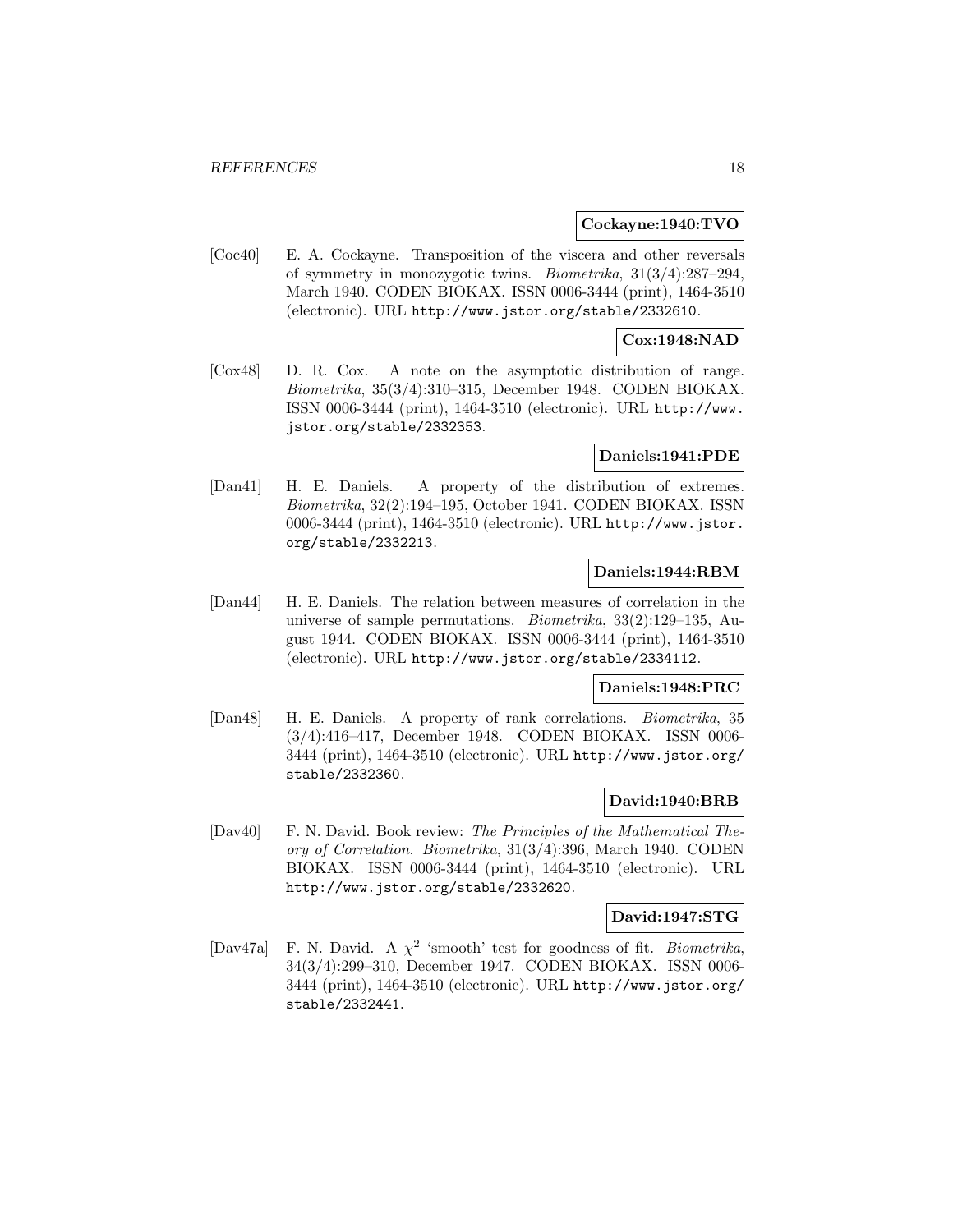#### **David:1947:BRBa**

[Dav47b] F. N. David. Book review: A First Course in Mathematical Statistics, by C. E. Weatherburn. Biometrika, 34(3/4):373, December 1947. CODEN BIOKAX. ISSN 0006-3444 (print), 1464-3510 (electronic). URL http://www.jstor.org/stable/2332452.

# **David:1947:BRBb**

[Dav47c] F. N. David. Book review: Mathematical Methods of Statistics, by H. Cramér. *Biometrika*, 34(3/4):374, December 1947. CODEN BIOKAX. ISSN 0006-3444 (print), 1464-3510 (electronic). URL http://www.jstor.org/stable/2332454.

### **David:1947:PFT**

[Dav47d] F. N. David. A power function for tests of randomness in a sequence of alternatives. Biometrika, 34(3/4):335–339, December 1947. CO-DEN BIOKAX. ISSN 0006-3444 (print), 1464-3510 (electronic). URL http://www.jstor.org/stable/2332444.

# **David:1948:CBC**

[Dav48] F. N. David. Correlations between χ cells. Biometrika, 35 (3/4):418–422, December 1948. CODEN BIOKAX. ISSN 0006- 3444 (print), 1464-3510 (electronic). URL http://www.jstor.org/ stable/2332362.

### **David:1949:BRBb**

[Dav49a] F. N. David. Book review: The Fundamentals of Statistics, by T. L. Kelley. Biometrika, 36(3/4):470, December 1949. CODEN BIOKAX. ISSN 0006-3444 (print), 1464-3510 (electronic). URL http://www. jstor.org/stable/2332687.

# **David:1949:BRBa**

[Dav49b] F. N. David. Book review: Theory of Probability, by Harold Jeffreys. Biometrika, 36(1/2):236, June 1949. CODEN BIOKAX. ISSN 0006- 3444 (print), 1464-3510 (electronic). URL http://www.jstor.org/ stable/2332545.

#### **David:1949:MD**

[Dav49c] F. N. David. The moments of the z and F distributions. Biometrika, 36(3/4):394–403, December 1949. CODEN BIOKAX. ISSN 0006- 3444 (print), 1464-3510 (electronic). URL http://www.jstor.org/ stable/2332676.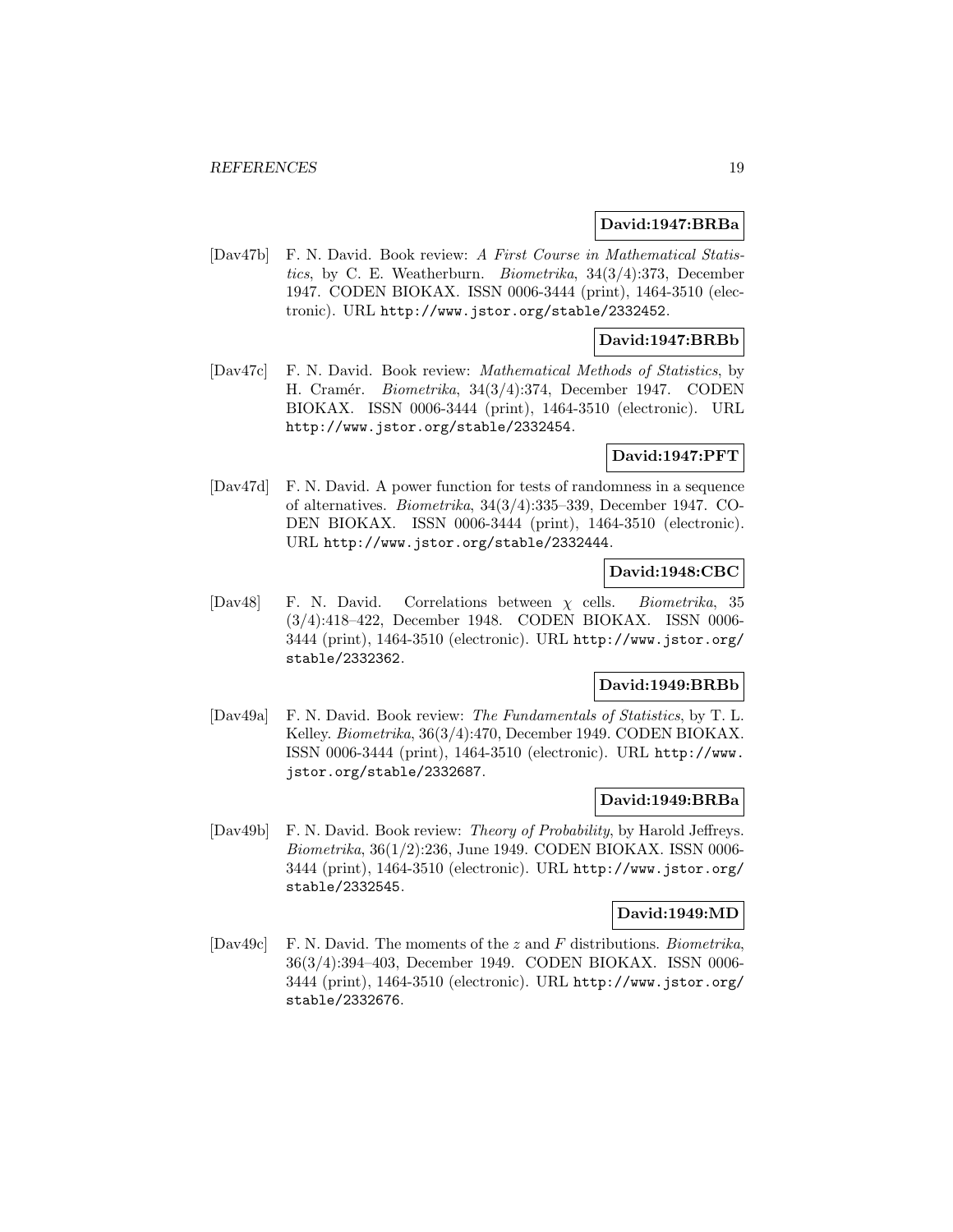#### **David:1949:NAF**

[Dav49d] F. N. David. Note on the application of Fisher's k-statistics. Biometrika, 36(3/4):383–393, December 1949. CODEN BIOKAX. ISSN 0006-3444 (print), 1464-3510 (electronic). URL http://www. jstor.org/stable/2332675.

# **David:1948:PIT**

[DJ48] F. N. David and N. L. Johnson. The probability integral transformation when parameters are estimated from the sample. Biometrika, 35(1/2):182–190, May 1948. CODEN BIOKAX. ISSN 0006- 3444 (print), 1464-3510 (electronic). URL http://www.jstor.org/ stable/2332638.

# **Daniels:1947:SRC**

[DK47] H. E. Daniels and M. G. Kendall. The significance of rank correlations where parental correlation exists. Biometrika, 34(3/4):197–208, December 1947. CODEN BIOKAX. ISSN 0006-3444 (print), 1464- 3510 (electronic). URL http://www.jstor.org/stable/2332433.

# **David:1949:TSF**

[DK49] F. N. David and M. G. Kendall. Tables of symmetric functions — Part I. Biometrika, 36(3/4):431–449, December 1949. CODEN BIOKAX. ISSN 0006-3444 (print), 1464-3510 (electronic). URL http://www.jstor.org/stable/2332679.

# **Dumas:1948:CFK**

[Dum48] M. Dumas. Sur les courbes de frequence de K. Pearson. (French) [On K. Pearson's frequency curves]. Biometrika, 35(1/2):113–117, May 1948. CODEN BIOKAX. ISSN 0006-3444 (print), 1464-3510 (electronic). URL http://www.jstor.org/stable/2332633.

#### **Elfving:1947:ADR**

[Elf47] G. Elfving. The asymptotical distribution of range in samples from a normal population. *Biometrika*,  $34(1/2):111-119$ , January 1947. CODEN BIOKAX. ISSN 0006-3444 (print), 1464-3510 (electronic). URL http://www.jstor.org/stable/2332515.

### **Finney:1947:EIR**

[Fin47] D. J. Finney. The estimation from individual records of the relationship between dose and quantal response. Biometrika, 34 (3/4):320–334, December 1947. CODEN BIOKAX. ISSN 0006- 3444 (print), 1464-3510 (electronic). URL http://www.jstor.org/ stable/2332443.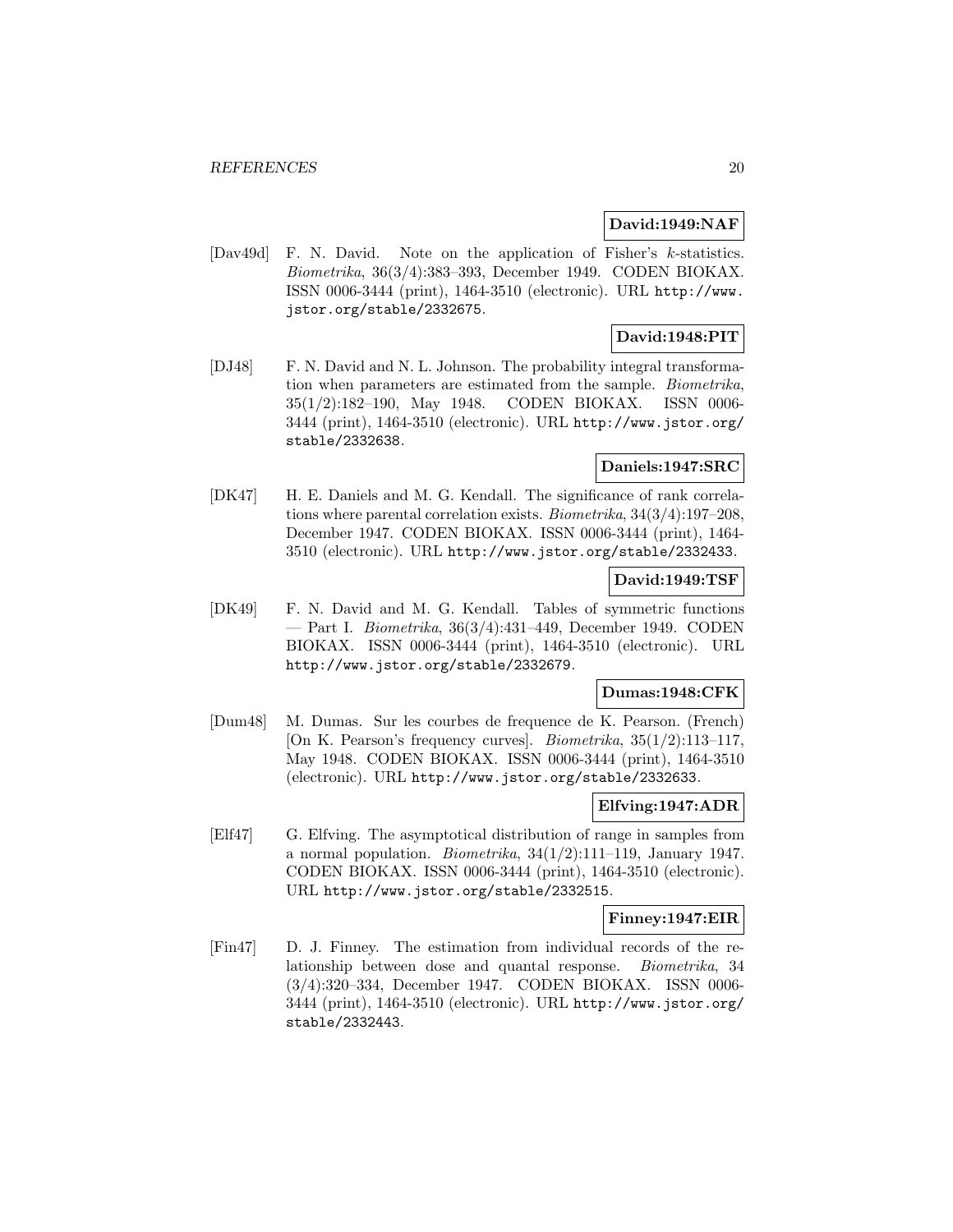#### **Finney:1948:FYT**

[Fin48] D. J. Finney. The Fisher–Yates test of significance in  $2 \times 2$  contingency tables. *Biometrika*,  $35(1/2)$ :145–156, May 1948. CODEN BIOKAX. ISSN 0006-3444 (print), 1464-3510 (electronic). URL http://www.jstor.org/stable/2332635.

# **Finney:1949:EPT**

[Fin49a] D. J. Finney. The estimation of the parameters of tolerance distributions. Biometrika, 36(3/4):239–256, December 1949. CODEN BIOKAX. ISSN 0006-3444 (print), 1464-3510 (electronic). URL http://www.jstor.org/stable/2332665.

#### **Finney:1949:MEF**

[Fin49b] D. J. Finney. On a method of estimating frequencies. Biometrika, 36(1/2):233–234, June 1949. CODEN BIOKAX. ISSN 0006- 3444 (print), 1464-3510 (electronic). URL http://www.jstor.org/ stable/2332543.

### **Fog:1948:GMT**

[Fog48] David Fog. The geometrical method in the theory of sampling. Biometrika, 35(1/2):46–54, May 1948. CODEN BIOKAX. ISSN 0006-3444 (print), 1464-3510 (electronic). URL http://www.jstor. org/stable/2332627.

# **Finney:1948:TCW**

[FS48] D. J. Finney and W. L. Stevens. A table for the calculation of working probits and weights in probit analysis. Biometrika,  $35(1/2)$ :191– 201, May 1948. CODEN BIOKAX. ISSN 0006-3444 (print), 1464- 3510 (electronic). URL http://www.jstor.org/stable/2332639.

#### **Garwood:1941:AML**

[Gar41] F. Garwood. The application of maximum likelihood to dosagemortality curves. Biometrika, 32(1):46–58, January 1941. CODEN BIOKAX. ISSN 0006-3444 (print), 1464-3510 (electronic). URL http://www.jstor.org/stable/2332249.

#### **Garwood:1947:VOG**

[Gar47] F. Garwood. The variance of the overlap of geometrical figures with reference to a bombing problem. *Biometrika*,  $34(1/2)$ :1-17, January 1947. CODEN BIOKAX. ISSN 0006-3444 (print), 1464-3510 (electronic). URL http://www.jstor.org/stable/2332508.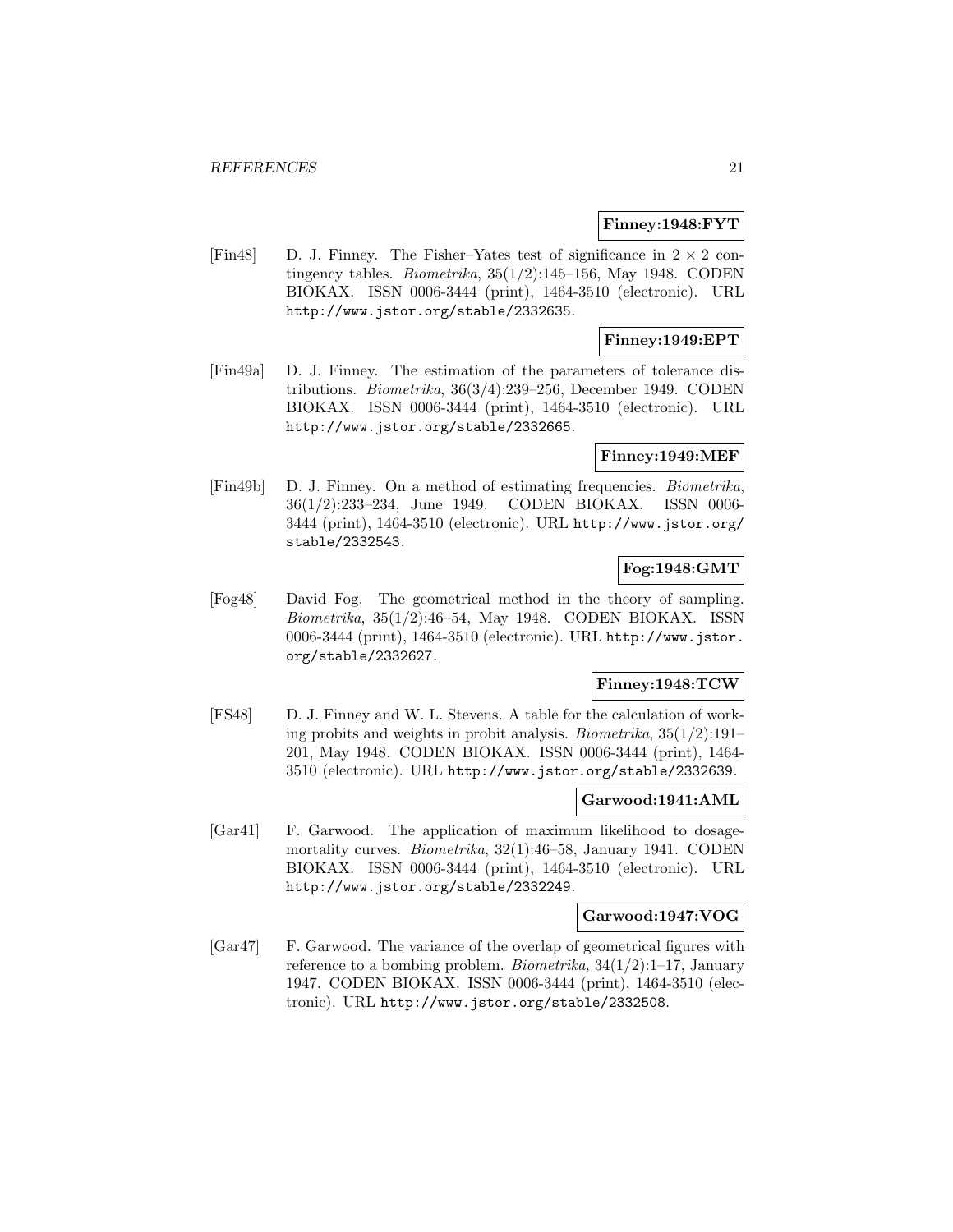#### **Gayen:1949:DSR**

[Gay49] A. K. Gayen. The distribution of 'Student's t in random samples of any size drawn from non-normal universes. Biometrika, 36 (3/4):353–369, December 1949. CODEN BIOKAX. ISSN 0006- 3444 (print), 1464-3510 (electronic). URL http://www.jstor.org/ stable/2332673.

#### **Geary:1936:MRM**

[Gea36] R. C. Geary. Moments of the ratio of the mean deviation to the standard deviation for normal samples. Biometrika, 28(3/4):295–307, December 1936. CODEN BIOKAX. ISSN 0006-3444 (print), 1464- 3510 (electronic). URL http://www.jstor.org/stable/2333953. See corrigenda [Ano48c] and comments [SBL79].

#### **Geary:1943:MRQ**

[Gea43] R. C. Geary. Minimum range for quasi-normal distributions. Biometrika, 33(1):100–103, April 1943. CODEN BIOKAX. ISSN 0006-3444 (print), 1464-3510 (electronic). URL http://www.jstor. org/stable/2333623.

### **Geary:1944:CCE**

[Gea44] R. C. Geary. Comparison of the concepts of efficiency and closeness for consistent estimates of a parameter. Biometrika, 33(2):123–128, August 1944. CODEN BIOKAX. ISSN 0006-3444 (print), 1464-3510 (electronic). URL http://www.jstor.org/stable/2334111.

### **Geary:1947:FDS**

[Gea47a] R. C. Geary. The frequency distribution of  $\sqrt{b_1}$  for samples of all sizes drawn a random from a normal population. Biometrika, 34(1/2):68– 97, January 1947. CODEN BIOKAX. ISSN 0006-3444 (print), 1464- 3510 (electronic). URL http://www.jstor.org/stable/2332513.

### **Geary:1947:TN**

[Gea47b] R. C. Geary. Testing for normality. Biometrika, 34(3/4):209–242, December 1947. CODEN BIOKAX. ISSN 0006-3444 (print), 1464- 3510 (electronic). URL http://www.jstor.org/stable/2332434.

#### **Ghurye:1949:UST**

[Ghu49] S. G. Ghurye. On the use of Student's t-test in an asymmetrical population. Biometrika, 36(3/4):426–430, December 1949. CODEN BIOKAX. ISSN 0006-3444 (print), 1464-3510 (electronic). URL http://www.jstor.org/stable/2332678.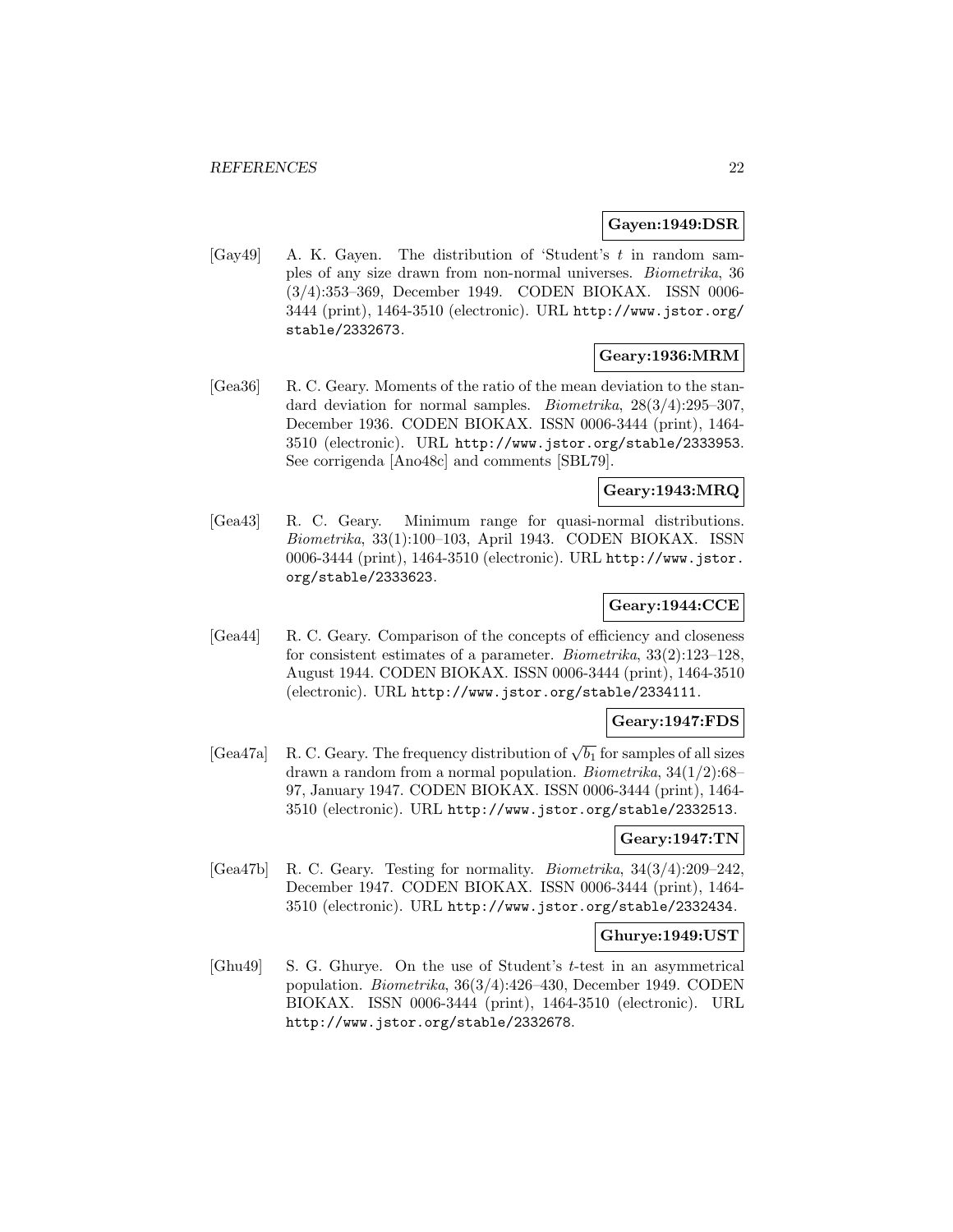#### **Goodman:1940:HRI**

[GM40] C. N. Goodman and G. M. Morant. The human remains of the Iron Age and other periods from Maiden Castle, Dorset. Biometrika, 31(3/4):295–312, March 1940. CODEN BIOKAX. ISSN 0006- 3444 (print), 1464-3510 (electronic). URL http://www.jstor.org/ stable/2332611.

# **Godwin:1945:DEM**

[God45] H. J. Godwin. On the distribution of the estimate of mean deviation obtained from samples from a normal population. Biometrika, 33(3):254–256, November 1945. CODEN BIOKAX. ISSN 0006- 3444 (print), 1464-3510 (electronic). URL http://www.jstor.org/ stable/2332305.

# **Godwin:1948:FNM**

[God48] H. J. Godwin. A further note on the mean deviation. Biometrika, 35(3/4):304–309, December 1948. CODEN BIOKAX. ISSN 0006- 3444 (print), 1464-3510 (electronic). URL http://www.jstor.org/ stable/2332352.

# **Godwin:1949:EDL**

[God49] H. J. Godwin. On the estimation of dispersion by linear systematic statistics. Biometrika, 36(1/2):92–100, June 1949. CODEN BIOKAX. ISSN 0006-3444 (print), 1464-3510 (electronic). URL http://www.jstor.org/stable/2332533.

#### **Greenwood:1941:MSG**

[Gre41] Major Greenwood. Medical statistics from Graunt to Farr. Biometrika, 32(2):101–127, October 1941. CODEN BIOKAX. ISSN 0006-3444 (print), 1464-3510 (electronic). URL http://www.jstor. org/stable/2332206.

# **Greenwood:1942:MSG**

[Gre42] Major Greenwood. Medical statistics from Graunt to Farr. Biometrika, 32(3/4):203–225, April 1942. CODEN BIOKAX. ISSN 0006-3444 (print), 1464-3510 (electronic). URL http://www.jstor. org/stable/2332126.

#### **Greenwood:1943:MSG**

[Gre43] Major Greenwood. Medical statistics from Graunt to Farr (concluded). Biometrika, 33(1):1–24, April 1943. CODEN BIOKAX. ISSN 0006-3444 (print), 1464-3510 (electronic). URL http://www. jstor.org/stable/2333616.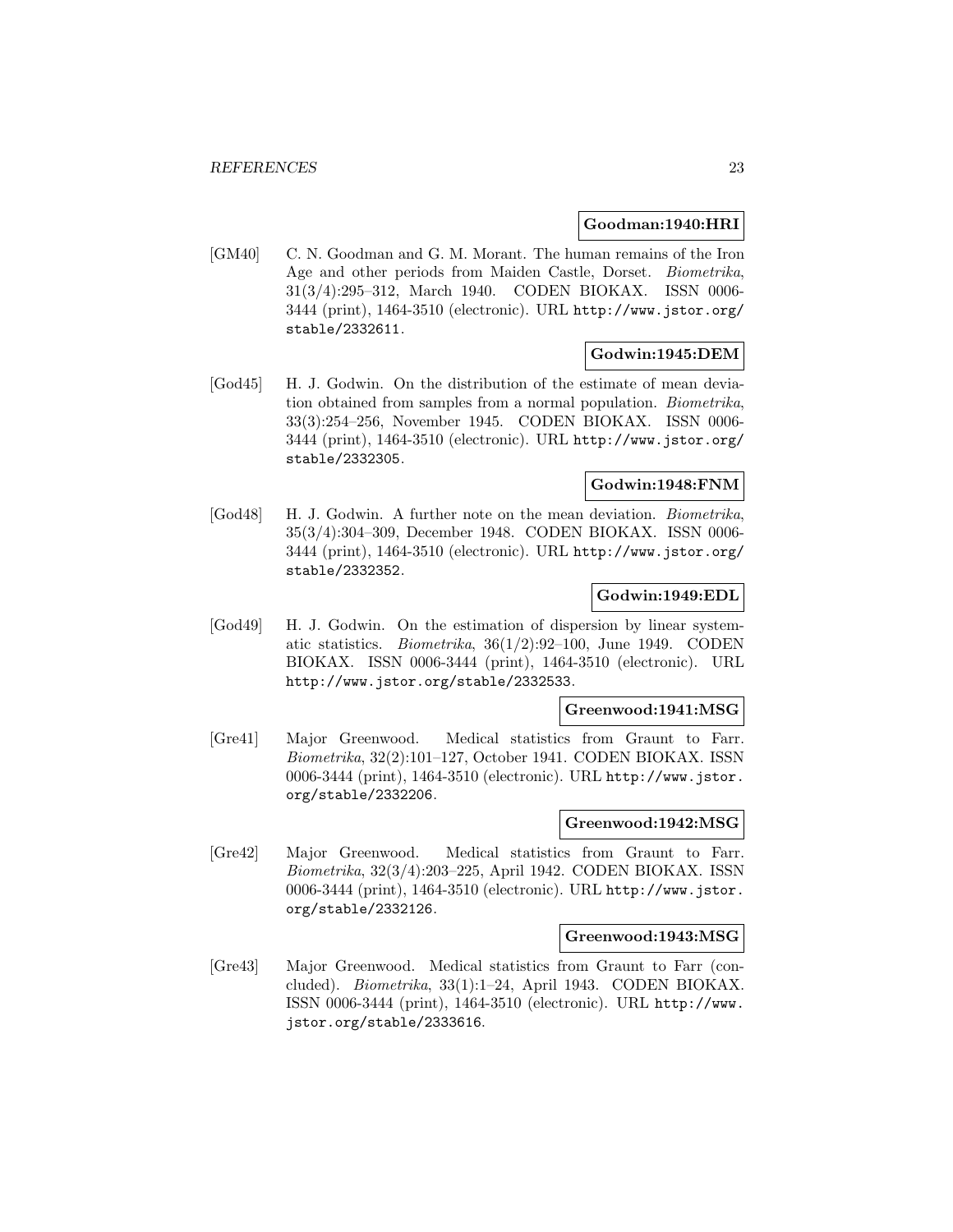#### **Greenwood:1948:JFT**

[Gre48] Major Greenwood. James Fowler Tocher. Biometrika, 35(1/2):1–5, May 1948. CODEN BIOKAX. ISSN 0006-3444 (print), 1464-3510 (electronic). URL http://www.jstor.org/stable/2332623.

#### **Greenwood:1949:IM**

[Gre49] Major Greenwood. The infectiousness of measles. Biometrika, 36(1/2):1–8, June 1949. CODEN BIOKAX. ISSN 0006-3444 (print), 1464-3510 (electronic). URL http://www.jstor.org/ stable/2332524.

# **Gumbel:1942:STG**

[Gum42] E. J. Gumbel. Simple tests for given hypotheses. Biometrika, 32(3/4):317–333, April 1942. CODEN BIOKAX. ISSN 0006- 3444 (print), 1464-3510 (electronic). URL http://www.jstor.org/ stable/2332136.

### **Gumbel:1949:PTR**

[Gum49] E. J. Gumbel. Probability tables for the range. Biometrika, 36(1/2):142–148, June 1949. CODEN BIOKAX. ISSN 0006- 3444 (print), 1464-3510 (electronic). URL http://www.jstor.org/ stable/2332538.

# **Geary:1947:CUM**

[GW47] R. C. Geary and J. P. G. Worlledge. On the computation of universal moments of tests of statistical normality derived from samples drawn at random from a normal universe. Application to the calculation of the seventh moment of  $b_2$ . Biometrika, 34(1/2):98-110, January 1947. CODEN BIOKAX. ISSN 0006-3444 (print), 1464- 3510 (electronic). URL http://www.jstor.org/stable/2332514. See corrigenda [GW50].

### **Geary:1950:CCU**

[GW50] R. C. Geary and J. P. G. Worlledge. Corrigenda: "On the Computation of Universal Moments of Tests of Statistical Normality Derived from Samples Drawn at Random from a Normal Universe. Application to the Calculation of the Seventh Moment of  $b_2$ ". Biometrika, 37(1/2):189, June 1950. CODEN BIOKAX. ISSN 0006- 3444 (print), 1464-3510 (electronic). URL http://www.jstor.org/ stable/2332167. See [GW47].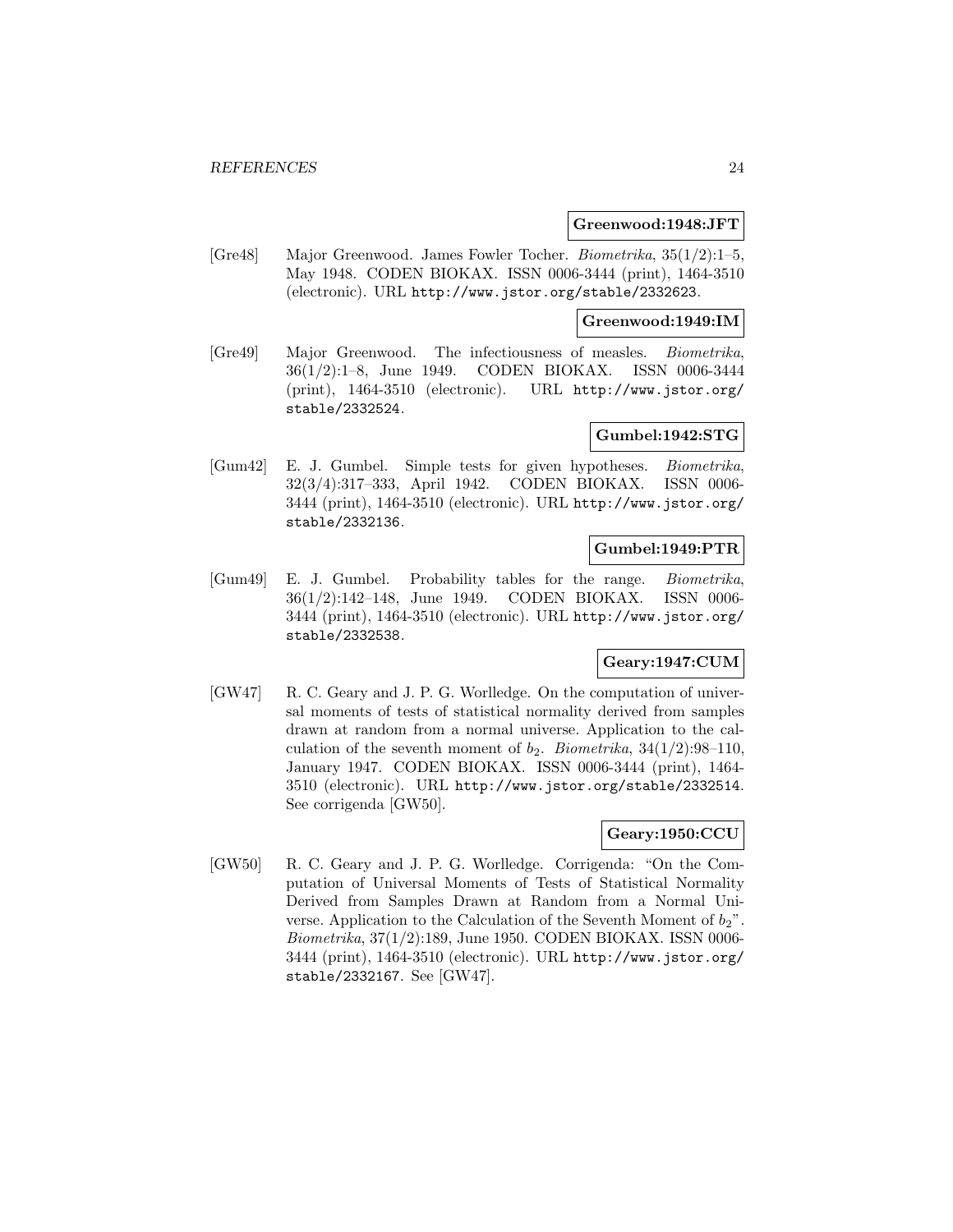# **H:1947:BRB**

[H.47] J. B. S. H. Book review: Advances in Genetics. Biometrika, 34 (3/4):373–374, December 1947. CODEN BIOKAX. ISSN 0006- 3444 (print), 1464-3510 (electronic). URL http://www.jstor.org/ stable/2332453.

# **Haldane:1940:CMB**

[Hal40a] J. B. S. Haldane. The cumulants and moments of the binomial distribution, and the cumulants of  $\chi^2$  for a  $(n \times 2)$ -fold table. *Biometrika*, 31(3/4):392–396, March 1940. CODEN BIOKAX. ISSN 0006- 3444 (print), 1464-3510 (electronic). URL http://www.jstor.org/ stable/2332619.

# **Haldane:1940:MVW**

[Hal40b] J. B. S. Haldane. The mean and variance of  $\chi^2$ , when used as a test of homogeneity, when expectations are small. Biometrika,  $31(3/4)$ :346-355, March 1940. CODEN BIOKAX. ISSN 0006-3444 (print), 1464- 3510 (electronic). URL http://www.jstor.org/stable/2332614.

### **Haldane:1941:CDS**

[Hal41] J. B. S. Haldane. The cumulants of the distribution of the square of a variate. Biometrika, 32(2):199–200, October 1941. CODEN BIOKAX. ISSN 0006-3444 (print), 1464-3510 (electronic). URL http://www.jstor.org/stable/2332215.

### **Haldane:1942:MMN**

[Hal42a] J. B. S. Haldane. The mode and median of a nearly normal distribution with given cumulants. Biometrika, 32(3/4):294–299, April 1942. CODEN BIOKAX. ISSN 0006-3444 (print), 1464-3510 (electronic). URL http://www.jstor.org/stable/2332132.

#### **Haldane:1942:MDP**

[Hal42b] J. B. S. Haldane. Moments of the distributions of powers and products of normal variates. Biometrika, 32(3/4):226–242, April 1942. CODEN BIOKAX. ISSN 0006-3444 (print), 1464-3510 (electronic). URL http://www.jstor.org/stable/2332127.

#### **Haldane:1945:MFT**

[Hal45a] J. B. S. Haldane. Moments of r and  $\chi^2$  for a fourfold table in the absence of association. Biometrika, 33(3):231–233, November 1945. CODEN BIOKAX. ISSN 0006-3444 (print), 1464-3510 (electronic). URL http://www.jstor.org/stable/2332301.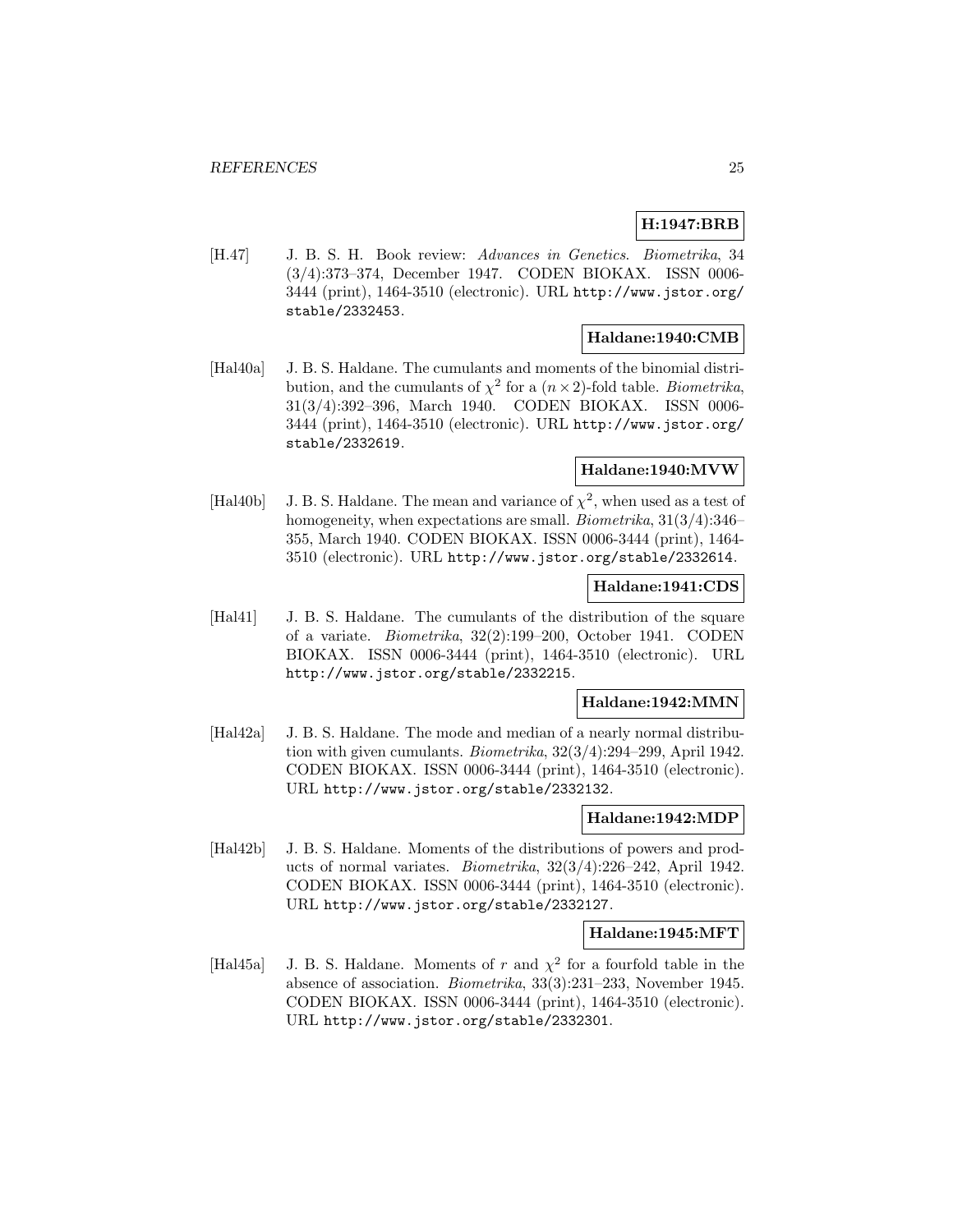### **Haldane:1945:MEF**

[Hal45b] J. B. S. Haldane. On a method of estimating frequencies. *Biometrika*, 33(3):222–225, November 1945. CODEN BIOKAX. ISSN 0006- 3444 (print), 1464-3510 (electronic). URL http://www.jstor.org/ stable/2332299.

# **Haldane:1945:UTH**

[Hal45c] J. B. S. Haldane. The use of  $\chi^2$  as a test of homogeneity in a  $(n \times 2)$ fold table when expectations are small. *Biometrika*,  $33(3):234-238$ . November 1945. CODEN BIOKAX. ISSN 0006-3444 (print), 1464- 3510 (electronic). URL http://www.jstor.org/stable/2332302.

#### **Haldane:1948:NMM**

[Hal48a] J. B. S. Haldane. Note on the median of a multivariate distribution. Biometrika, 35(3/4):414–415, December 1948. CODEN BIOKAX. ISSN 0006-3444 (print), 1464-3510 (electronic). URL http://www. jstor.org/stable/2332359.

# **Haldane:1948:POV**

[Hal48b] J. B. S. Haldane. The precision of observed values of small frequencies. Biometrika, 35(3/4):297–300, December 1948. CODEN BIOKAX. ISSN 0006-3444 (print), 1464-3510 (electronic). URL http://www.jstor.org/stable/2332350.

# **Haldane:1949:NNN**

[Hal49] J. B. S. Haldane. A note on non-normal correlation. *Biometrika*, 36(3/4):467–468, December 1949. CODEN BIOKAX. ISSN 0006- 3444 (print), 1464-3510 (electronic). URL http://www.jstor.org/ stable/2332685.

### **Hartley:1940:THS**

[Har40] H. O. Hartley. Testing the homogeneity of a set of variances. Biometrika, 31(3/4):249–255, March 1940. CODEN BIOKAX. ISSN 0006-3444 (print), 1464-3510 (electronic). URL http://www.jstor. org/stable/2332607.

#### **Hartley:1942:RRS**

[Har42] H. O. Hartley. The range in random samples. Biometrika, 32(3/4):334–348, April 1942. CODEN BIOKAX. ISSN 0006- 3444 (print), 1464-3510 (electronic). URL http://www.jstor.org/ stable/2332137.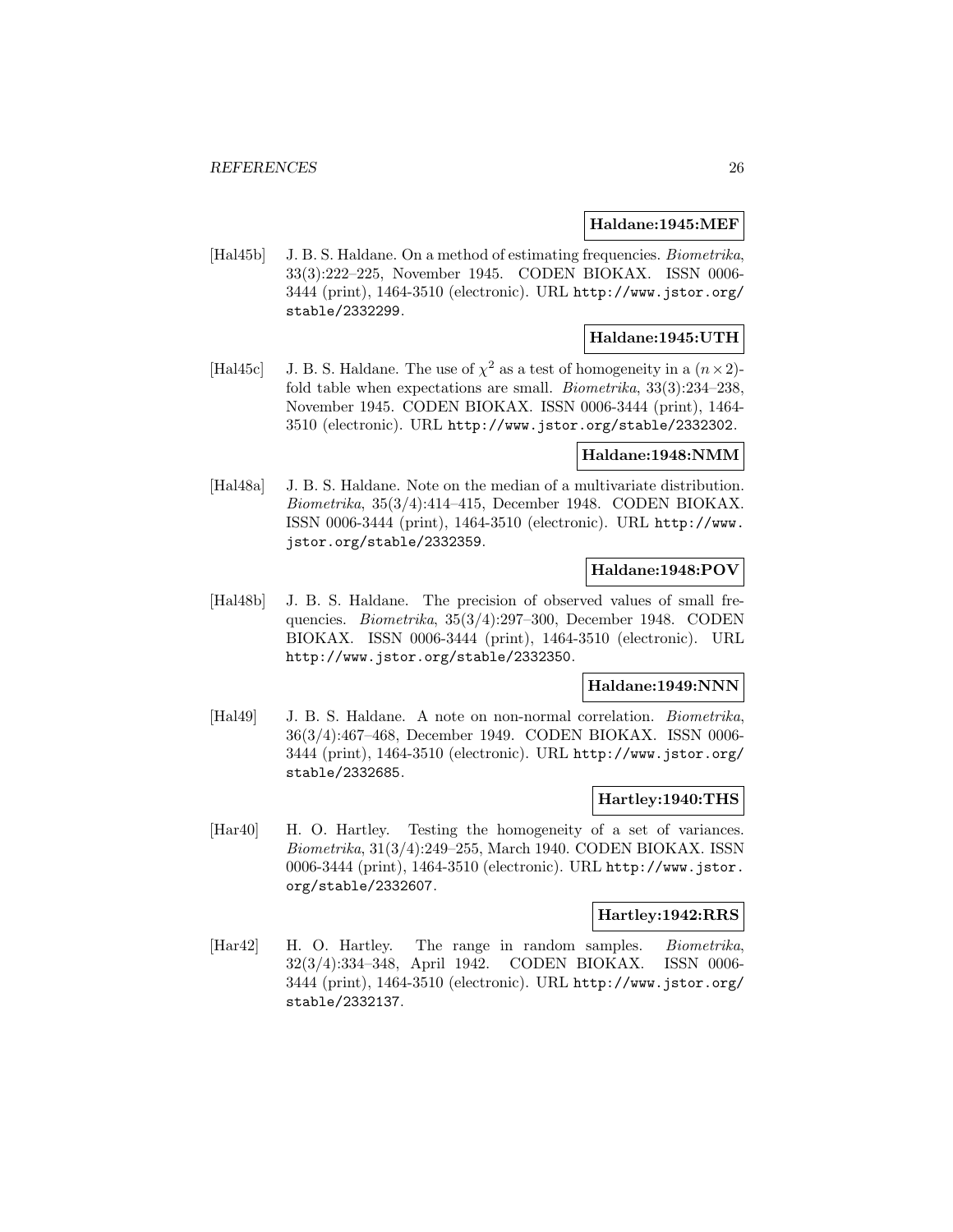### **Hartley:1944:SES**

[Har44] H. O. Hartley. Studentization or the elimination of the standard deviation of the parent population from the random sample-distribution of statistics. Biometrika, 33(2):173–180, August 1944. CODEN BIOKAX. ISSN 0006-3444 (print), 1464-3510 (electronic). URL http://www.jstor.org/stable/2334115.

# **Hartley:1945:ANC**

[Har45] H. O. Hartley. Appendix: Note on the calculation of the distribution of the estimate of mean deviation in normal samples. Biometrika, 33(3):257–258, November 1945. CODEN BIOKAX. ISSN 0006- 3444 (print), 1464-3510 (electronic). URL http://www.jstor.org/ stable/2332306.

# **Hartley:1948:AED**

[Har48a] H. O. Hartley. Approximation errors in distributions of independent variates. Biometrika, 35(3/4):417–418, December 1948. CODEN BIOKAX. ISSN 0006-3444 (print), 1464-3510 (electronic). URL http://www.jstor.org/stable/2332361.

### **Hartley:1948:ENL**

[Har48b] H. O. Hartley. The estimation of non-linear parameters by 'internal least squares'. *Biometrika*,  $35(1/2)$ :32–45, May 1948. CODEN BIOKAX. ISSN 0006-3444 (print), 1464-3510 (electronic). URL http://www.jstor.org/stable/2332626.

#### **Hartley:1949:TSH**

[Har49] H. O. Hartley. Tests of significance in harmonic analysis. *Biometrika*, 36(1/2):194–201, June 1949. CODEN BIOKAX. ISSN 0006- 3444 (print), 1464-3510 (electronic). URL http://www.jstor.org/ stable/2332541.

#### **Hartley:1947:NSP**

[HK47] H. O. Hartley and S. H. Khamis. A numerical solution of the problem of moments. Biometrika, 34(3/4):340–351, December 1947. CODEN BIOKAX. ISSN 0006-3444 (print), 1464-3510 (electronic). URL http://www.jstor.org/stable/2332445.

### **Hsu:1940:DFS**

[HL40] C. T. Hsu and D. N. Lawley. The derivation of the fifth and sixth moments of the distribution of  $b_2$  in samples from a normal population. Biometrika, 31(3/4):238–248, March 1940. CODEN BIOKAX.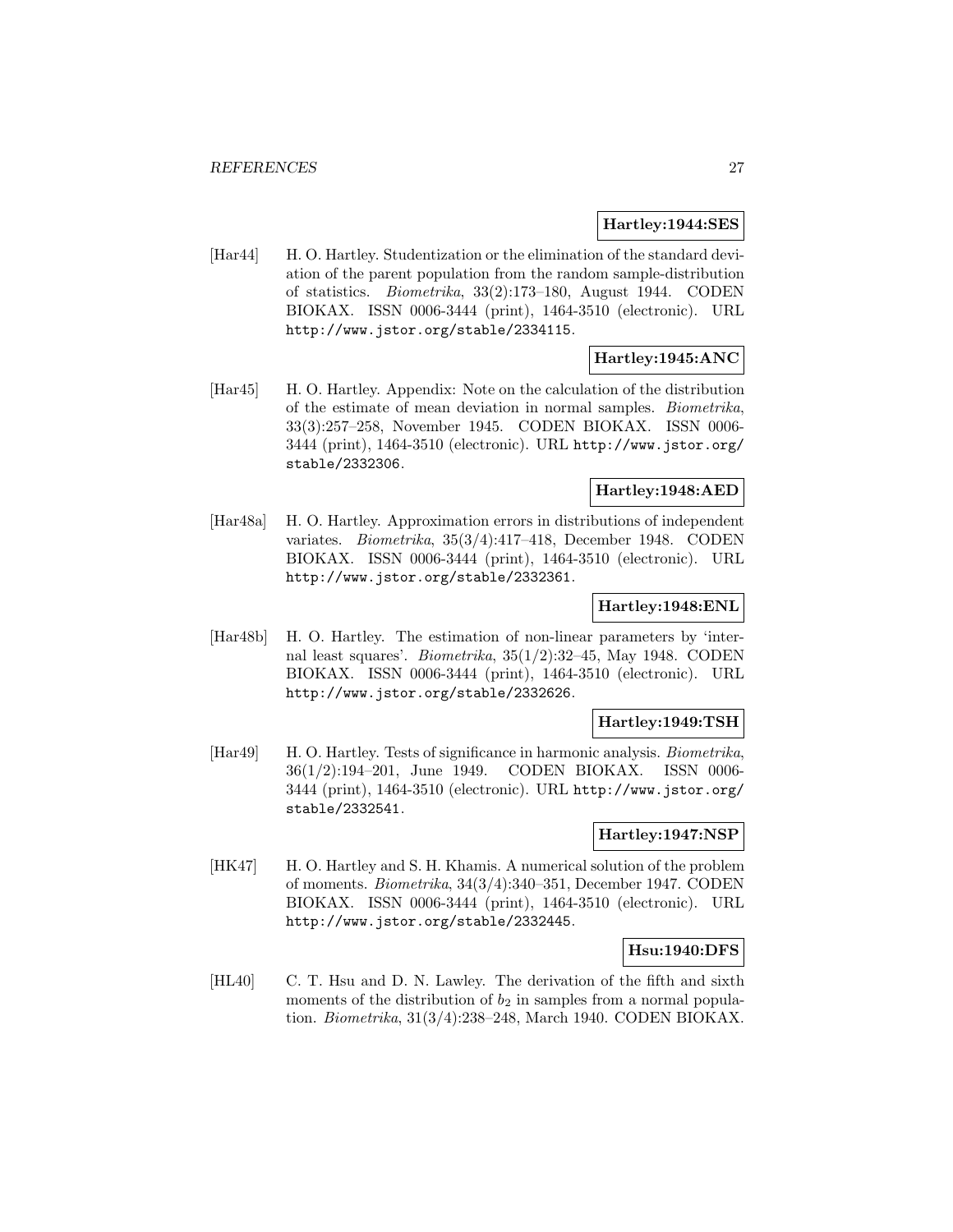ISSN 0006-3444 (print), 1464-3510 (electronic). URL http://www. jstor.org/stable/2332606.

# **Hoffding:1947:DRC**

[Hof47] Wassily Hoffding. On the distribution of the rank correlation coefficient  $\tau$  when the variates are not independent. *Biometrika*, 34 (3/4):183–196, December 1947. CODEN BIOKAX. ISSN 0006- 3444 (print), 1464-3510 (electronic). URL http://www.jstor.org/ stable/2332432.

### **Hacker:1944:GSW**

[HP44] H. P. Hacker and H. S. Pearson. The growth, survival, wandering and variation of the long-tailed field mouse, Apodemus Sylvaticus. Biometrika, 33(2):136–162, August 1944. CODEN BIOKAX. ISSN 0006-3444 (print), 1464-3510 (electronic). URL http://www.jstor. org/stable/2334113.

# **Hacker:1946:GSW**

[HP46] H. P. Hacker and H. S. Pearson. The growth, survival, wandering and variation of the long-tailed field mouse, Apodemus Sylvaticus. Biometrika, 33(4):333–361, June 1946. CODEN BIOKAX. ISSN 0006-3444 (print), 1464-3510 (electronic). URL http://www.jstor. org/stable/2332198.

# **Hsu:1940:GAV**

[Hsu40] P. L. Hsu. On generalized analysis of variance. (I). *Biometrika*, 31(3/4):221–237, March 1940. CODEN BIOKAX. ISSN 0006- 3444 (print), 1464-3510 (electronic). URL http://www.jstor.org/ stable/2332605.

### **Hsu:1941:AVP**

[Hsu41a] P. L. Hsu. Analysis of variance from the power function standpoint. Biometrika, 32(1):62–69, January 1941. CODEN BIOKAX. ISSN 0006-3444 (print), 1464-3510 (electronic). URL http://www.jstor. org/stable/2332251.

# **Hsu:1941:LDC**

[Hsu41b] P. L. Hsu. On the limiting distribution of the canonical correlations. Biometrika, 32(1):38–45, January 1941. CODEN BIOKAX. ISSN 0006-3444 (print), 1464-3510 (electronic). URL http://www.jstor. org/stable/2332248.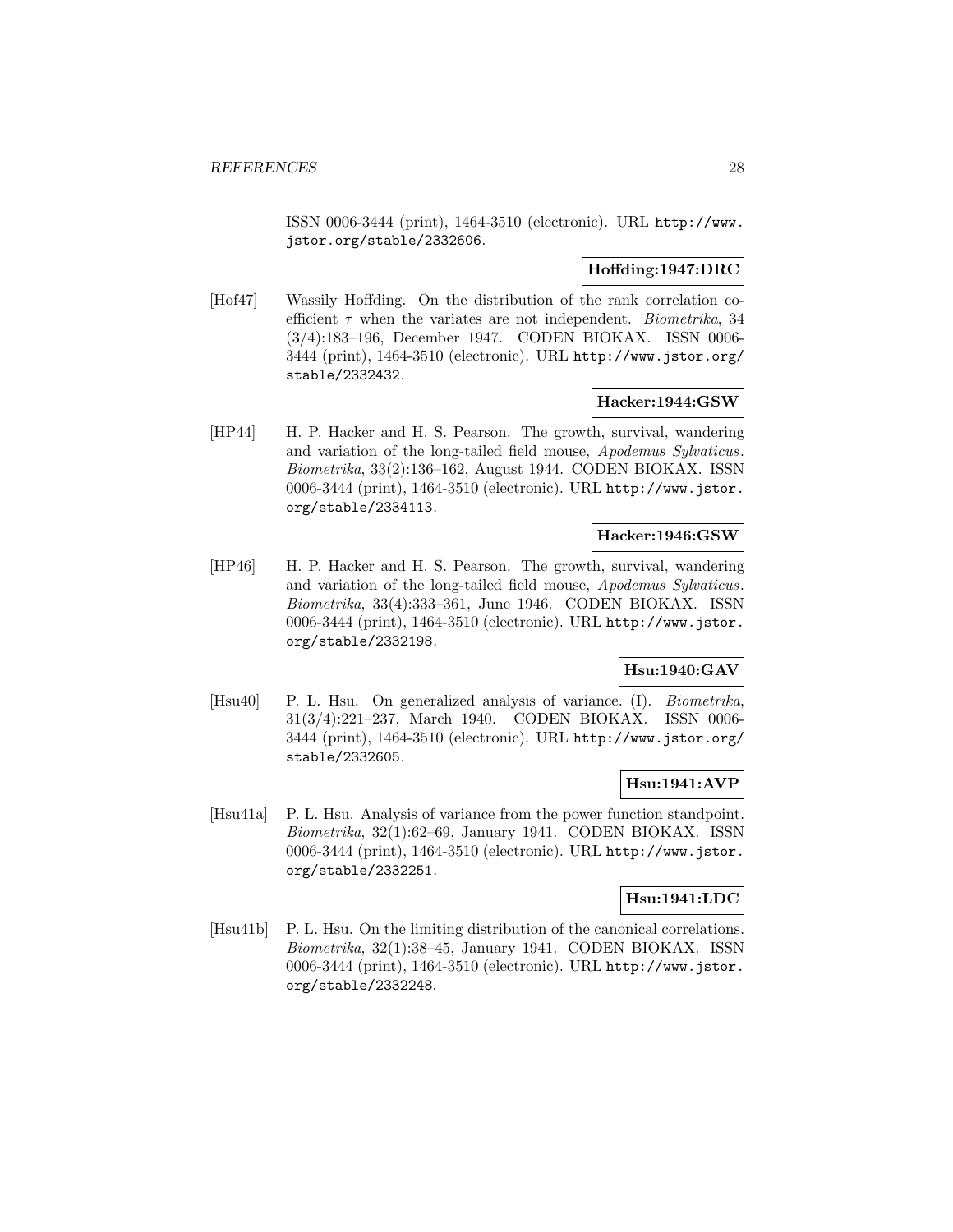#### **Huntington:1940:SFR**

[Hun40] E. V. Huntington. Stirling's formula with remainder. *Biometrika*, 31(3/4):390, March 1940. CODEN BIOKAX. ISSN 0006-3444 (print), 1464-3510 (electronic). URL http://www.jstor.org/ stable/2332617.

# **Huzurbazar:1949:PDA**

[Huz49] V. S. Huzurbazar. On a property of distributions admitting sufficient statistics. Biometrika, 36(1/2):71–74, June 1949. CODEN BIOKAX. ISSN 0006-3444 (print), 1464-3510 (electronic). URL http://www. jstor.org/stable/2332531.

# **Irwin:1949:NSC**

[Irw49] J. O. Irwin. A note on the subdividsion of  $\chi^2$  into components. Biometrika, 36(1/2):130–134, June 1949. CODEN BIOKAX. ISSN 0006-3444 (print), 1464-3510 (electronic). URL http://www.jstor. org/stable/2332536.

# **Iyer:1949:FSM**

[Iye49] P. V. Krishna Iyer. The first and second moments of some probability distributions arising from points on a lattice and their application. Biometrika, 36(1/2):135–141, June 1949. CODEN BIOKAX. ISSN 0006-3444 (print), 1464-3510 (electronic). URL http://www.jstor. org/stable/2332537.

#### **J:1948:BRB**

[J.48] N. L. J. Book review: *Probit Analysis*, by D. J. Finney. *Biometrika*, 35(3/4):423, December 1948. CODEN BIOKAX. ISSN 0006- 3444 (print), 1464-3510 (electronic). URL http://www.jstor.org/ stable/2332364.

### **Johnson:1948:ASA**

[Joh48a] N. L. Johnson. Alternative systems in the analysis of variance. Biometrika, 35(1/2):80–87, May 1948. CODEN BIOKAX. ISSN 0006-3444 (print), 1464-3510 (electronic). URL http://www.jstor. org/stable/2332630.

#### **Johnson:1948:TSV**

[Joh48b] N. L. Johnson. Tests of significance in the variate difference method. Biometrika, 35(1/2):206–209, May 1948. CODEN BIOKAX. ISSN 0006-3444 (print), 1464-3510 (electronic). URL http://www.jstor. org/stable/2332642.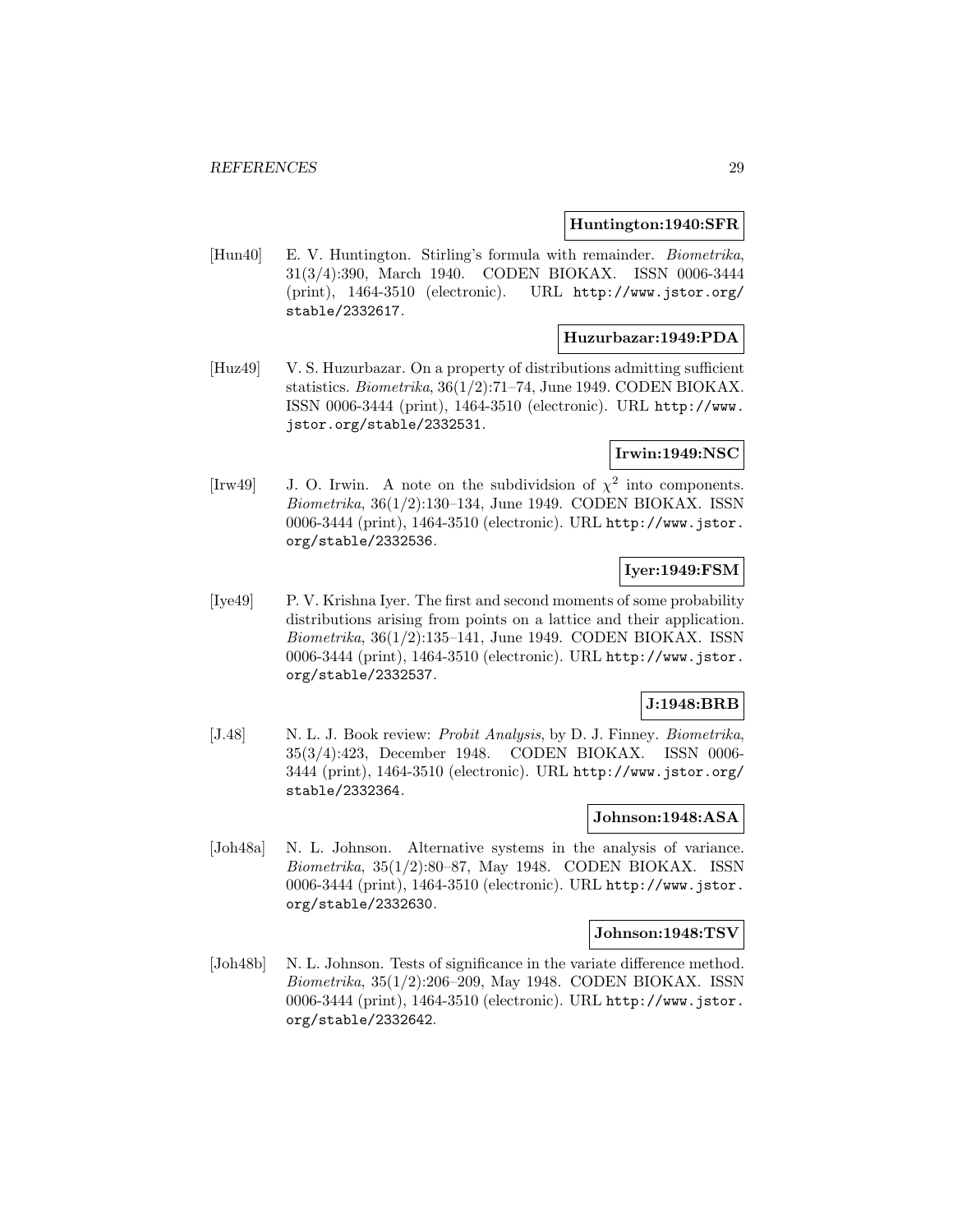#### **Johnson:1949:BDB**

[Joh49a] N. L. Johnson. Bivariate distributions based on simple translation systems. Biometrika, 36(3/4):297–304, December 1949. CODEN BIOKAX. ISSN 0006-3444 (print), 1464-3510 (electronic). URL http://www.jstor.org/stable/2332669.

### **Johnson:1949:SFC**

[Joh49b] N. L. Johnson. Systems of frequency curves generated by methods of translation. *Biometrika*,  $36(1/2)$ :149–176, June 1949. CODEN BIOKAX. ISSN 0006-3444 (print), 1464-3510 (electronic). URL http://www.jstor.org/stable/2332539.

#### **Jones:1946:UMR**

[Jon46] A. E. Jones. A useful method for the routine estimation of dispersion from large samples. Biometrika, 33(4):274–282, June 1946. CODEN BIOKAX. ISSN 0006-3444 (print), 1464-3510 (electronic). URL http://www.jstor.org/stable/2332192.

#### **Jones:1948:SSC**

[Jon48] A. E. Jones. Systematic sampling of continuous parameter populations. Biometrika, 35(3/4):283–290, December 1948. CODEN BIOKAX. ISSN 0006-3444 (print), 1464-3510 (electronic). URL http://www.jstor.org/stable/2332348.

#### **Johnson:1940:ANC**

[JW40] N. L. Johnson and B. L. Welch. Applications of the non-central  $t$ -distribution. *Biometrika*,  $31(3/4):362-389$ , March 1940. CODEN BIOKAX. ISSN 0006-3444 (print), 1464-3510 (electronic). URL http://www.jstor.org/stable/2332616.

#### **Kempthorne:1947:SAC**

[Kem47] O. Kempthorne. A simple approach to confounding and fractional replication in factorial experiments. *Biometrika*,  $34(3/4):255-272$ , December 1947. CODEN BIOKAX. ISSN 0006-3444 (print), 1464- 3510 (electronic). URL http://www.jstor.org/stable/2332436.

#### **Kendall:1941:PRC**

[Ken41a] M. G. Kendall. Proof of relations connected with the tetrachoric series and its generalization. Biometrika, 32(2):196–198, October 1941. CODEN BIOKAX. ISSN 0006-3444 (print), 1464-3510 (electronic). URL http://www.jstor.org/stable/2332214.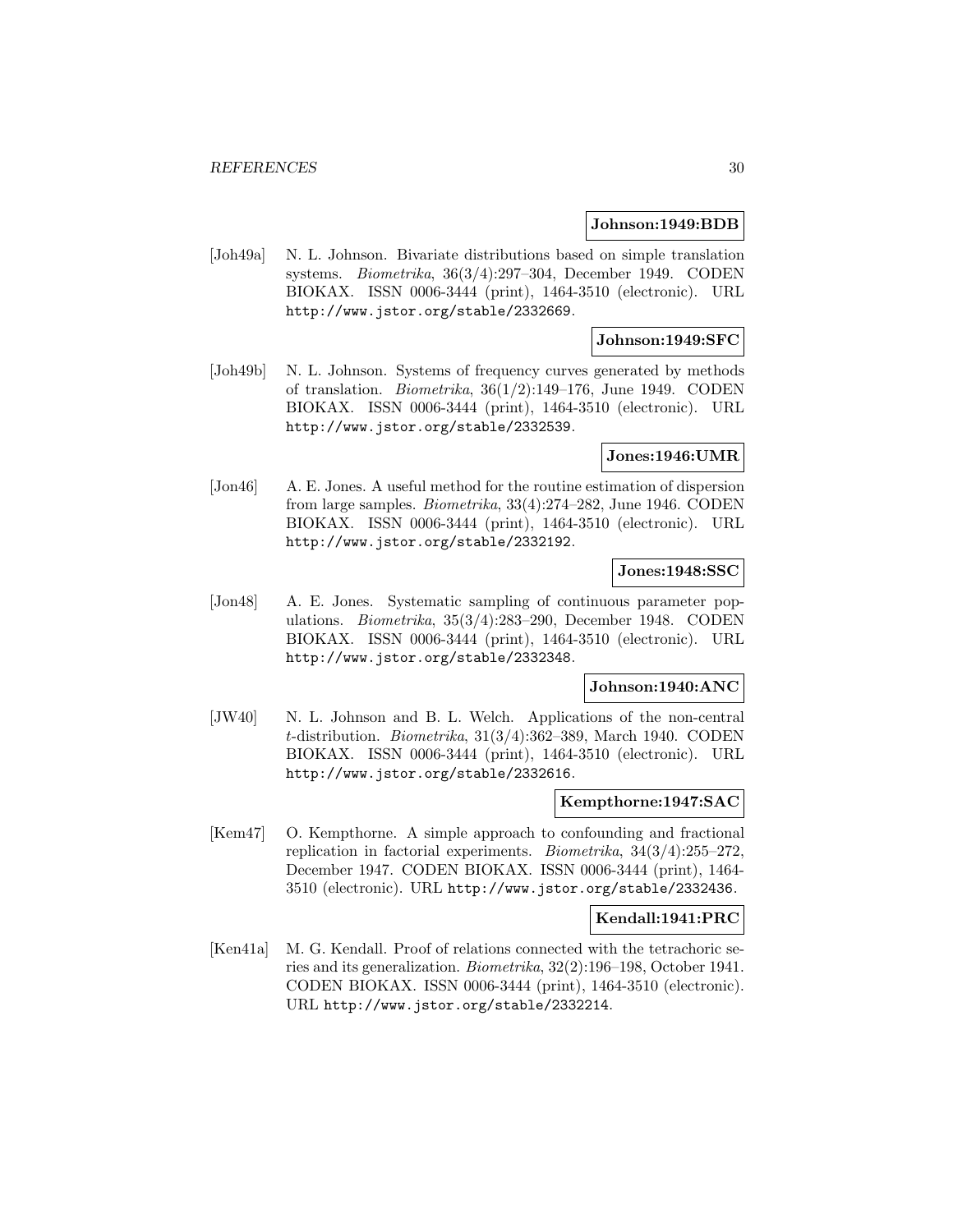#### **Kendall:1941:RRS**

[Ken41b] M. G. Kendall. A recurrence relation for the semi-invariants of Pearson curves. Biometrika, 32(1):81–82, January 1941. CODEN BIOKAX. ISSN 0006-3444 (print), 1464-3510 (electronic). URL http://www.jstor.org/stable/2332253.

# **Kendall:1941:TR**

[Ken41c] M. G. Kendall. A theory of randomness. Biometrika, 32(1):1–15, January 1941. CODEN BIOKAX. ISSN 0006-3444 (print), 1464- 3510 (electronic). URL http://www.jstor.org/stable/2332245.

# **Kendall:1942:PRC**

[Ken42] M. G. Kendall. Partial rank correlation. Biometrika, 32(3/4):277– 283, April 1942. CODEN BIOKAX. ISSN 0006-3444 (print), 1464- 3510 (electronic). URL http://www.jstor.org/stable/2332130.

#### **Kendall:1944:ATS**

[Ken44] M. G. Kendall. On autoregressive time series. *Biometrika*, 33(2):105– 122, August 1944. CODEN BIOKAX. ISSN 0006-3444 (print), 1464- 3510 (electronic). URL http://www.jstor.org/stable/2334110.

#### **Kendall:1945:TTR**

[Ken45] M. G. Kendall. The treatment of ties in ranking problems. Biometrika, 33(3):239–251, November 1945. CODEN BIOKAX. ISSN 0006-3444 (print), 1464-3510 (electronic). URL http://www. jstor.org/stable/2332303.

# **Kendall:1947:VWB**

[Ken47] M. G. Kendall. The variance of  $\tau$  when both rankings contain ties. Biometrika, 34(3/4):297–298, December 1947. CODEN BIOKAX. ISSN 0006-3444 (print), 1464-3510 (electronic). URL http://www. jstor.org/stable/2332440.

## **Kendall:1948:SMP**

[Ken48a] David G. Kendall. On some modes of population growth leading to R. A. Fisher's logarithmic series distribution. Biometrika, 35(1/2): 6–15, May 1948. CODEN BIOKAX. ISSN 0006-3444 (print), 1464- 3510 (electronic). URL http://www.jstor.org/stable/2332624.

# **Kendall:1948:RVG**

[Ken48b] David G. Kendall. On the role of variable generation time in the development of a stochastic birth process. Biometrika, 35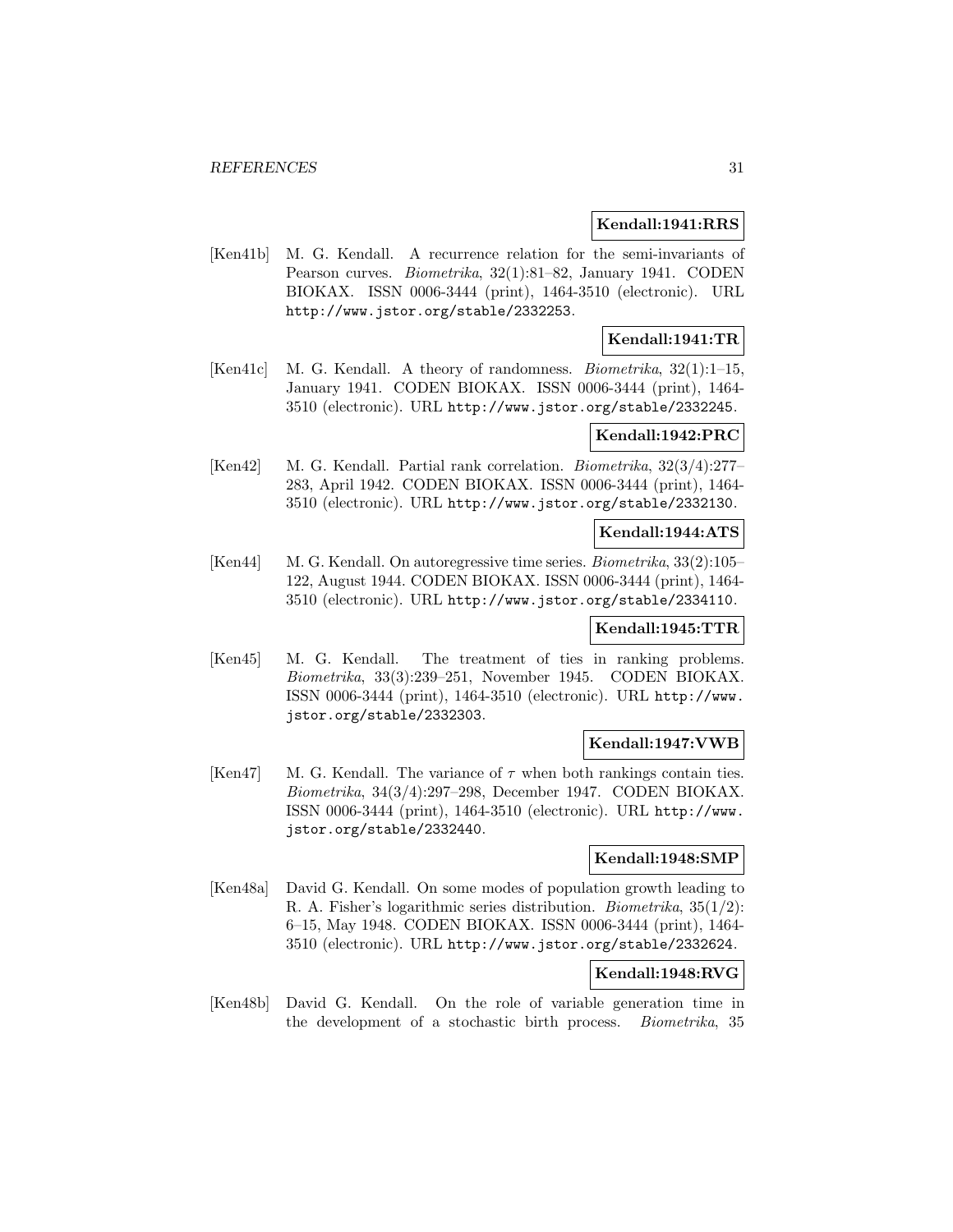(3/4):316–330, December 1948. CODEN BIOKAX. ISSN 0006- 3444 (print), 1464-3510 (electronic). URL http://www.jstor.org/ stable/2332354.

# **Kendall:1948:CDJ**

[Ken48c] M. G. Kendall. Continuation of Dr Jones's paper. Biometrika, 35 (3/4):291–296, December 1948. CODEN BIOKAX. ISSN 0006- 3444 (print), 1464-3510 (electronic). URL http://www.jstor.org/ stable/2332349.

# **Kendall:1949:RTP**

[Ken49a] M. G. Kendall. On the reconciliation of theories of probability. Biometrika, 36(1/2):101–116, June 1949. CODEN BIOKAX. ISSN 0006-3444 (print), 1464-3510 (electronic). URL http://www.jstor. org/stable/2332534.

### **Kendall:1949:RPM**

[Ken49b] M. G. Kendall. Rank and product-moment correlation. Biometrika, 36(1/2):177–193, June 1949. CODEN BIOKAX. ISSN 0006- 3444 (print), 1464-3510 (electronic). URL http://www.jstor.org/ stable/2332540.

# **Kendall:1949:TAS**

[Ken49c] M. G. Kendall. Tables of autoregressive series. Biometrika, 36 (3/4):267–289, December 1949. CODEN BIOKAX. ISSN 0006- 3444 (print), 1464-3510 (electronic). URL http://www.jstor.org/ stable/2332667.

# **Kendall:1940:MPC**

[KS40] M. G. Kendall and B. Babington Smith. On the method of paired comparisons. Biometrika, 31(3/4):324–345, March 1940. CODEN BIOKAX. ISSN 0006-3444 (print), 1464-3510 (electronic). URL http://www.jstor.org/stable/2332613.

# **Lancaster:1949:CPA**

[Lan49a] H. O. Lancaster. The combination of probabilities arising from data in discrete distributions. Biometrika, 36(3/4):370–382, December 1949. CODEN BIOKAX. ISSN 0006-3444 (print), 1464-3510 (electronic). URL http://www.jstor.org/stable/2332674. See corrigenda [Lan50a].

# **Lancaster:1949:DPC**

[Lan49b] H. O. Lancaster. The derivation and partition of  $\chi^2$  in certain discrete distributions. Biometrika, 36(1/2):117–129, June 1949. CO-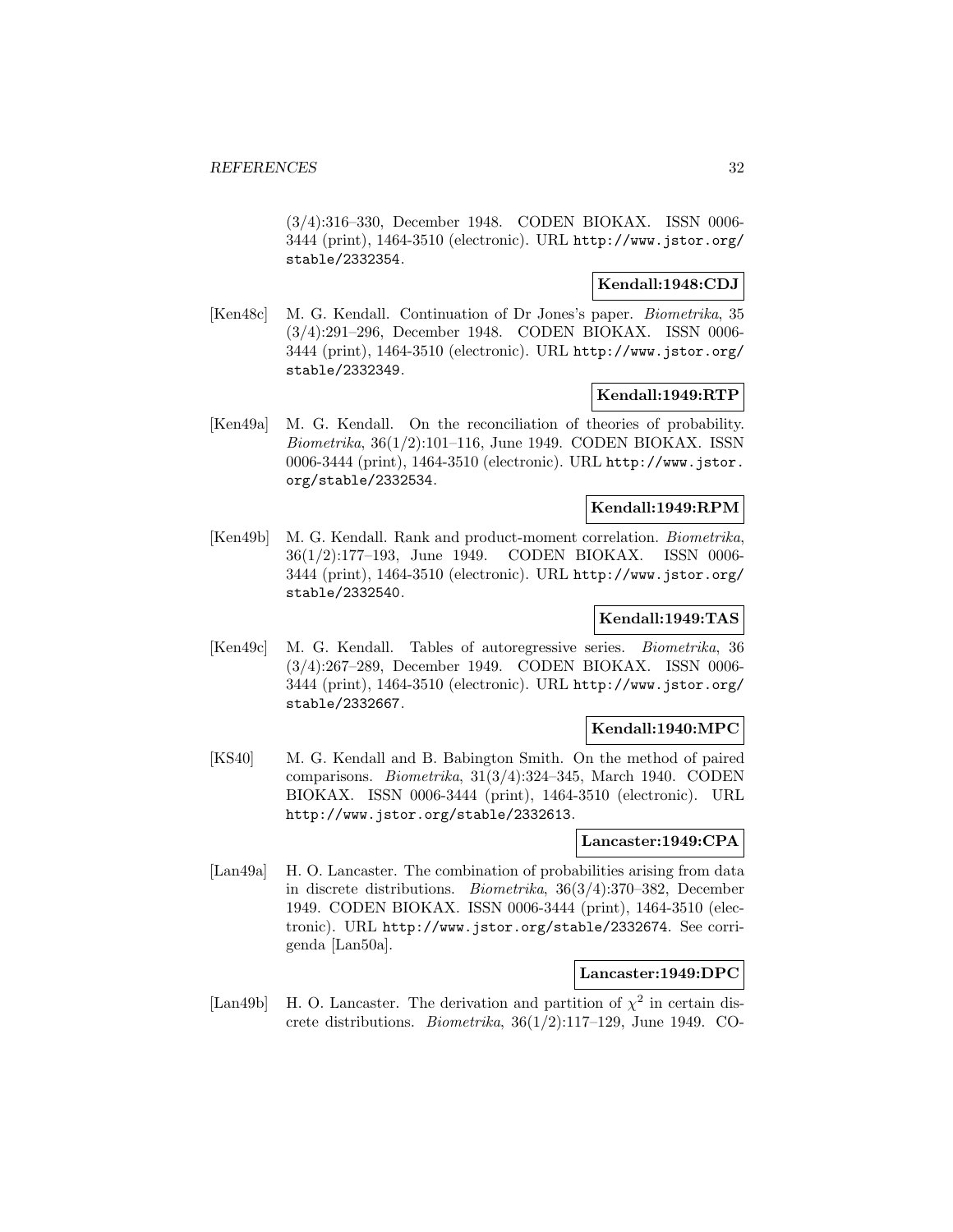DEN BIOKAX. ISSN 0006-3444 (print), 1464-3510 (electronic). URL http://www.jstor.org/stable/2332535. See corrigenda [Lan50b].

### **Lancaster:1950:CCP**

[Lan50a] H. O. Lancaster. Corrigenda: "The Combination of Probabilities Arising from Data in Discrete Distributions". Biometrika, 37(3/4):452, December 1950. CODEN BIOKAX. ISSN 0006- 3444 (print), 1464-3510 (electronic). URL http://www.jstor.org/ stable/2332400. See [Lan49a].

### **Lancaster:1950:CDP**

[Lan50b] H. O. Lancaster. Corrigenda: "The Derivation and Partition of  $\chi^2$ in Certain Discrete Distributions". Biometrika, 37(3/4):452, December 1950. CODEN BIOKAX. ISSN 0006-3444 (print), 1464-3510 (electronic). URL http://www.jstor.org/stable/2332399. See [Lan49b].

### **Leser:1942:IMF**

[Les42] C. E. V. Leser. Inequalities for multivariate frequency distributions. Biometrika, 32(3/4):284–293, April 1942. CODEN BIOKAX. ISSN 0006-3444 (print), 1464-3510 (electronic). URL http://www.jstor. org/stable/2332131.

# **Leslie:1945:UMC**

[Les45] P. H. Leslie. On the use of matrices in certain population mathematics. Biometrika, 33(3):183–212, November 1945. CODEN BIOKAX. ISSN 0006-3444 (print), 1464-3510 (electronic). URL http://www. jstor.org/stable/2332297.

#### **Leslie:1948:SFN**

[Les48] P. H. Leslie. Some further notes on the use of matrices in population mathematics. Biometrika, 35(3/4):213–245, December 1948. CODEN BIOKAX. ISSN 0006-3444 (print), 1464-3510 (electronic). URL http://www.jstor.org/stable/2332342.

#### **Lindley:1946:SSE**

[Lin46] D. V. Lindley. On the solution of some equations in least squares. Biometrika, 33(4):326–327, June 1946. CODEN BIOKAX. ISSN 0006-3444 (print), 1464-3510 (electronic). URL http://www.jstor. org/stable/2332196.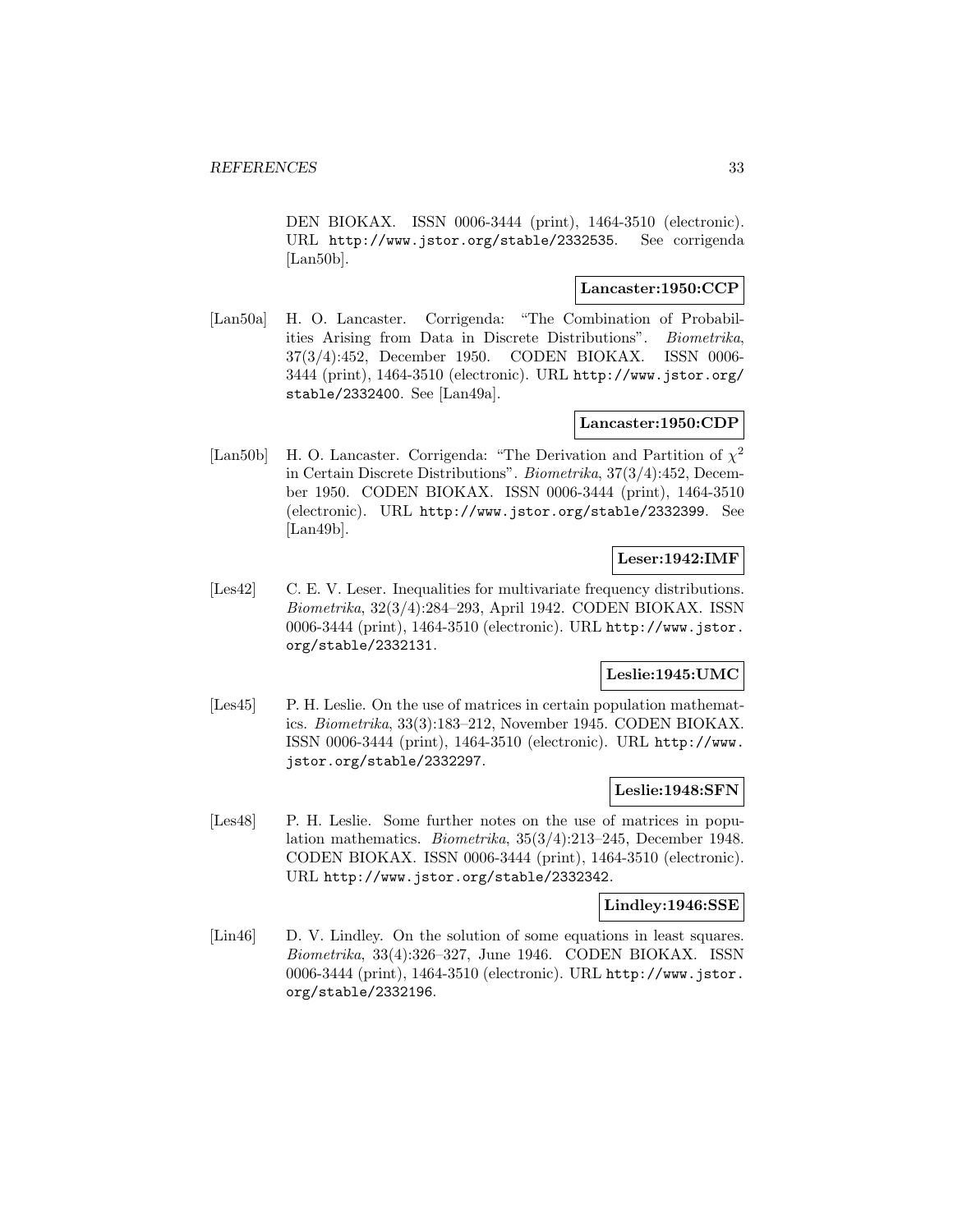#### **Little:1943:SSH**

[Lit43] K. L. Little. A study of a series of human skulls from Castle Hill, Scarborough. Biometrika, 33(1):25–35, April 1943. CODEN BIOKAX. ISSN 0006-3444 (print), 1464-3510 (electronic). URL http://www.jstor.org/stable/2333617.

# **Lord:1947:URP**

[Lor47] E. Lord. The use of range in place of standard deviation in the t-test. Biometrika, 34(1/2):41–67, January 1947. CODEN BIOKAX. ISSN 0006-3444 (print), 1464-3510 (electronic). URL http://www.jstor. org/stable/2332512. See corrigenda [Lor52].

### **Lord:1952:CUR**

[Lor52] E. Lord. Corrigenda: "The Use of Range in Place of Standard Deviation in the t-Test". Biometrika,  $39(3/4):442$ , December 1952. CODEN BIOKAX. ISSN 0006-3444 (print), 1464-3510 (electronic). URL http://www.jstor.org/stable/2334045. See [Lor47].

# **M:1941:BRB**

[M.41] G. M. M. Book review: A Bibliography of Human Morphology, 1914– 1939, by Wilton M. Krogman. Biometrika, 32(2):194, October 1941. CODEN BIOKAX. ISSN 0006-3444 (print), 1464-3510 (electronic). URL http://www.jstor.org/stable/2332212.

#### **Merrington:1941:NAP**

[Mer41] Maxine Merrington. Numerical approximations to the percentage points of the  $\chi^2$  distribution. *Biometrika*, 32(2):200–202, October 1941. CODEN BIOKAX. ISSN 0006-3444 (print), 1464-3510 (electronic). URL http://www.jstor.org/stable/2332216.

#### **Merrington:1942:TPP**

[Mer42] Maxine Merrington. Table of percentage points of the t-distribution. Biometrika, 32(3/4):300, April 1942. CODEN BIOKAX. ISSN 0006- 3444 (print), 1464-3510 (electronic). URL http://www.jstor.org/ stable/2332133.

#### **Moore:1949:TRS**

[Moo49] P. G. Moore. A test for randomness in a sequence of two alternatives involving a  $2 \times 2$  table. *Biometrika*,  $36(3/4)$ : 305–316, December 1949. CODEN BIOKAX. ISSN 0006-3444 (print), 1464-3510 (electronic). URL http://www.jstor.org/stable/2332670.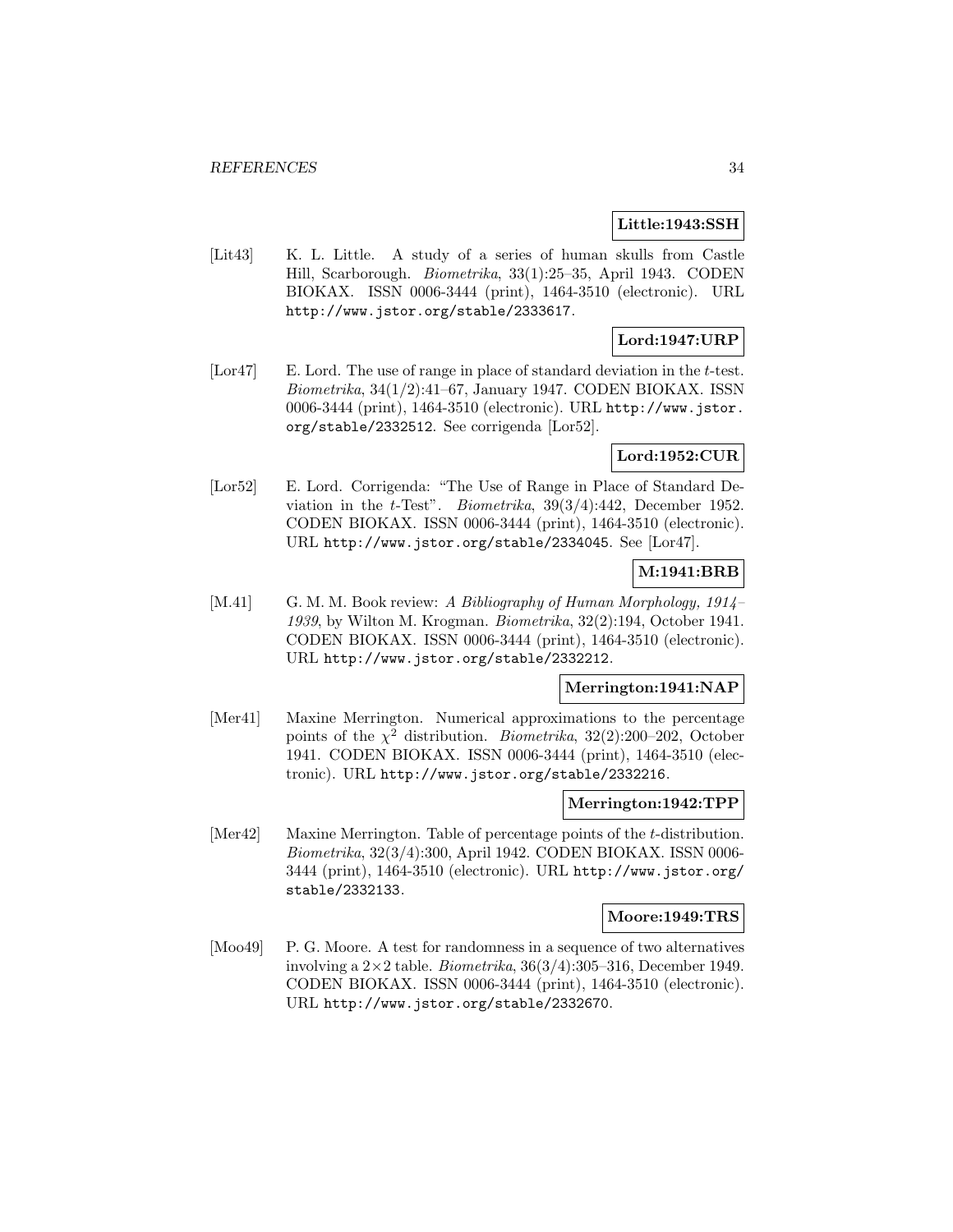#### **Moran:1947:MPC**

[Mor47a] P. A. P. Moran. On the method of paired comparisons. *Biometrika*, 34(3/4):363–365, December 1947. CODEN BIOKAX. ISSN 0006- 3444 (print), 1464-3510 (electronic). URL http://www.jstor.org/ stable/2332449.

# **Moran:1947:STT**

[Mor47b] P. A. P. Moran. Some theorems on time series. I. Biometrika, 34 (3/4):281–291, December 1947. CODEN BIOKAX. ISSN 0006- 3444 (print), 1464-3510 (electronic). URL http://www.jstor.org/ stable/2332438.

### **Moran:1948:RCP**

[Mor48a] P. A. P. Moran. Rank correlation and product-moment correlation. Biometrika, 35(1/2):203–206, May 1948. CODEN BIOKAX. ISSN 0006-3444 (print), 1464-3510 (electronic). URL http://www.jstor. org/stable/2332641.

# **Moran:1948:STT**

[Mor48b] P. A. P. Moran. Some theorems on time series: II the significance of the serial correlation coefficient. *Biometrika*,  $35(3/4):255-260$ , December 1948. CODEN BIOKAX. ISSN 0006-3444 (print), 1464- 3510 (electronic). URL http://www.jstor.org/stable/2332344.

### **Morant:1948:CHW**

[Mor48c] G. M. Morant. Comparisons of heights and weights of German civilians recorded in 1946–7 and Royal Air Force and other British series. Biometrika, 35(3/4):368–396, December 1948. CODEN BIOKAX. ISSN 0006-3444 (print), 1464-3510 (electronic). URL http://www. jstor.org/stable/2332357.

### **Moran:1949:STD**

[Mor49] P. A. P. Moran. The spectral theory of discrete stochastic processes. Biometrika, 36(1/2):63–70, June 1949. CODEN BIOKAX. ISSN 0006-3444 (print), 1464-3510 (electronic). URL http://www.jstor. org/stable/2332530.

### **Merrington:1943:TPP**

[MT43] Maxine Merrington and Catherine M. Thompson. Tables of percentage points of the inverted beta  $(f)$  distribution. *Biometrika*,  $33(1)$ : 73–88, April 1943. CODEN BIOKAX. ISSN 0006-3444 (print), 1464- 3510 (electronic). URL http://www.jstor.org/stable/2333621.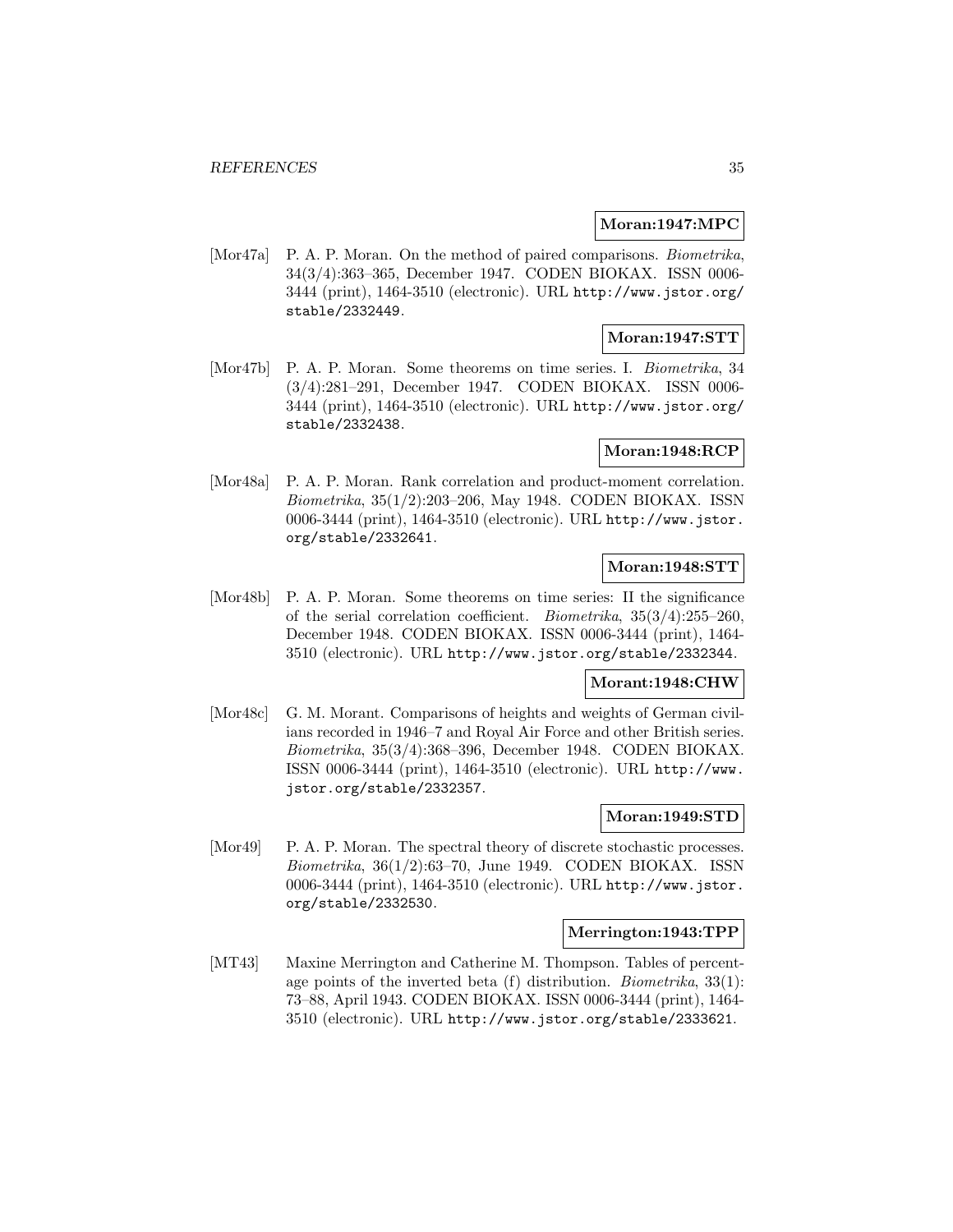#### **Nair:1947:NMD**

[Nai47] K. R. Nair. A note on the mean deviation from the median. Biometrika, 34(3/4):360–362, December 1947. CODEN BIOKAX. ISSN 0006-3444 (print), 1464-3510 (electronic). URL http://www. jstor.org/stable/2332448.

# **Nair:1948:DED**

[Nai48a] K. R. Nair. The distribution of the extreme deviate from the sample mean and its Studentized form. Biometrika, 35(1/2):118–144, May 1948. CODEN BIOKAX. ISSN 0006-3444 (print), 1464-3510 (electronic). URL http://www.jstor.org/stable/2332634.

### **Nair:1948:SFE**

[Nai48b] K. R. Nair. The Studentized form of the extreme mean square test in the analysis of variance. *Biometrika*,  $35(1/2):16-31$ , May 1948. CODEN BIOKAX. ISSN 0006-3444 (print), 1464-3510 (electronic). URL http://www.jstor.org/stable/2332625.

# **Nair:1949:FNM**

[Nai49] K. R. Nair. A further note on the mean deviation from the median. Biometrika, 36(1/2):234–235, June 1949. CODEN BIOKAX. ISSN 0006-3444 (print), 1464-3510 (electronic). URL http://www.jstor. org/stable/2332544.

# **Neyman:1941:FAT**

[Ney41] J. Neyman. Fiducial argument and the theory of confidence intervals. Biometrika, 32(2):128–150, October 1941. CODEN BIOKAX. ISSN 0006-3444 (print), 1464-3510 (electronic). URL http://www.jstor. org/stable/2332207.

# **Nicholson:1941:GAF**

[Nic41] C. Nicholson. A geometrical analysis of the frequency distribution of the ratio between two variables. Biometrika, 32(1):16–28, January 1941. CODEN BIOKAX. ISSN 0006-3444 (print), 1464-3510 (electronic). URL http://www.jstor.org/stable/2332246.

#### **Nicholson:1943:PIT**

[Nic43] C. Nicholson. The probability integral for two variables. *Biometrika*, 33(1):59–72, April 1943. CODEN BIOKAX. ISSN 0006-3444 (print), 1464-3510 (electronic). URL http://www.jstor.org/ stable/2333620.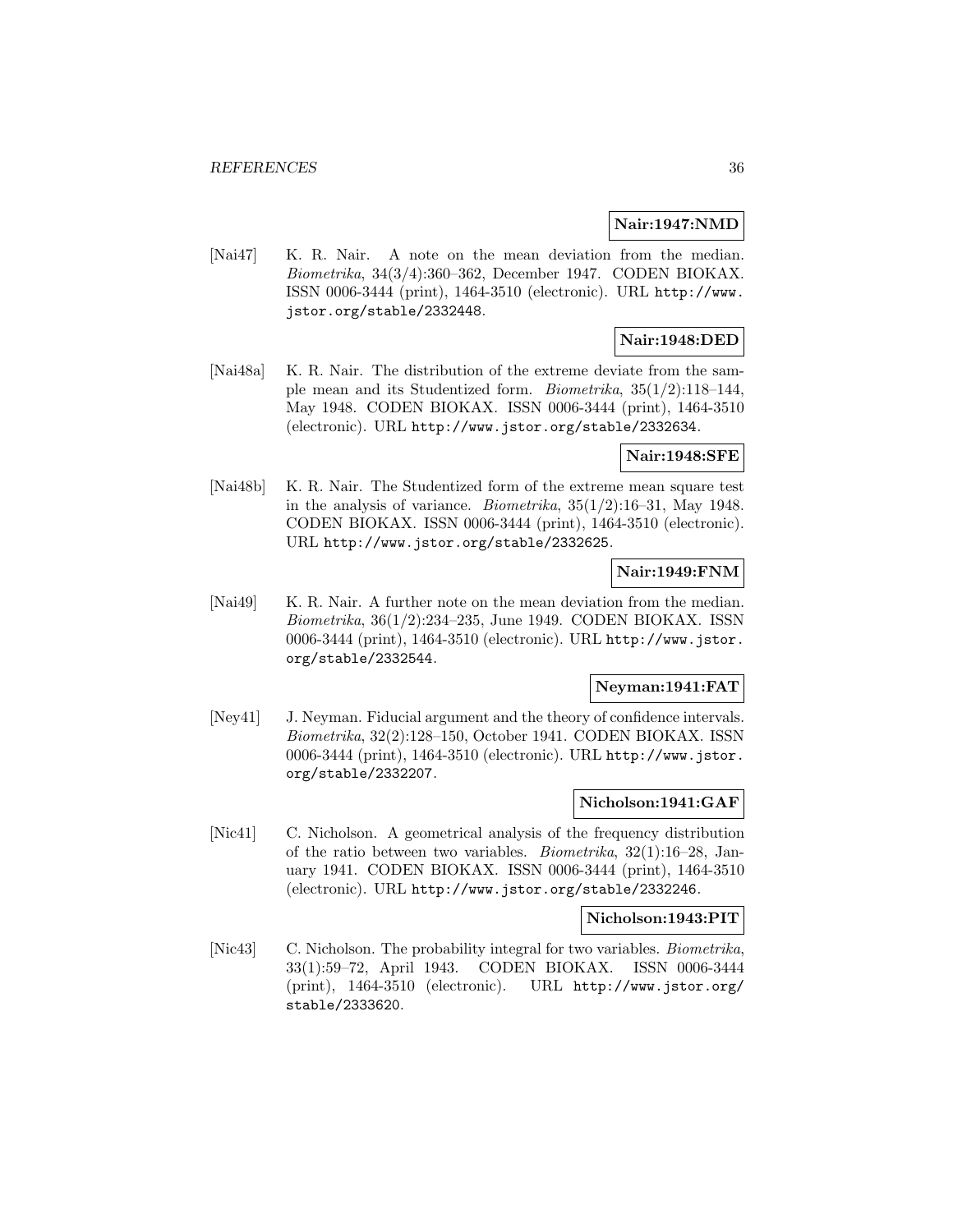#### **Orcutt:1948:TSC**

[OJ48] G. H. Orcutt and S. F. James. Testing the significance of correlation between time series. Biometrika, 35(3/4):397–413, December 1948. CODEN BIOKAX. ISSN 0006-3444 (print), 1464-3510 (electronic). URL http://www.jstor.org/stable/2332358.

# **P:1942:BRB**

[P.42] E. S. P. Book review: The Second Yearbook of Research and Statistical Methodology Books and Reviews by Oscar Krisen Buros. Biometrika, 32(3/4):349–350, April 1942. CODEN BIOKAX. ISSN 0006-3444 (print), 1464-3510 (electronic). URL http://www.jstor. org/stable/2332138.

# **Patnaik:1948:PFT**

[Pat48] P. B. Patnaik. The power function of the test for the difference between two proportions in a  $2 \times 2$  table. *Biometrika*,  $35(1/2)$ :157– 175, May 1948. CODEN BIOKAX. ISSN 0006-3444 (print), 1464- 3510 (electronic). URL http://www.jstor.org/stable/2332636. See corrigenda [Pat59].

# **Patnaik:1949:NCD**

[Pat49] P. B. Patnaik. The non-central  $\chi^2$ - and F-distribution and their applications. *Biometrika*,  $36(1/2):202-232$ , June 1949. CODEN BIOKAX. ISSN 0006-3444 (print), 1464-3510 (electronic). URL http://www.jstor.org/stable/2332542.

## **Patnaik:1959:CPF**

[Pat59] P. B. Patnaik. Corrigenda: "The Power Function of the Test for the Difference Between Two Proportions in a  $2 \times 2$  Table". Biometrika, 46(3/4):502, December 1959. CODEN BIOKAX. ISSN 0006-3444 (print), 1464-3510 (electronic). URL http://www.jstor. org/stable/2333568. See [Pat48].

## **Plackett:1946:DOM**

[PB46] R. L. Plackett and J. P. Burman. The design of optimum multifactorial experiments. Biometrika, 33(4):305–325, June 1946. CODEN BIOKAX. ISSN 0006-3444 (print), 1464-3510 (electronic). URL http://www.jstor.org/stable/2332195.

#### **Pearson:1941:NFP**

[Pea41] E. S. Pearson. A note on further properties of statistical tests. Biometrika, 32(1):59–61, January 1941. CODEN BIOKAX. ISSN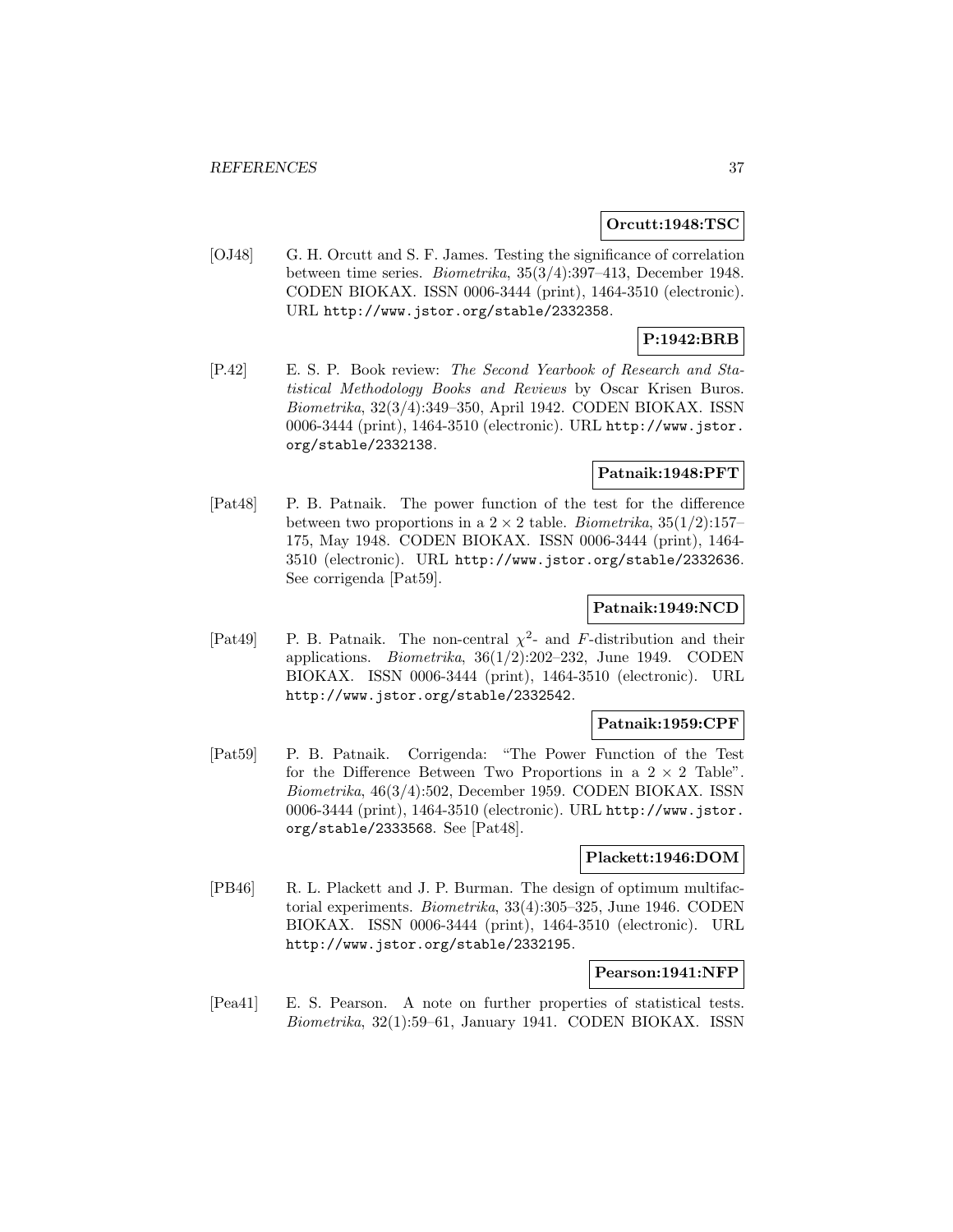0006-3444 (print), 1464-3510 (electronic). URL http://www.jstor. org/stable/2332250.

### **Pearson:1942:NTS**

[Pea42] E. S. Pearson. Notes on testing statistical hypotheses. Biometrika, 32(3/4):311–316, April 1942. CODEN BIOKAX. ISSN 0006- 3444 (print), 1464-3510 (electronic). URL http://www.jstor.org/ stable/2332135.

# **Pearson:1945:EN**

[Pea45] E. S. Pearson. Editorial note. Biometrika, 33(3):252–253, November 1945. CODEN BIOKAX. ISSN 0006-3444 (print), 1464-3510 (electronic). URL http://www.jstor.org/stable/2332304. See corrigenda [Ano48d].

### **Pearson:1947:CST**

[Pea47] E. S. Pearson. The choice of statistical tests illustrated on the interpretation of data classed in a  $2 \times 2$  table. *Biometrika*, 34 (1/2):139–167, January 1947. CODEN BIOKAX. ISSN 0006- $(1/2):139-167$ , January 1947. CODEN BIOKAX. 3444 (print), 1464-3510 (electronic). URL http://www.jstor.org/ stable/2332518.

# **Pearson:1948:NPH**

[Pea48] E. S. Pearson. Note on Professor Haldane's paper regarding the treatment of rare events. Biometrika, 35(3/4):301–303, December 1948. CODEN BIOKAX. ISSN 0006-3444 (print), 1464-3510 (electronic). URL http://www.jstor.org/stable/2332351.

#### **Pearson:1942:PIR**

[PH42] E. S. Pearson and H. O. Hartley. The probability integral of the range in samples of  $n$  observations from a normal population. Biometrika, 32(3/4):301–310, April 1942. CODEN BIOKAX. ISSN 0006-3444 (print), 1464-3510 (electronic). URL http://www.jstor. org/stable/2332134.

### **Pearson:1943:TPI**

[PH43] E. S. Pearson and H. O. Hartley. Tables of the probability integral of the Studentized range. Biometrika, 33(1):89–99, April 1943. CODEN BIOKAX. ISSN 0006-3444 (print), 1464-3510 (electronic). URL http://www.jstor.org/stable/2333622.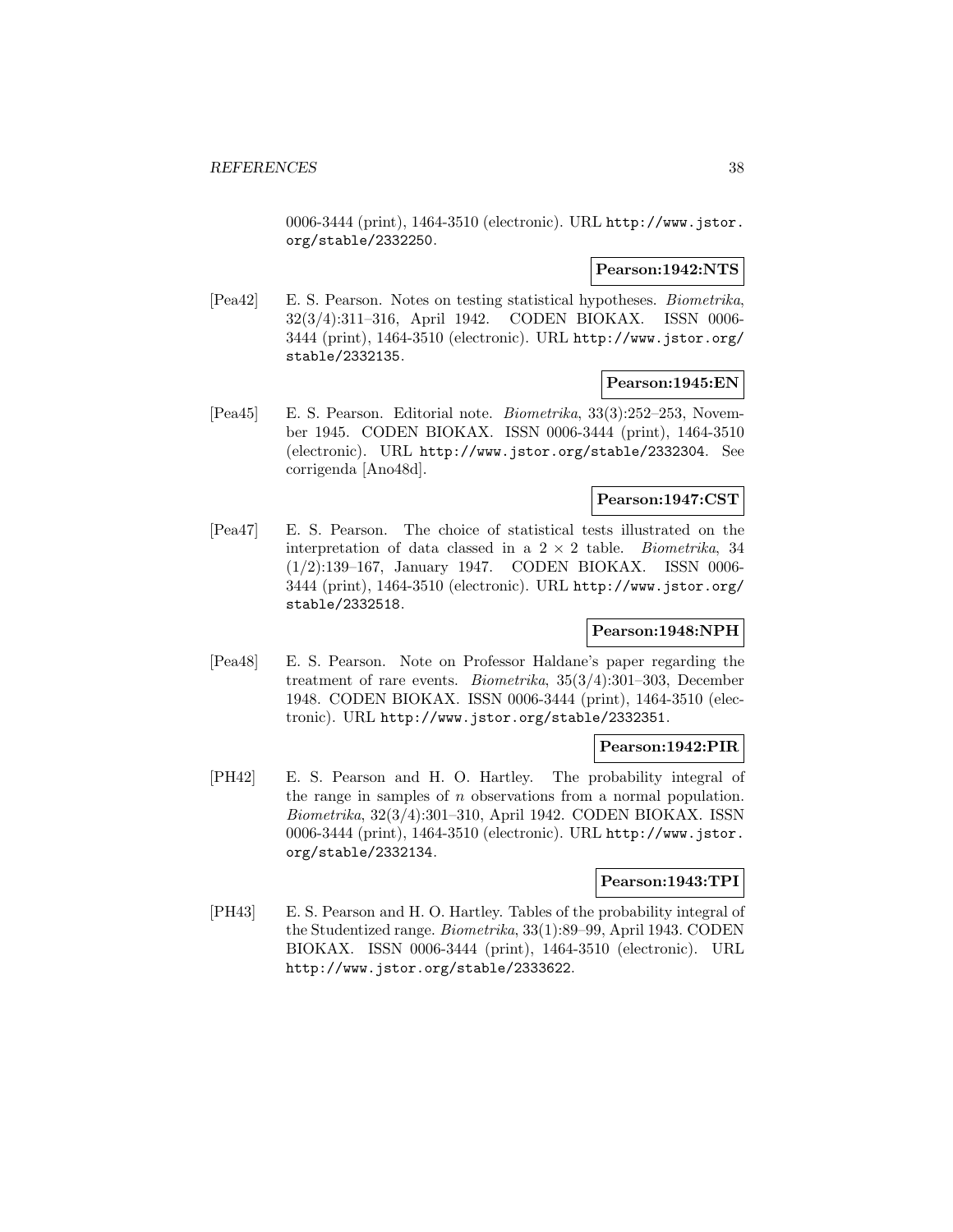#### **Plackett:1946:SGM**

[Pla46] R. L. Plackett. Some generalizations in the multifactorial design. Biometrika, 33(4):328–332, June 1946. CODEN BIOKAX. ISSN 0006-3444 (print), 1464-3510 (electronic). URL http://www.jstor. org/stable/2332197.

# **Plackett:1947:ETE**

[Pla47a] R. L. Plackett. An exact test for the equality of variances. Biometrika, 34(3/4):311–319, December 1947. CODEN BIOKAX. ISSN 0006-3444 (print), 1464-3510 (electronic). URL http://www. jstor.org/stable/2332442.

# **Plackett:1947:LRM**

[Pla47b] R. L. Plackett. Limits of the ratio of mean range to standard deviation. Biometrika, 34(1/2):120–122, January 1947. CODEN BIOKAX. ISSN 0006-3444 (print), 1464-3510 (electronic). URL http://www.jstor.org/stable/2332516.

# **Plackett:1949:HNM**

[Pla49] R. L. Plackett. A historical note on the method of least squares. Biometrika, 36(3/4):458–460, December 1949. CODEN BIOKAX. ISSN 0006-3444 (print), 1464-3510 (electronic). URL http://www. jstor.org/stable/2332682.

# **Pearson:1948:TPF**

[PM48] E. S. Pearson and Maxine Merrington.  $2 \times 2$  tables; the power function of the test on a randomized experiment. *Biometrika*, 35 (3/4):331–345, December 1948. CODEN BIOKAX. ISSN 0006- 3444 (print), 1464-3510 (electronic). URL http://www.jstor.org/ stable/2332355.

#### **Przyborowski:1940:HRT**

[PW40] J. Przyborowski and H. Wilenski. Homogeneity of results in testing samples from Poisson series: With an application to testing clover seed for dodder. Biometrika, 31(3/4):313-323, March 1940. CODEN BIOKAX. ISSN 0006-3444 (print), 1464-3510 (electronic). URL http://www.jstor.org/stable/2332612.

### **Quenouille:1947:NCA**

[Que47] M. H. Quenouille. Notes on the calculation of autocorrelations of linear autoregressive schemes. Biometrika, 34(3/4):365–367, December 1947. CODEN BIOKAX. ISSN 0006-3444 (print), 1464-3510 (electronic). URL http://www.jstor.org/stable/2332450.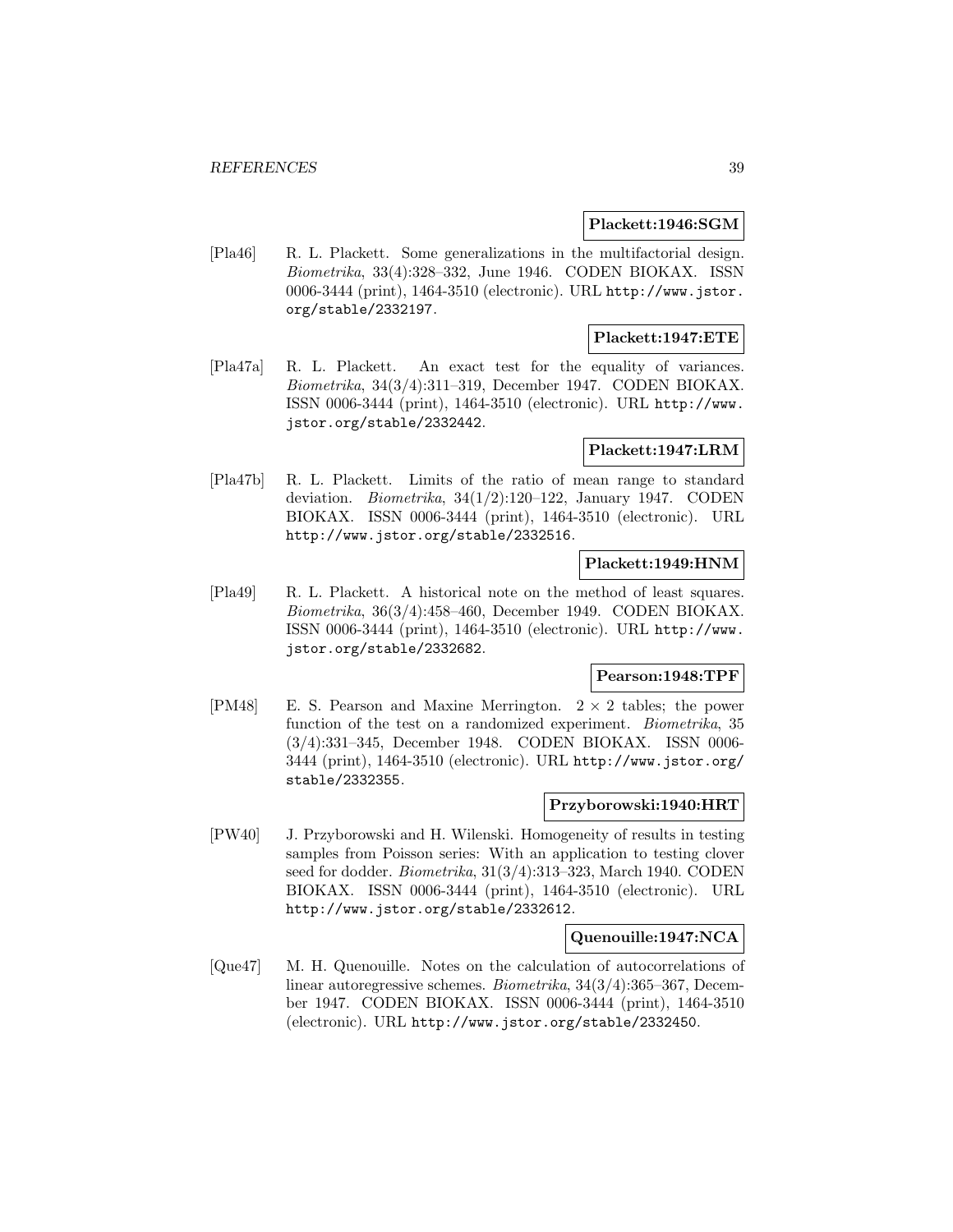#### **Quenouille:1948:SRT**

[Que48] M. H. Quenouille. Some results in the testing of serial correlation coefficients. Biometrika, 35(3/4):261–267, December 1948. CODEN BIOKAX. ISSN 0006-3444 (print), 1464-3510 (electronic). URL http://www.jstor.org/stable/2332345.

#### **Quenouille:1949:MTE**

[Que49] M. H. Quenouille. On a method of trend elimination. Biometrika, 36(1/2):75–91, June 1949. CODEN BIOKAX. ISSN 0006-3444 (print), 1464-3510 (electronic). URL http://www.jstor.org/ stable/2332532.

### **Rao:1948:TSM**

[Rao48] C. Radhakrishna Rao. Tests of significance in multivariate analysis. Biometrika, 35(1/2):58–79, May 1948. CODEN BIOKAX. ISSN 0006-3444 (print), 1464-3510 (electronic). URL http://www.jstor. org/stable/2332629.

# **Rendel:1943:VWH**

[Ren43] J. M. Rendel. Variations in the weights of hatched and unhatched ducks' eggs. Biometrika, 33(1):48–58, April 1943. CODEN BIOKAX. ISSN 0006-3444 (print), 1464-3510 (electronic). URL http://www.jstor.org/stable/2333619.

# **Russel:1945:ERD**

[Rus45] C. Scott Russel. Errors in the routine daily measurement of the puerperal uterus. Biometrika, 33(3):213–221, November 1945. CODEN BIOKAX. ISSN 0006-3444 (print), 1464-3510 (electronic). URL http://www.jstor.org/stable/2332298.

#### **Shenton:1979:CPR**

[SBL79] L. R. Shenton, K. O. Bowman, and H. K. Lam. Comments on a paper by R. C. Geary on standardized mean deviation. Biometrika, 66(2):400–401, August 1979. CODEN BIOKAX. ISSN 0006- 3444 (print), 1464-3510 (electronic). URL http://www.jstor.org/ stable/2335679. See [Gea36].

#### **Schreiner:1940:CPD**

[Sch40] Alette Schreiner. Certain projective depth and breadth measurements of the facial skeleton in man. Biometrika, 31(3/4):272–286, March 1940. CODEN BIOKAX. ISSN 0006-3444 (print), 1464-3510 (electronic). URL http://www.jstor.org/stable/2332609.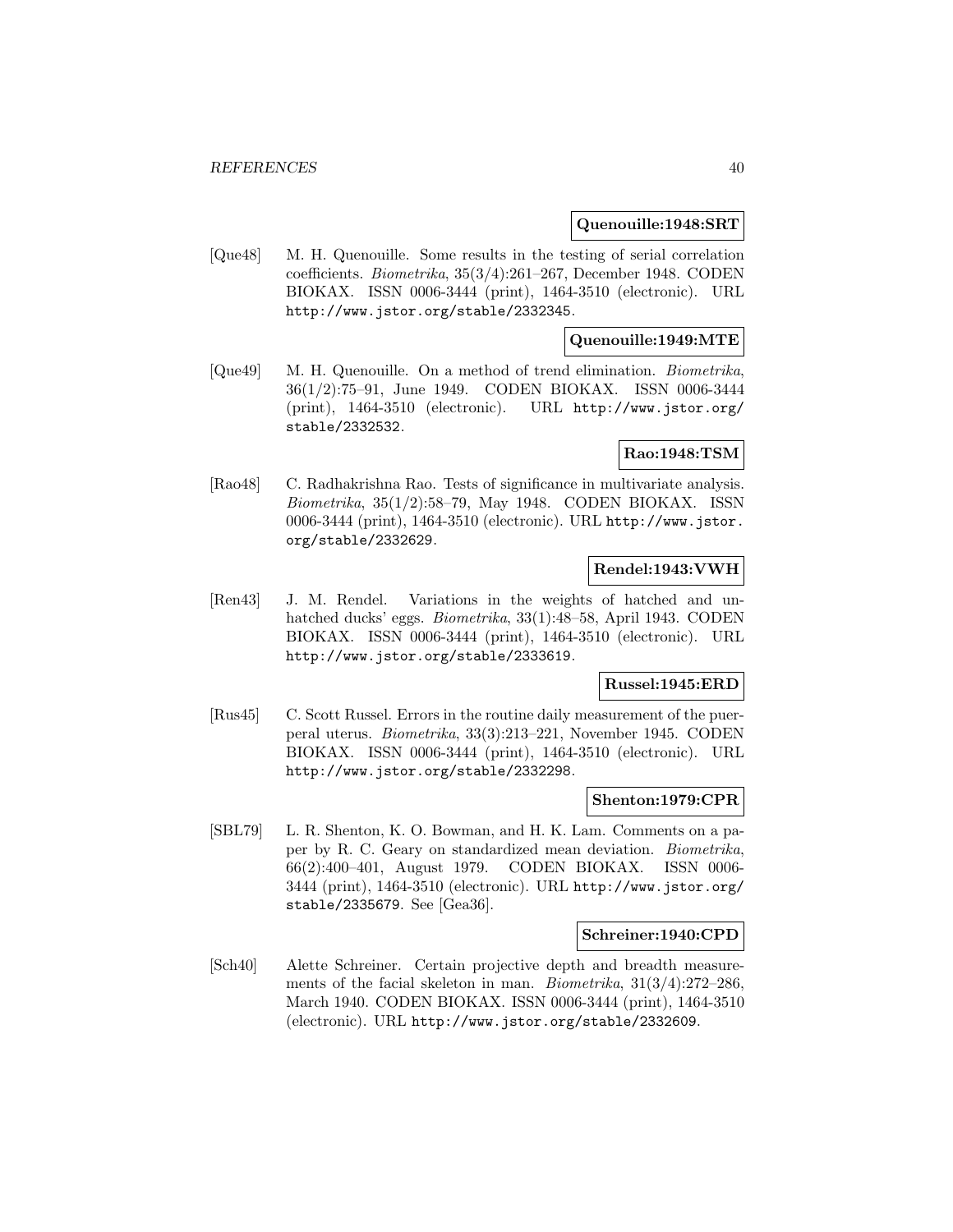#### **Scheffe:1944:NUT**

[Sch44] Henry Scheffé. Note on the use of the tables of percentage points of the incomplete beta function to calculate small sample confidence intervals for a binomial p. Biometrika, 33(2):181, August 1944. CODEN BIOKAX. ISSN 0006-3444 (print), 1464-3510 (electronic). URL http://www.jstor.org/stable/2334116.

# **Seal:1945:MPC**

[Sea45] H. L. Seal. The mathematics of a population composed of k stationary strata each recruited from the stratum below and supported at the lowest level by a uniform annual number of entrants. Biometrika, 33(3):226–230, November 1945. CODEN BIOKAX. ISSN 0006- 3444 (print), 1464-3510 (electronic). URL http://www.jstor.org/ stable/2332300.

# **Seal:1948:NST**

[Sea48] H. L. Seal. A note on the  $\chi^2$  smooth test. *Biometrika*, 35(1/2):202. May 1948. CODEN BIOKAX. ISSN 0006-3444 (print), 1464-3510 (electronic). URL http://www.jstor.org/stable/2332640.

#### **Shenton:1949:EMM**

[She49] L. R. Shenton. On the efficiency of the method of moments and Neyman's type a distribution. Biometrika, 36(3/4):450–454, December 1949. CODEN BIOKAX. ISSN 0006-3444 (print), 1464-3510 (electronic). URL http://www.jstor.org/stable/2332680.

## **Sichel:1949:MFM**

[Sic49] Herbert S. Sichel. The method of frequency-moments and its application to Type VII populations. Biometrika, 36(3/4):404–425, December 1949. CODEN BIOKAX. ISSN 0006-3444 (print), 1464-3510 (electronic). URL http://www.jstor.org/stable/2332677.

#### **Sillitto:1947:DKC**

[Sil47] G. P. Sillitto. The distribution of Kendall's  $\tau$  coefficient of rank correlation in rankings containing tie. Biometrika, 34(1/2):36–40, January 1947. CODEN BIOKAX. ISSN 0006-3444 (print), 1464- 3510 (electronic). URL http://www.jstor.org/stable/2332511.

### **Sillitto:1949:NAP**

[Sil49] G. P. Sillitto. Note on approximations to the power function of the  $2 \times 2$  comparative trial'. *Biometrika*, 36(3/4):347-352, December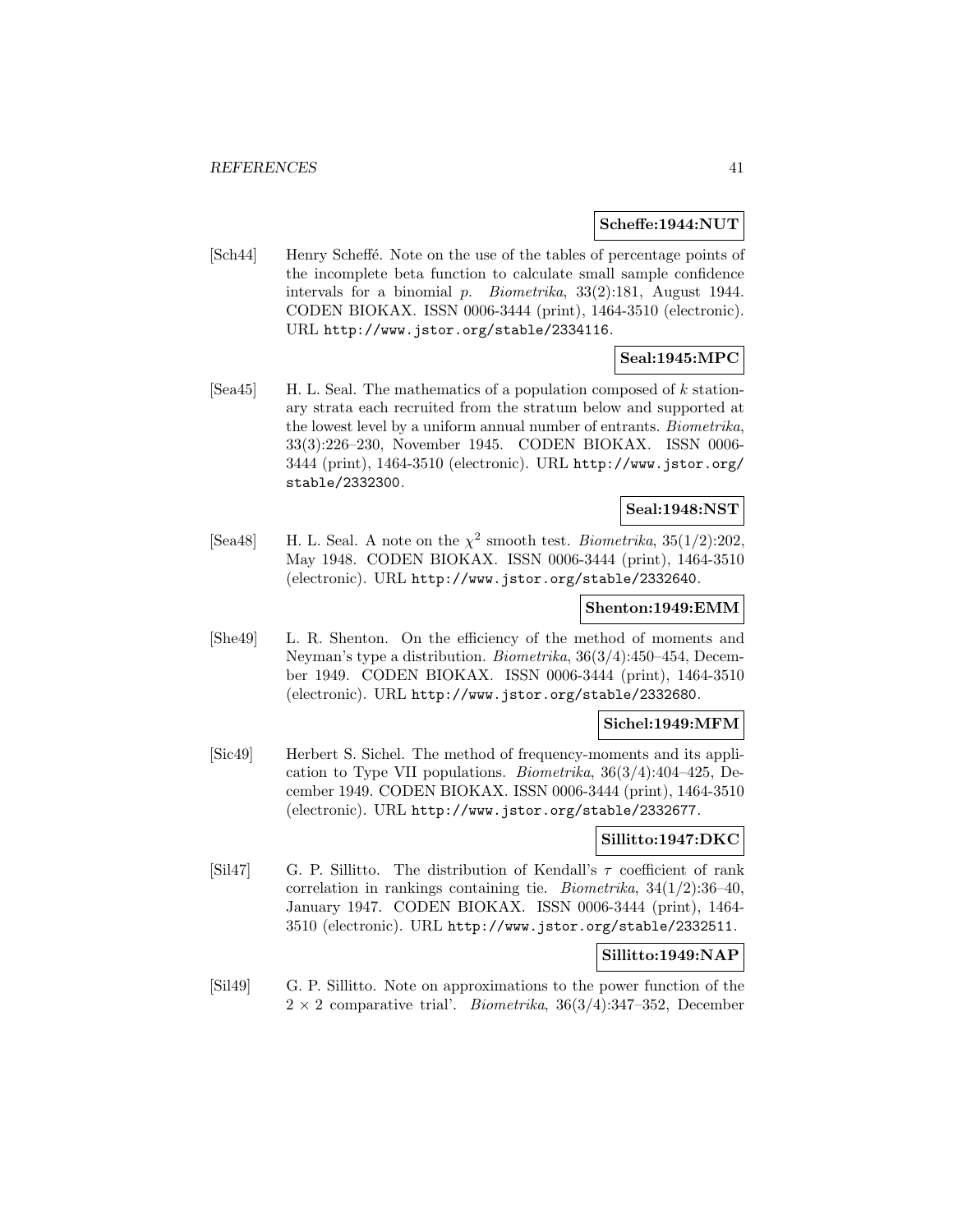1949. CODEN BIOKAX. ISSN 0006-3444 (print), 1464-3510 (electronic). URL http://www.jstor.org/stable/2332672.

# **Simaika:1941:OPT**

[Sim41] J. B. Simaika. On an optimum property of two important statistical tests. Biometrika, 32(1):70–80, January 1941. CODEN BIOKAX. ISSN 0006-3444 (print), 1464-3510 (electronic). URL http://www. jstor.org/stable/2332252.

### **Simaika:1942:IFP**

[Sim42] J. B. Simaika. Interpolation for fresh probability levels between the standard table levels of a function. Biometrika, 32(3/4):263–276, April 1942. CODEN BIOKAX. ISSN 0006-3444 (print), 1464-3510 (electronic). URL http://www.jstor.org/stable/2332129.

### **Smith:1949:BRB**

[Smi49] Cedric A. B. Smith. Book review: Probability Thoery for Statistical Methods, by F. N. David. Biometrika, 36(3/4):469–470, December 1949. CODEN BIOKAX. ISSN 0006-3444 (print), 1464-3510 (electronic). URL http://www.jstor.org/stable/2332686.

# **Stevens:1948:SAN**

[Ste48] W. L. Stevens. Statistical analysis of a non-orthogonal tri-factorial experiment. Biometrika, 35(3/4):346–367, December 1948. CODEN BIOKAX. ISSN 0006-3444 (print), 1464-3510 (electronic). URL http://www.jstor.org/stable/2332356.

### **Thompson:1941:TPPb**

[Tho41] Catherine M. Thompson. Table of percentage points of the  $\chi^2$ distribution. Biometrika, 32(2):187–191, October 1941. CODEN BIOKAX. ISSN 0006-3444 (print), 1464-3510 (electronic). URL http://www.jstor.org/stable/2332210.

### **Thomson:1947:AFP**

[Tho47] D. Halton Thomson. Approximate formulae for the percentage points of the incomplete beta function and of the  $\chi^2$  distribution. Biometrika, 34(3/4):368–372, December 1947. CODEN BIOKAX. ISSN 0006-3444 (print), 1464-3510 (electronic). URL http://www. jstor.org/stable/2332451.

## **Thomas:1949:GPB**

[Tho49] Marjorie Thomas. A generalization of Poisson's binomial limit for use in ecology. *Biometrika*,  $36(1/2):18-25$ , June 1949. CODEN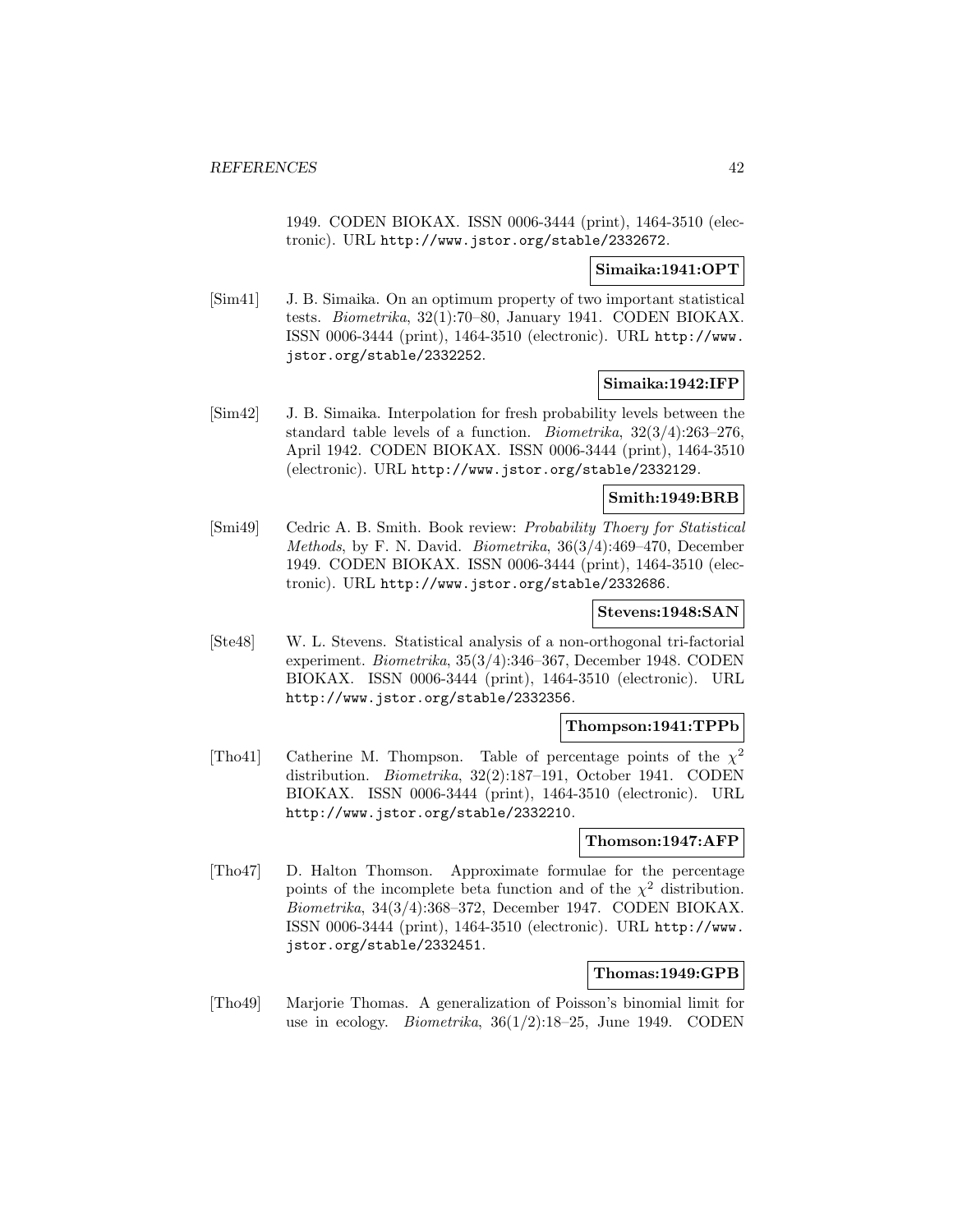BIOKAX. ISSN 0006-3444 (print), 1464-3510 (electronic). URL http://www.jstor.org/stable/2332526.

# **Tippett:1944:CIP**

[Tip44] L. H. C. Tippett. The control of industrial processes subject to trends in quality. Biometrika, 33(2):163–172, August 1944. CODEN BIOKAX. ISSN 0006-3444 (print), 1464-3510 (electronic). URL http://www.jstor.org/stable/2334114.

### **Thompson:1946:TTH**

[TM46] Catherine M. Thompson and Maxine Merrington. Tables for testing the homogeneity of a set of estimated variances. Biometrika, 33(4):296–304, June 1946. CODEN BIOKAX. ISSN 0006-3444 (print), 1464-3510 (electronic). URL http://www.jstor.org/ stable/2332194. With prefatory note by H. O. Hartley and E. S. Pearson.

#### **Tocher:1949:NAG**

[Toc49] K. D. Tocher. A note on the analysis of grouped probit data. Biometrika,  $36(1/2):9-17$ , June 1949. CODEN BIOKAX. ISSN 0006-3444 (print), 1464-3510 (electronic). URL http://www.jstor. org/stable/2332525.

# **Thompson:1941:TPPa**

[TPCH41] Catherine M. Thompson, E. S. Pearson, L. J. Comrie, and H. O. Hartley. Tables of percentage points of the incomplete beta-function. Biometrika, 32(2):151–181, October 1941. CODEN BIOKAX. ISSN 0006-3444 (print), 1464-3510 (electronic). URL http://www.jstor. org/stable/2332208.

### **Truksa:1940:SDS**

[Tru40] L. Truksa. The simultaneous distribution in samples of mean and standard deviation, and of mean and variance. Biometrika, 31(3/4):256–271, March 1940. CODEN BIOKAX. ISSN 0006- 3444 (print), 1464-3510 (electronic). URL http://www.jstor.org/ stable/2332608.

### **Vajda:1947:SSS**

[Vaj47] S. Vajda. The stratified semi-stationary population. Biometrika, 34(3/4):243–254, December 1947. CODEN BIOKAX. ISSN 0006- 3444 (print), 1464-3510 (electronic). URL http://www.jstor.org/ stable/2332435.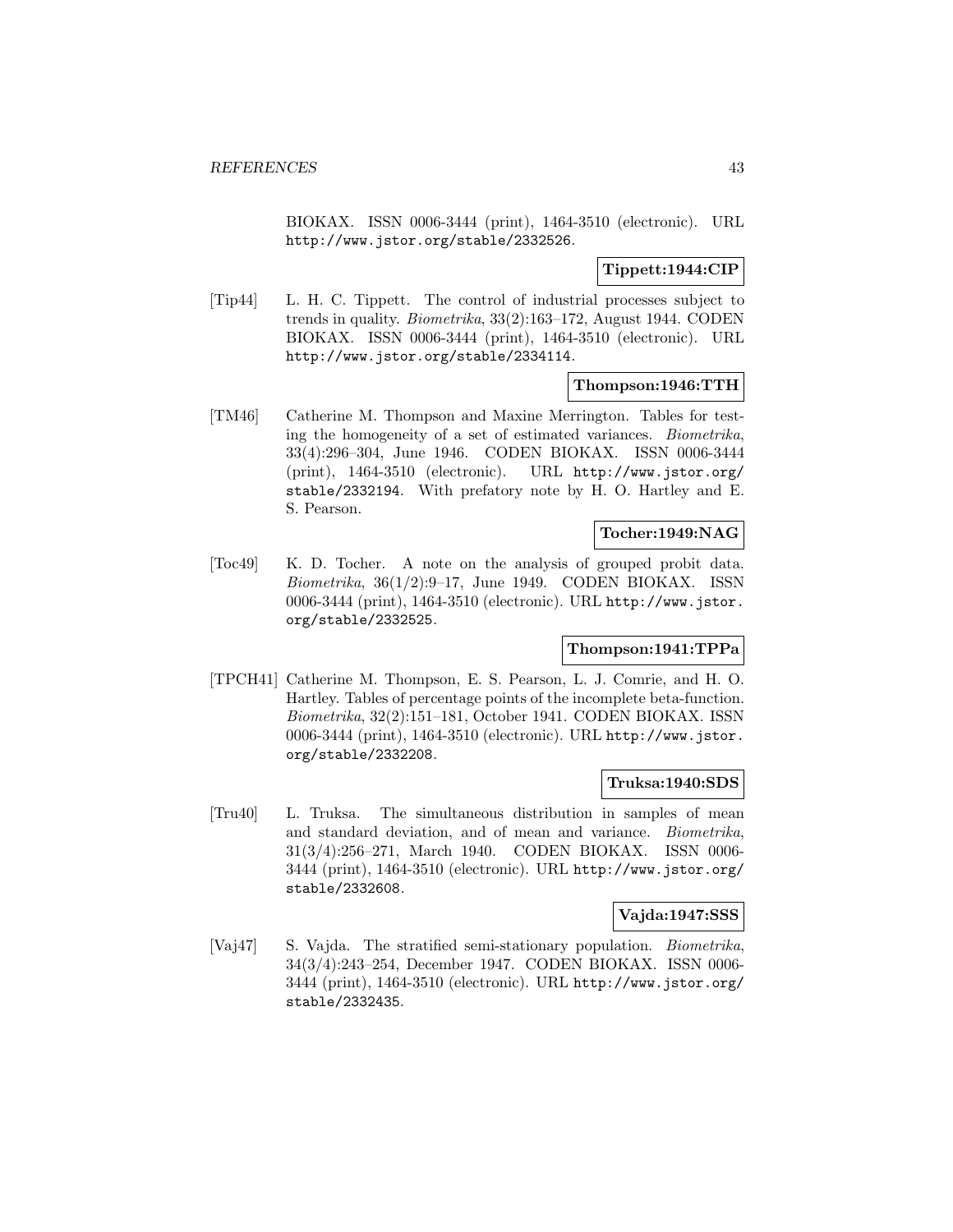# **W:1948:BRB**

[W.48] B. L. W. Book review: The Advanced Theory of Statistics by M. G. Kendall. Biometrika, 35(1/2):210–211, May 1948. CODEN BIOKAX. ISSN 0006-3444 (print), 1464-3510 (electronic). URL http://www.jstor.org/stable/2332643.

# **Welch:1945:BRB**

[Wel45] B. L. Welch. Book review: The Advanced Theory of Statistics, by Maurice G. Kendall. Biometrika, 33(3):266–267, November 1945. CODEN BIOKAX. ISSN 0006-3444 (print), 1464-3510 (electronic). URL http://www.jstor.org/stable/2332308.

### **Welch:1947:GSP**

[Wel47] B. L. Welch. The generalization of 'Student's' problem when several different population variances are involved. Biometrika, 34(1/2):28– 35, January 1947. CODEN BIOKAX. ISSN 0006-3444 (print), 1464- 3510 (electronic). URL http://www.jstor.org/stable/2332510.

# **Whitfield:1947:RCB**

[Whi47] J. W. Whitfield. Rank correlation between two variables, one of which is ranked, the other dichotomous. *Biometrika*,  $34(3/4)$ : 292–296, December 1947. CODEN BIOKAX. ISSN 0006-3444 (print), 1464-3510 (electronic). URL http://www.jstor.org/ stable/2332439.

### **Whitfield:1949:ICR**

[Whi49] J. W. Whitfield. Intra-class rank correlation. Biometrika, 36 (3/4):463–467, December 1949. CODEN BIOKAX. ISSN 0006- 3444 (print), 1464-3510 (electronic). URL http://www.jstor.org/ stable/2332684.

#### **Williams:1940:NSA**

[Wil40] C. B. Williams. A note on the statistical analysis of sentence-length as a criterion of literary style. *Biometrika*,  $31(3/4):356-361$ , March 1940. CODEN BIOKAX. ISSN 0006-3444 (print), 1464-3510 (electronic). URL http://www.jstor.org/stable/2332615.

### **Wilks:1941:BRB**

[Wil41] S. S. Wilks. Book review: *Theory of Probability* by Harold Jeffreys. Biometrika, 32(2):192–194, October 1941. CODEN BIOKAX. ISSN 0006-3444 (print), 1464-3510 (electronic). URL http://www.jstor. org/stable/2332211.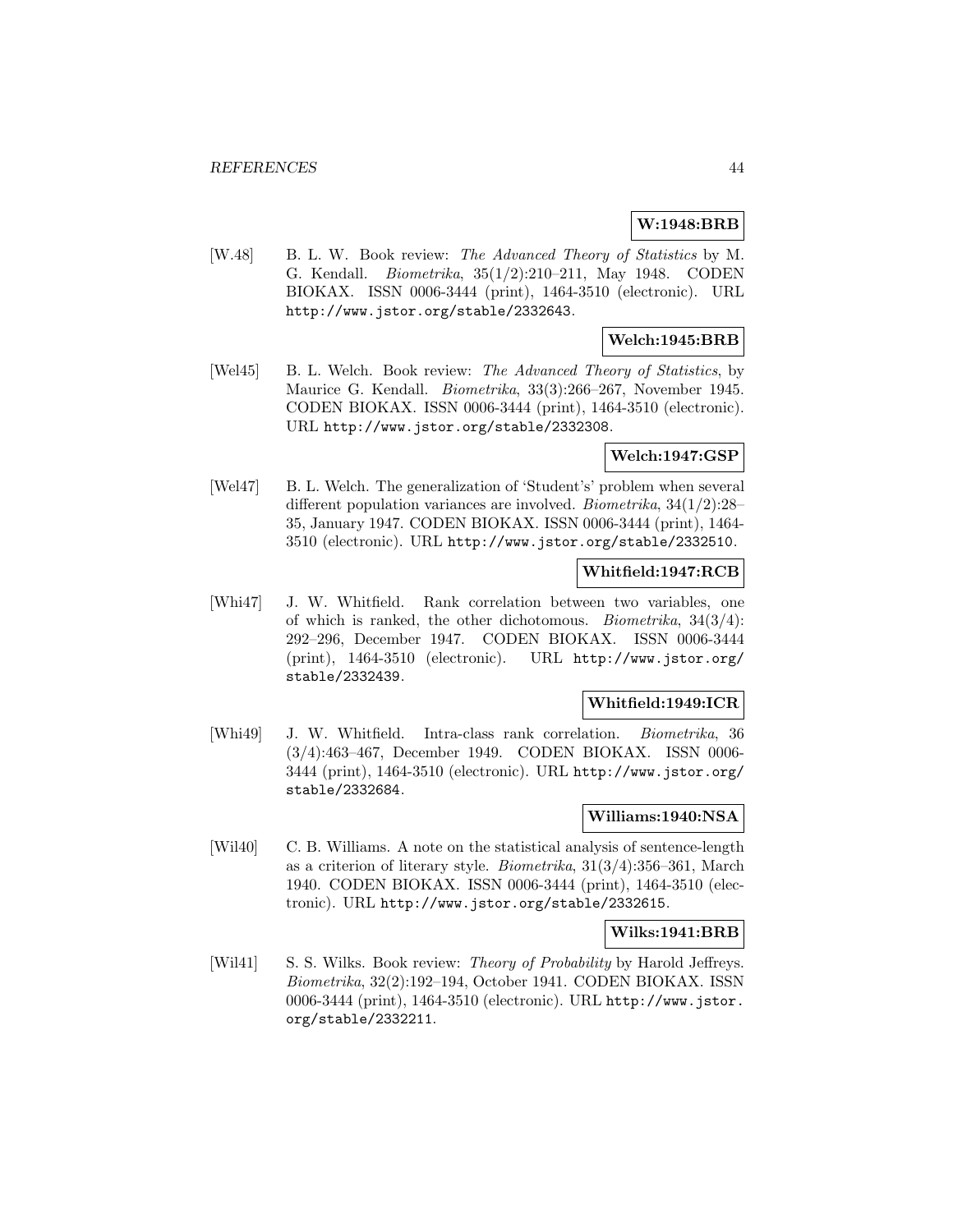#### **Winsten:1946:ITM**

[Win46] C. B. Winsten. Inequalities in terms of mean range. Biometrika, 33(4):283–295, June 1946. CODEN BIOKAX. ISSN 0006-3444 (print), 1464-3510 (electronic). URL http://www.jstor.org/ stable/2332193.

# **Wishart:1947:CLD**

[Wis47] John Wishart. The cumulants of the Z and of the logarithmic  $\chi^2$  and t distributions. Biometrika, 34(1/2):170–178, January 1947. CODEN BIOKAX. ISSN 0006-3444 (print), 1464-3510 (electronic). URL http://www.jstor.org/stable/2332520. See corrigenda [Ano47c].

#### **Wishart:1948:NPD**

[Wis48a] John Wishart. Note on 'proofs of the distribution law of the second order moment statistics'. Biometrika, 35(3/4):422, December 1948. CODEN BIOKAX. ISSN 0006-3444 (print), 1464-3510 (electronic). URL http://www.jstor.org/stable/2332363.

# **Wishart:1948:PDL**

[Wis48b] John Wishart. Proofs of the distribution law of the second order moment statistics. *Biometrika*, 35(1/2):55–57, May 1948. CODEN BIOKAX. ISSN 0006-3444 (print), 1464-3510 (electronic). URL http://www.jstor.org/stable/2332628.

# **Wishart:1949:CMM**

[Wis49] John Wishart. Cumulants of multivariate multinomial distributions. Biometrika, 36(1/2):47–58, June 1949. CODEN BIOKAX. ISSN 0006-3444 (print), 1464-3510 (electronic). URL http://www.jstor. org/stable/2332528.

## **Woo:1943:SCH**

[Woo43] T. L. Woo. A study of the Chinese humerus. Biometrika, 33(1):36– 47, April 1943. CODEN BIOKAX. ISSN 0006-3444 (print), 1464- 3510 (electronic). URL http://www.jstor.org/stable/2333618.

# **Yates:1948:ACT**

[Yat48a] F. Yates. The analysis of contingency tables with groupings based on quantitative characters. Biometrika,  $35(1/2):176-181$ , May 1948. CODEN BIOKAX. ISSN 0006-3444 (print), 1464-3510 (electronic). URL http://www.jstor.org/stable/2332637. See corrigenda [Yat48b].